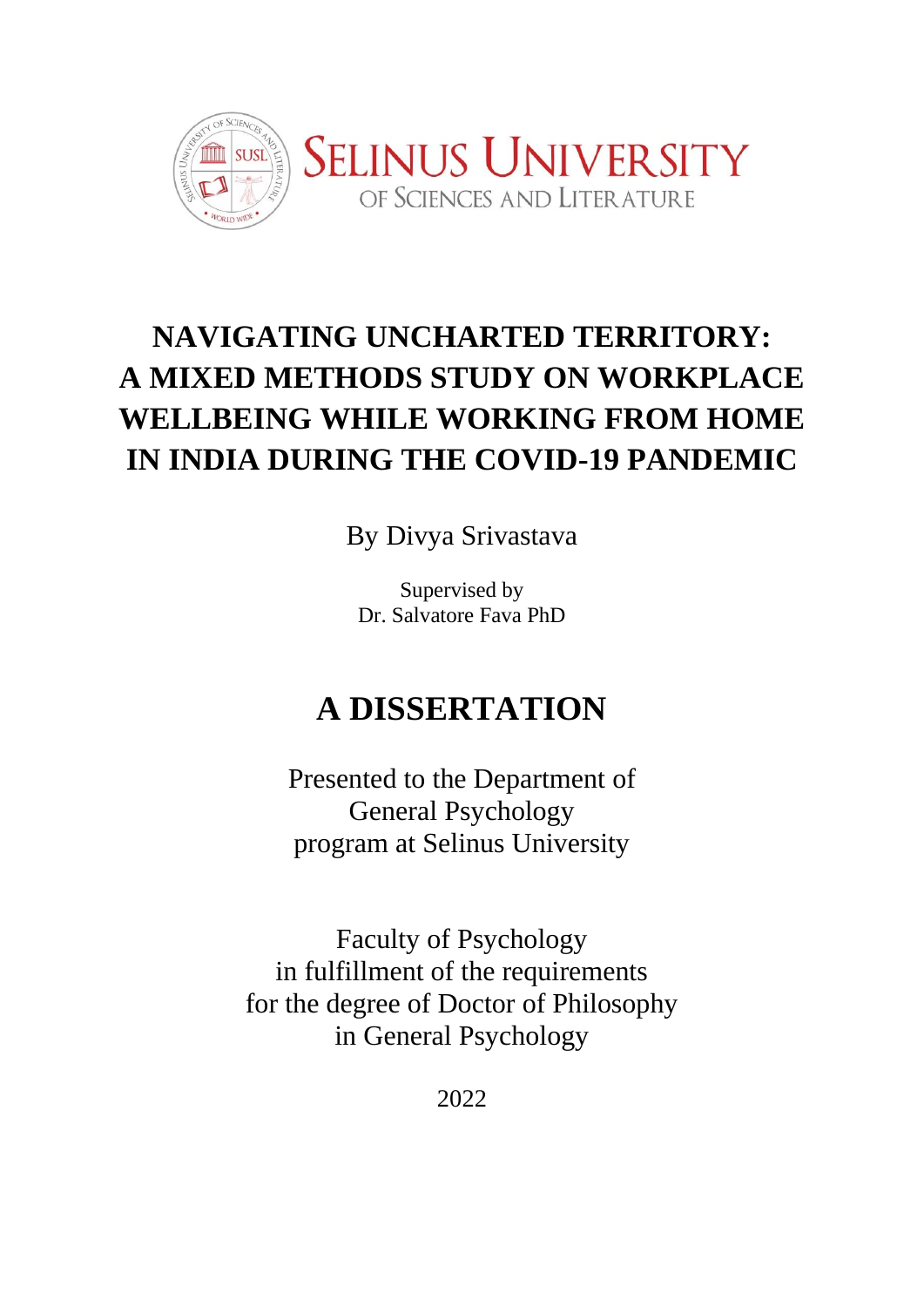# **DECLARATION**

I do hereby attest that I am the sole author of this thesis and that its contents are only the results of the reading and research I have done.

Divya Srivastava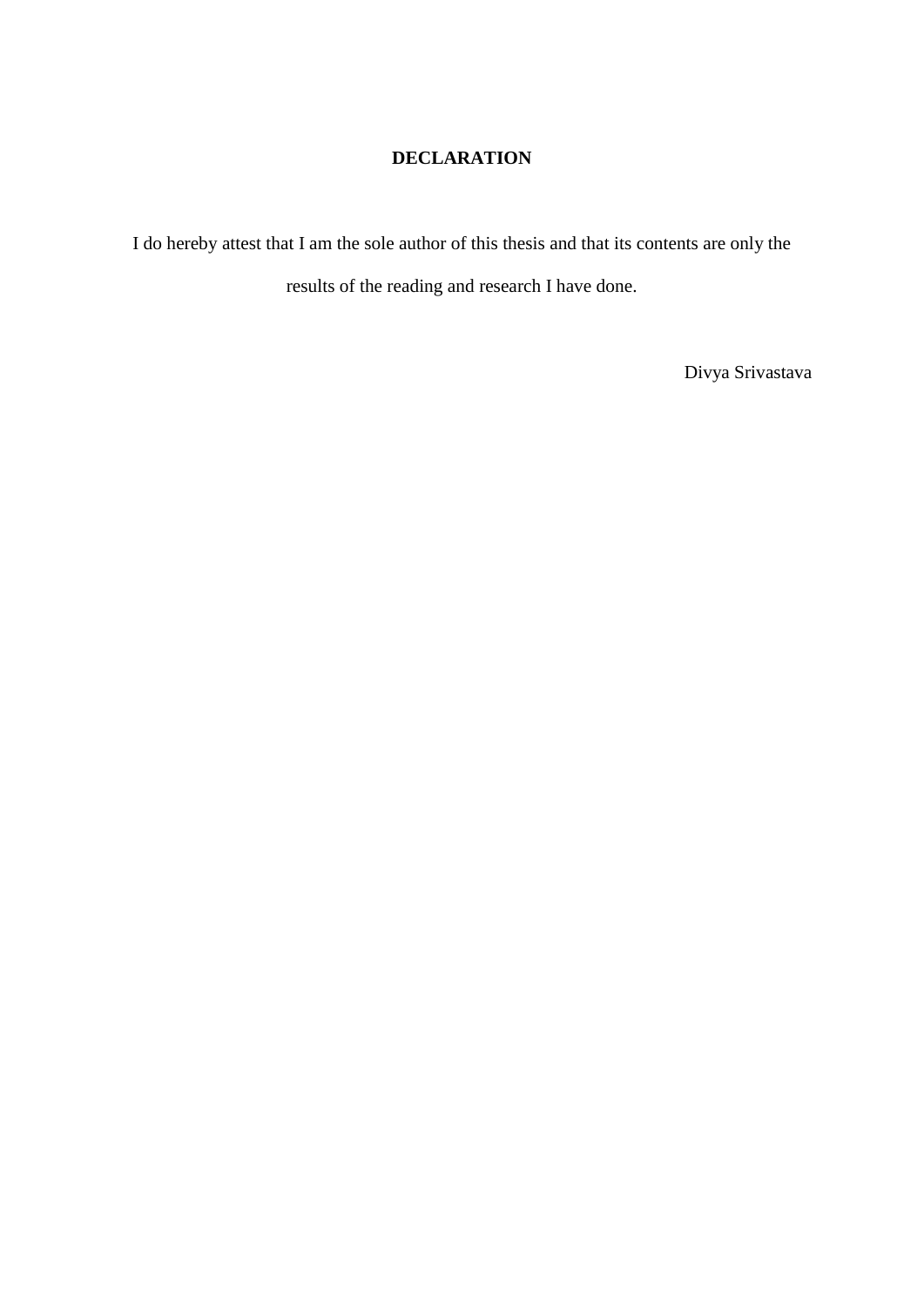#### **ACKNOWLEDGEMENT**

The pandemic has been difficult for all of us. It obviously shook the whole world at the core, but it also brought to surface several issues that we were perpetually sweeping under the rug. In a country like India where mental health is heavily stigmatized, organizations rose to the occasion of making mental health a part of their conference-room discussions as productivity fell, and despite the scarcity of job opportunities owing to hiring freezes, employees still chose to leave, prioritizing their mental health needs over economic incentives and stability. In a strange sense, I am grateful to the pandemic for sparking my curiosity to explore this issue deeper, and for the remote working situation that helped me actually sit down and work on this dissertation with care.

I am grateful to Selinus University for offering programs that enable international students like me to pursue our passion from the comforts of our home, and for ensuring we still have access to quality resources. I am thankful to the entire staff at Selinus University for answering all my queries patiently, and for ensuring I was on-track with my dissertation.

I would like to express my thanks to Prof. Salvatore Fava for taking time out to review my work and offering his valuable inputs.

This dissertation would not have been possible without the help of my family and friends who helped me spread the word for data-collection. I am especially grateful to all the participants who took time out to fill the questionnaires and give interviews.

Thank you, everyone!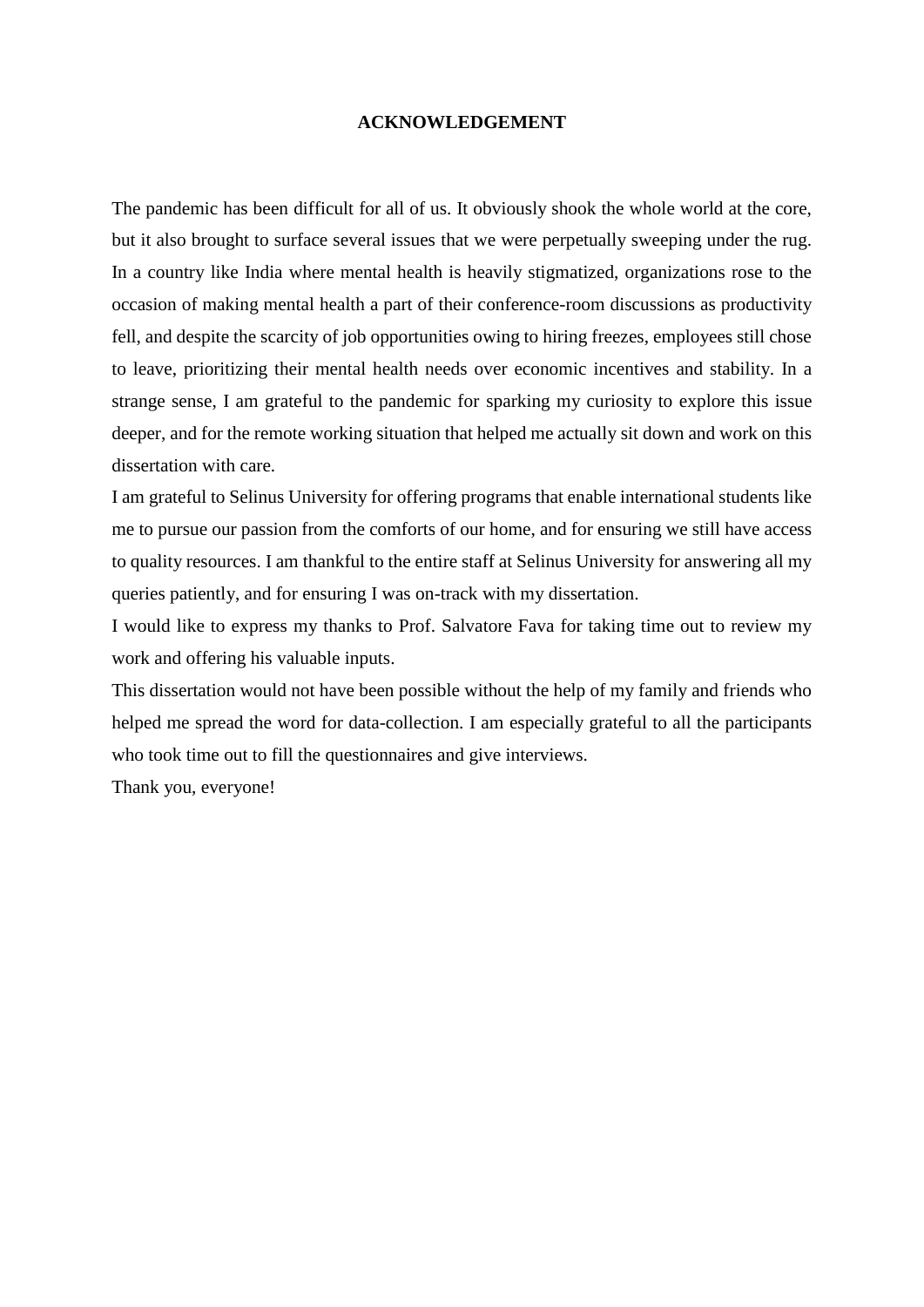#### **ABSTRACT**

The purpose of this study is to assess the effects of work from home on the wellbeing of Indian employees during the COVID-19 pandemic. The primary objectives of this research were to assess the effects of work-from-home on employee wellbeing during COVID-19, and the influences of workplace well-being or mental health programmes with respect to perceived support (organizational and supervisor support) of employees in organizations.

*Methods*: A sequential explanatory mixed methods approach was conducted, to test the hypotheses of the study. Quantitative data  $(N = 110)$  was gathered through an online questionnaire divided into two sections; data from the second half was analysed using t-test and then those findings were used to guide the analysis of open-ended interview responses. Four semi-structured interviews of working-professionals working from home during the COVID-19 pandemic ( $n = 2$  males, 2 females) were analysed using grounded theory to explore nuances through the qualitative method.

*Results & Discussion*: Quantitative findings suggested that the majority of the employees were satisfied with working from home during the COVID-19 pandemic, and not much rise in professional conflicts with supervisors or colleagues were seen. Employees had a mixed experience of doing work more efficiently and their connectedness with the supervisor did not enhance that much for most of them. Most of them were not experiencing a better work-life balance, and relationships with colleagues took a toll. For the majority of them, work-related stress did not decrease and there was not much effect of remote work in preventing burnout. For most employees, the concentration at work did not improve as well. The findings indicated that presence of mental health programmes at the workplace does make a difference in enhancing the overall perceived organisational support by employees; also men and women perceive organisational support differently.

*Conclusion*: The study shed light on how the colossal shift to work-from-home following the outbreak of the COVID-19 pandemic has affected the wellbeing of employees in India. There is a need to implement wellbeing or mental health programmes at the workplace to positively affect employees' perceived support at an organizational and supervisory capacity.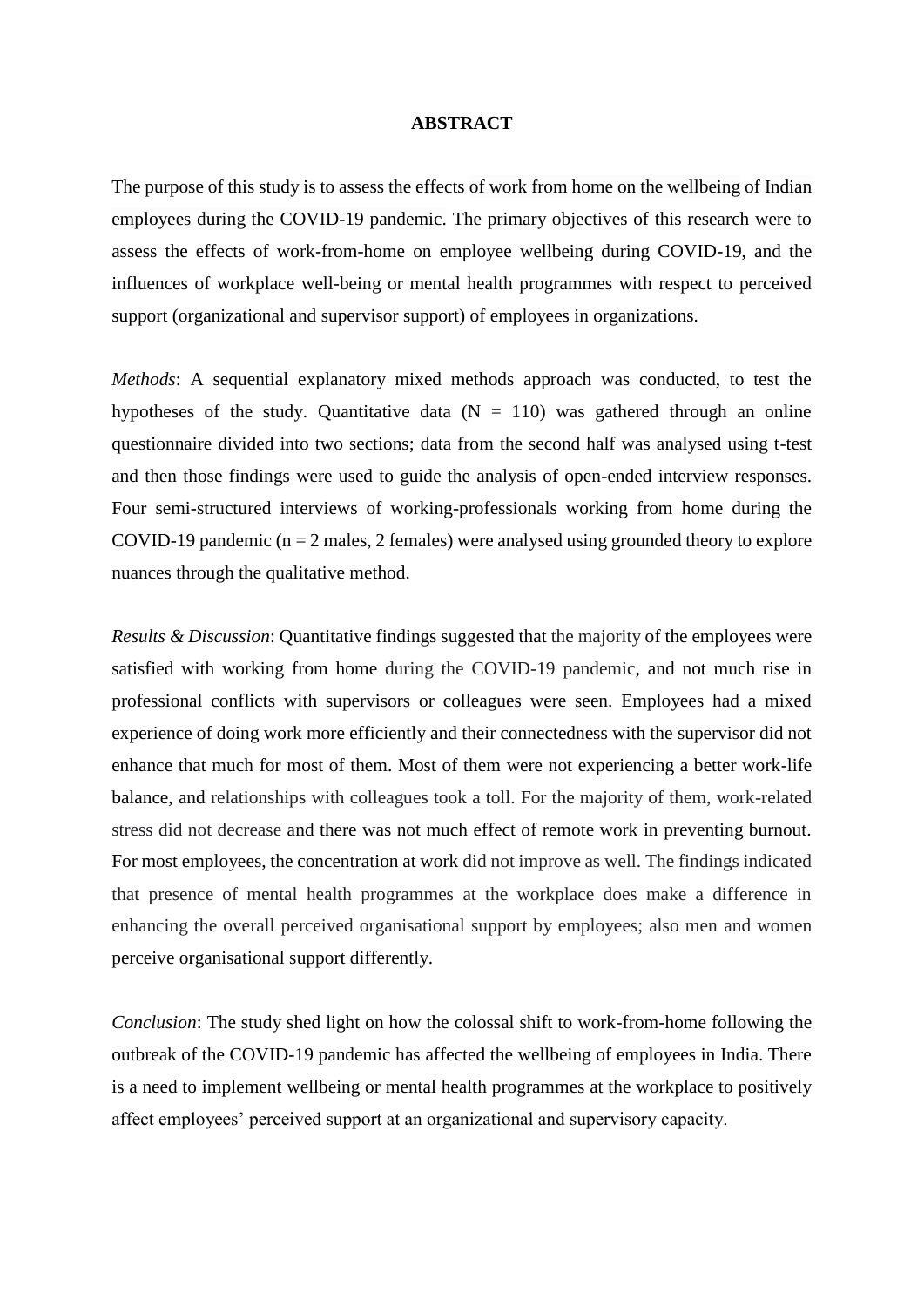*Keywords***:** Workplace well-being, COVID-19, work from home, perceived organizational support, mental health programme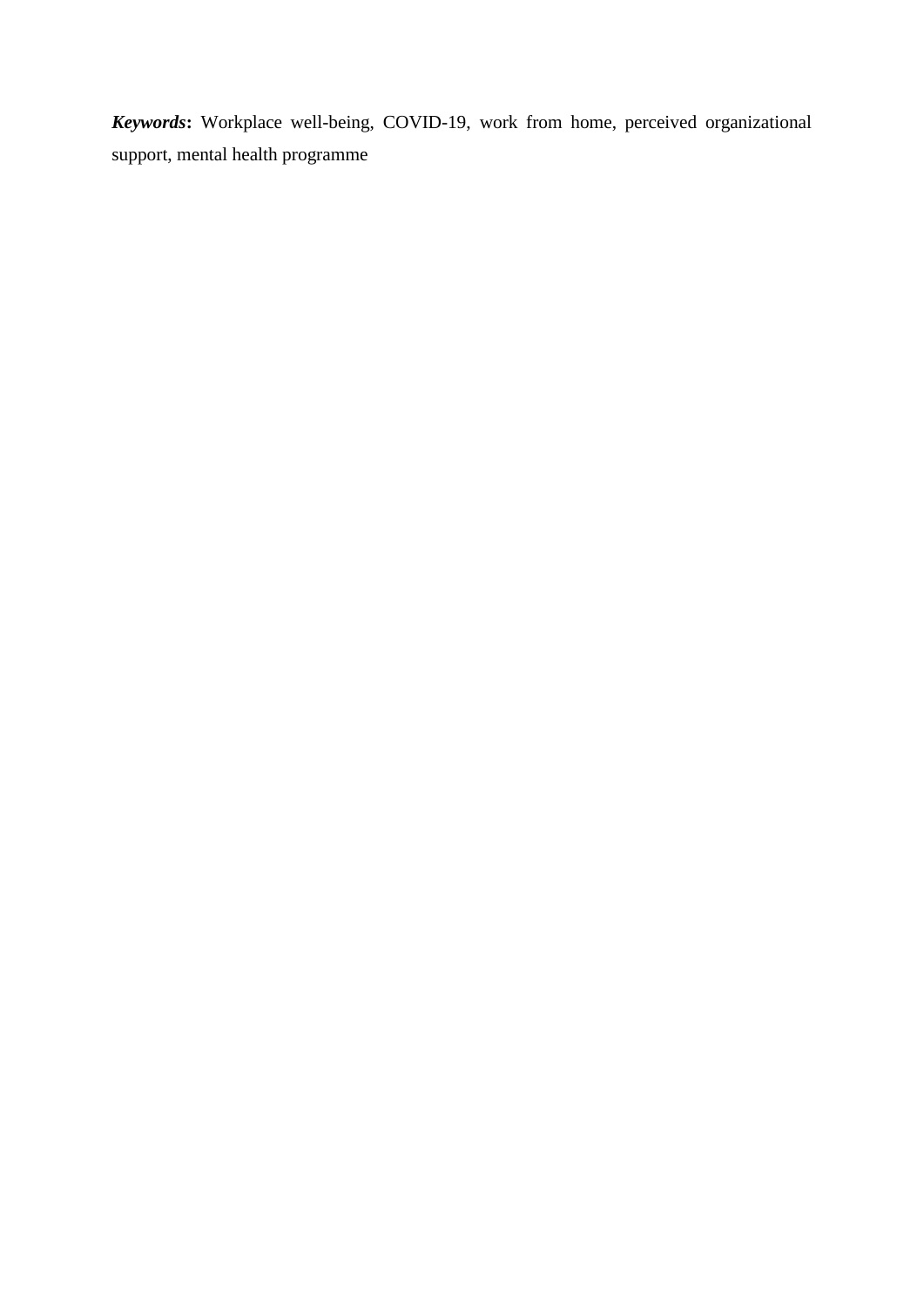# **CONTENTS**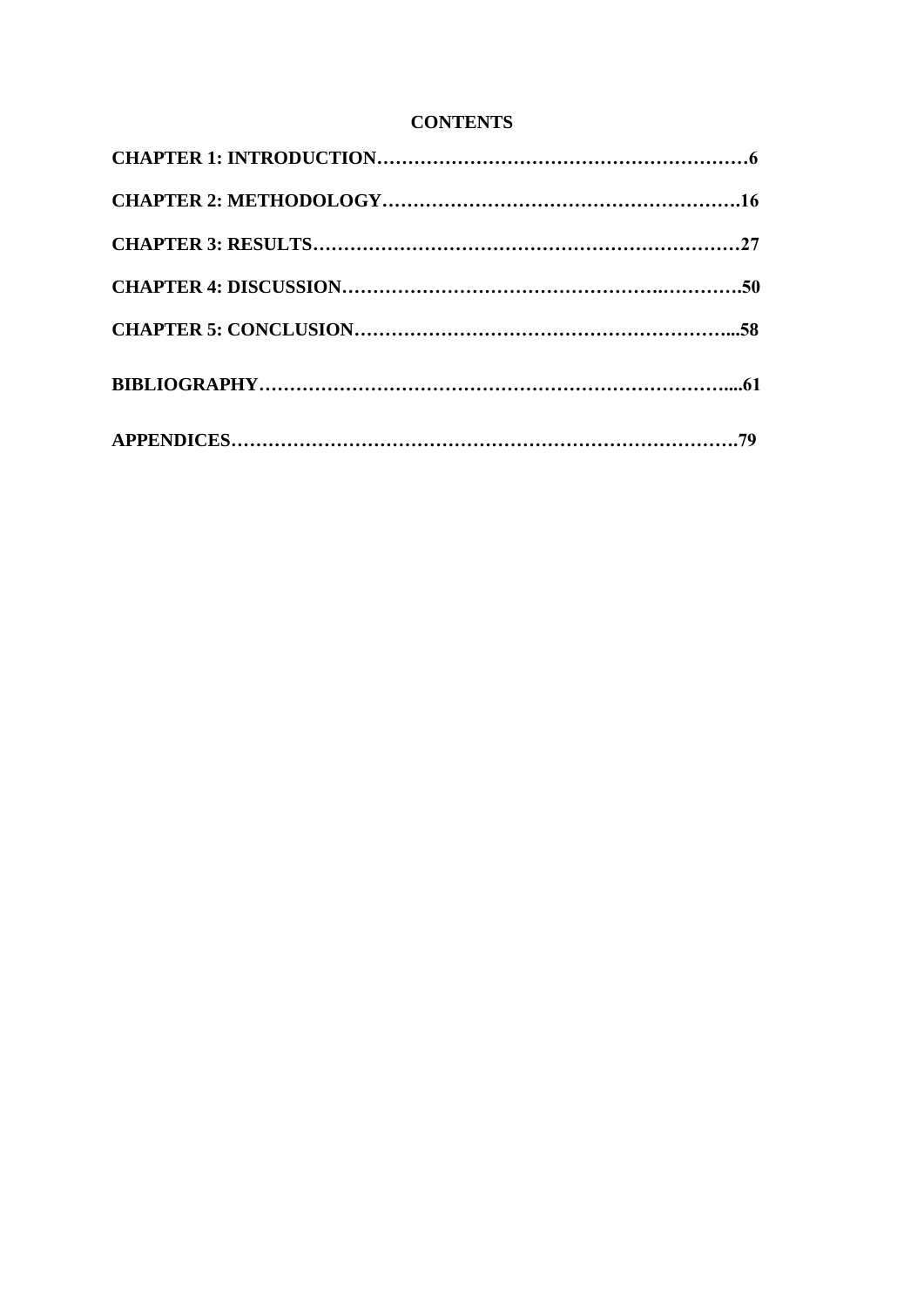#### **CHAPTER 1: INTRODUCTION**

Covid-19 or Corona viruses are a large family of viruses that cause illness ranging from the common cold to more severe diseases such as Middle East Respiratory Syndrome (MERSCoV) and severe acute respiratory syndrome (SARS-CoV). A novel corona virus (nCoV) was a new strain that had not been previously identified in humans until 2020.

The year 2020 will go down in history as being marked by the tumultuous pandemic that ravaged lives, destroyed livelihoods, shook economies, and disrupted virtually everything as we knew it. On 11 March 2020, the infectious coronavirus (COVID-19) was declared a pandemic by the World Health Organization (WHO, 2020). Following this, a nationwide lockdown in India was announced on 24 March that led to a drastic shift, from commuting to the workplace to working from home (hereafter referred to as "WFH"), to curb the spread of the virus (Hebbar, 2020). The four walls of employees' houses and online meeting-rooms became the new workplaces for jobs that permitted remote-working. Organizational culture and environment underwent significant changes as corporations were not equipped for the obligatory transformation to remote working and employees were forced to adapt WFH practices effectively, overnight, with little or no prior experience (Wang et. al., 2020).

Over eighteen months in the trenches of the pandemic, and in the fears of the anticipated third wave, more service employees are telecommuting than ever before, prompting a worldwide investigation of virtual working (Kniffin et. al., 2021). While social distancing remains paramount and adjustments to the new dynamic continue, there persists a strain on the service industry and its operations (Finsterwalder and Kuppelwieser, 2020). The widespread pandemic-induced challenges of companies include struggles to stay afloat and maintain optimal work production, leading to dire consequences for employees and their wellbeing (Bloom et. al., 2015). Life is deeply affected by COVID-19 even for the ones who are not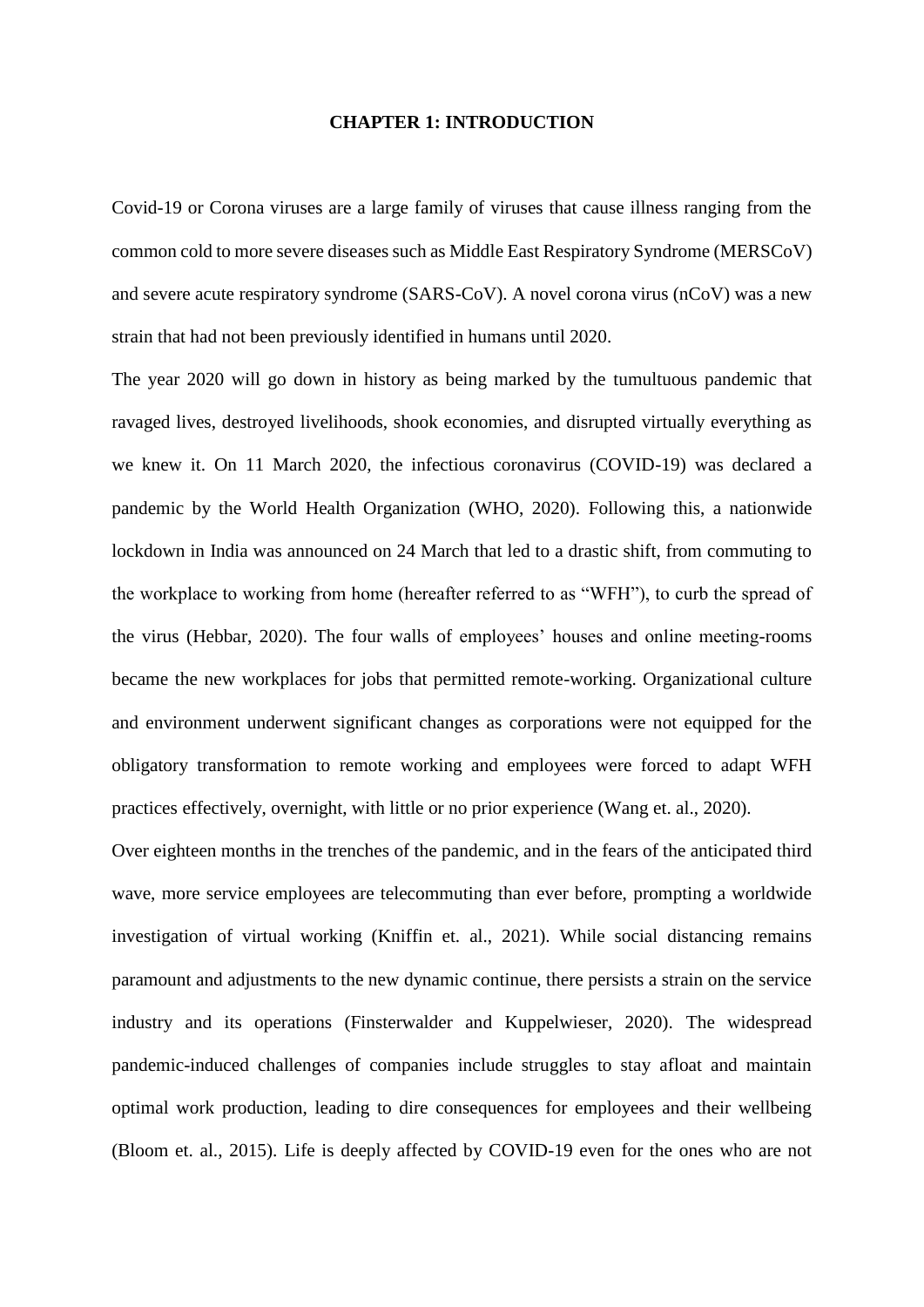infected as isolation, contact restrictions and economic shutdown have changed the social and economic scenario of India (Sharma et. al., 2021).

In June 2020, India became the third-worst affected country worldwide (Goel et. al., 2020). Initially, imposing a strict lockdown led to India having fewer cases and lower case fatality rates in comparison with numbers in many developed countries; however, economic constraints led to a staggered lockdown exit strategy which resulted in a spike of COVID-19 cases. Low spending on health as a percentage of gross domestic product (GDP) meant there was a shortage of hospital beds and ventilators and a lack of medical personnel, especially in the public health sector. The pandemic not only adversely affected the physical health of individuals, but it also brought forth significant changes in their lifestyle (Rawat et. al., 2021). A review of studies conducted on the Indian population (Rawat et. al., 2021) found the prevalence of stress among participants; weight gain and decline in physical activity were also observed. The study also found that the quality as well as the quantity of sleep was impacted due to COVID-19.

# *1.1 Defining Wellbeing*

In general, wellbeing is viewed as a life that is well-lived. It is a broader concept which includes an individual's overall life, both, on and off the job (Diener, 1984). It is easily influenced by environmental events. Wellbeing refers to an individual's mental, physical, social, environmental status interacting with each other, and each having different levels of importance and impact according to each individual (Kiefer, 2008, Ebersole & Hess, 1994).

Largely, wellbeing has been defined according to two main, but distinct, perspectives. The hedonic perspective defines wellbeing as happiness (Ryan and Deci, 2001) and emphasizes the importance of three components: life-satisfaction, presence of positive mood, and the absence of negative mood (Diener et. al., 1998). The second perspective is eudemonic wellbeing which describes wellbeing in terms of self-actualization and proposes that true joy is found in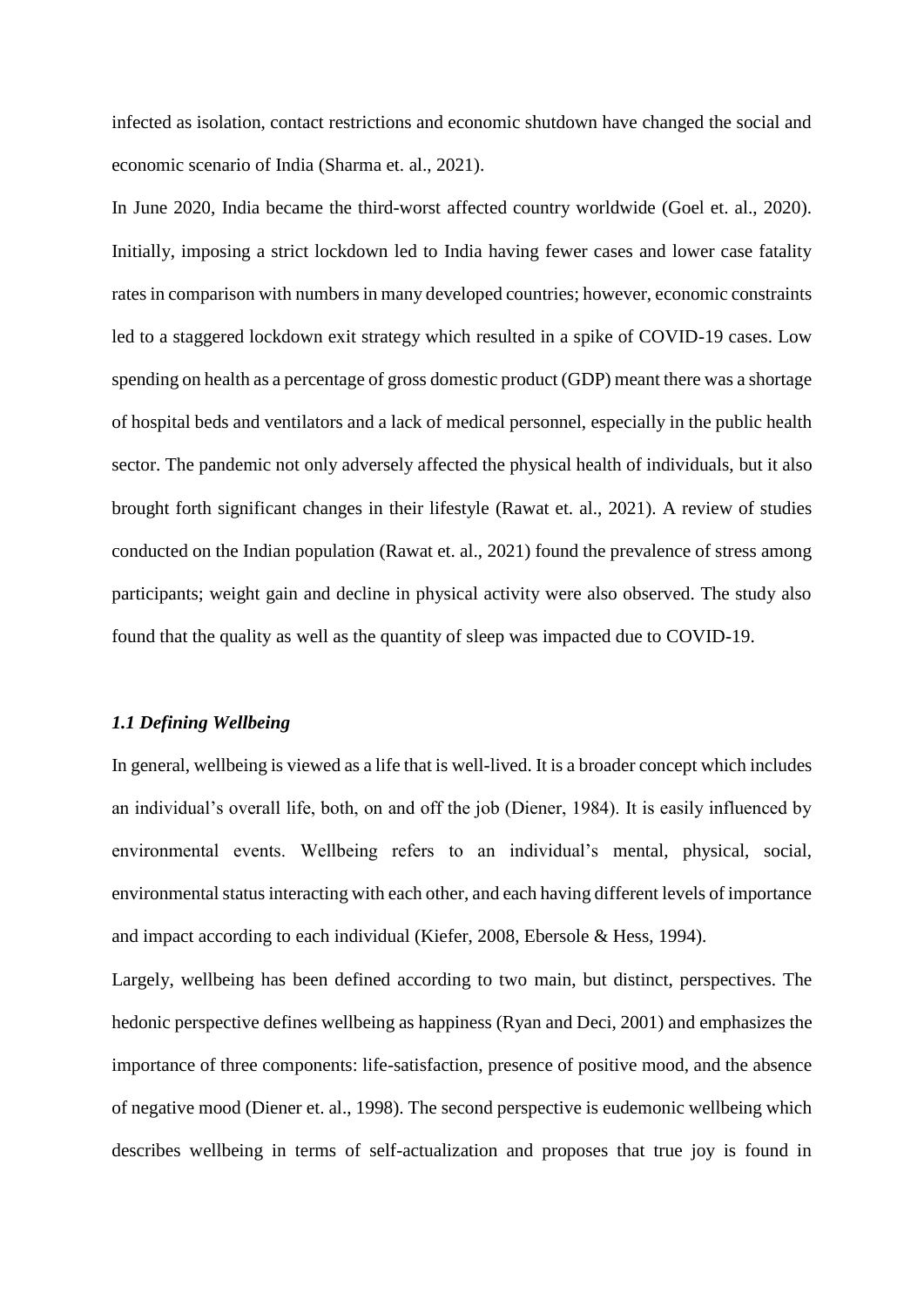expressing virtue (Dewe & Cooper, 2012). According to the eudemonic perspective, engaging in activities that foster human growth – such as autonomy, personal growth, self-acceptance, life-purpose, mastery, and positive relatedness – are essential to wellbeing (Ryff & Keyes, 1995). Today, we recognize wellbeing as a multidimensional concept that comprises, both, hedonic and eudemonic aspects (Fisher, 2014).

Workplace wellbeing well-being relates to all aspects of working life, from the quality and safety of the physical environment, to how workers feel about their work, their working environment, the climate at work and work organization (ILO, 2009). Workplace wellbeing is defined as a subjective perception of general satisfaction with and positive feelings toward work (Keeman et. al., 2017).

Employee wellbeing, according to the Chartered Institute of Personnel and Development (CIPD, 2016) has been defined as "creating an environment to promote a state of contentment which allows an employee to flourish and achieve their full potential for the benefit of themselves and their organization." The CIPD (2016) believes "that employee well-being at work initiatives need to balance the needs of the employee with those of the organization." "Employee well-being is more than traditional occupational health and safety. It includes consideration of physical and psychological fitness that promotes individual, creativity, productivity, and commitment" (Campbell, 2002). From the viewpoint of well-being, a healthy workforce is indicative of the presence of positive feelings in an employee that should eventually result in happier and more productive employees (Harter, Schmidt, & Keyes, 2002). Today, a large number of jobs are driven by the knowledge economy, and employees are required to develop advanced skill sets that set them apart from others. Companies invest in employees to hone their expertise, and this makes it difficult for them to replace their trained employees (Hellgren et al., 2008). It is, therefore, in the organization's best interests to retain employees as a means of achieving organizational success (Keeman et. al., 2017). Feeling good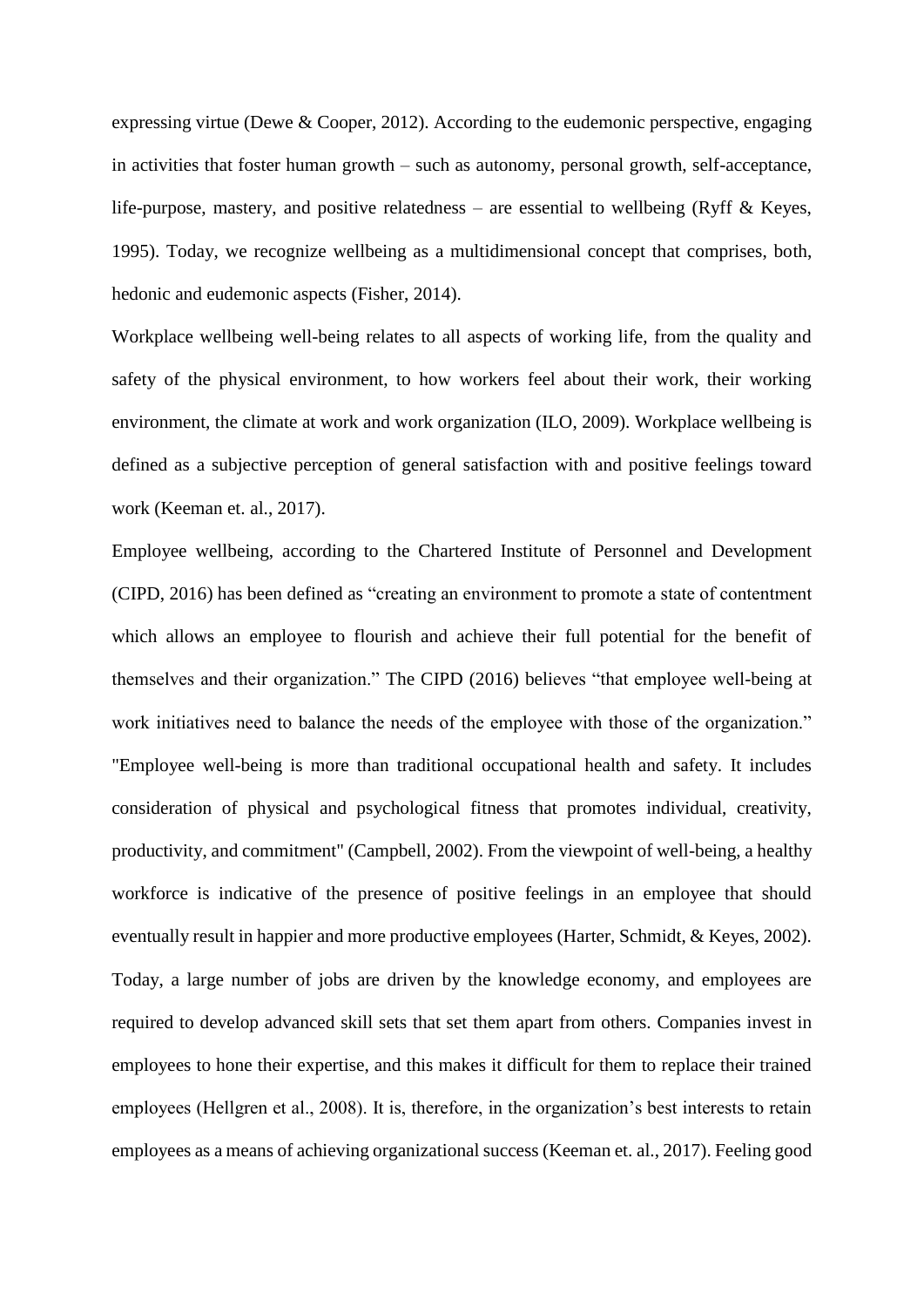and functioning well at work positively influence a person's overall wellbeing; and various studies have shown that employees who experience a high level of wellbeing display a range of positive organizational attitudes like superior work-performance (Lyubomirsky et. al., 2005), low turnover intentions, low actual turnover (Boehm & Lyubomirsky, 2008), more thought and effort put into work, lower rates of absenteeism, and fewer work-related injuries (Keyes & Grzywacz, 2005). Unfortunately, organizations continue to focus their attention to reducing employee stress instead of increasing employee wellbeing (Hone et. al., 2015) despite the various positive organizational attitudes associated with employee wellbeing. Stress has been linked to decreased productivity and, therefore, reduced profits (Ford et. al., 2011), and workplace wellbeing interventions have focused on individual stress management which, unfortunately, are ineffective in the long run (LaMontagne et. al., 2007; Vanhove et. al., 2016). Stress and wellbeing are related, but different, concepts. Just like mental health cannot be equated to the absence of mental illness (Keyes, 2005), wellbeing cannot be equated by absence of stress. Seligman (2011) introduced the PERMA model of flourishing, in which he defined psychological wellbeing in relation to five domains: positive emotions (P), engagement (E), relationships (R), meaning (M), and accomplishment (A). Positive emotions refer to hedonic feelings of happiness (feeling content, joyful, and cheerful). Engagement refers to psychological connection to activities or organizations (feeling interested and absorbed in life). Positive relationships include feeling cared for, socially integrated, and supported by others, and satisfied with one's social connections. Meaning refers to having the belief that one's life is valuable and feeling connected to something greater than oneself. Finally, accomplishment refers to making progress towards goals, feeling capable of completing daily activities, and experiencing, overall, a sense of achievement. Thriving in life acts as a buffer against the negative effects of stress (Keyes & Grzwacz, 2005), and therefore, studies suggest that organizations ought to invest in the promotion of wellbeing of their employees to not just cause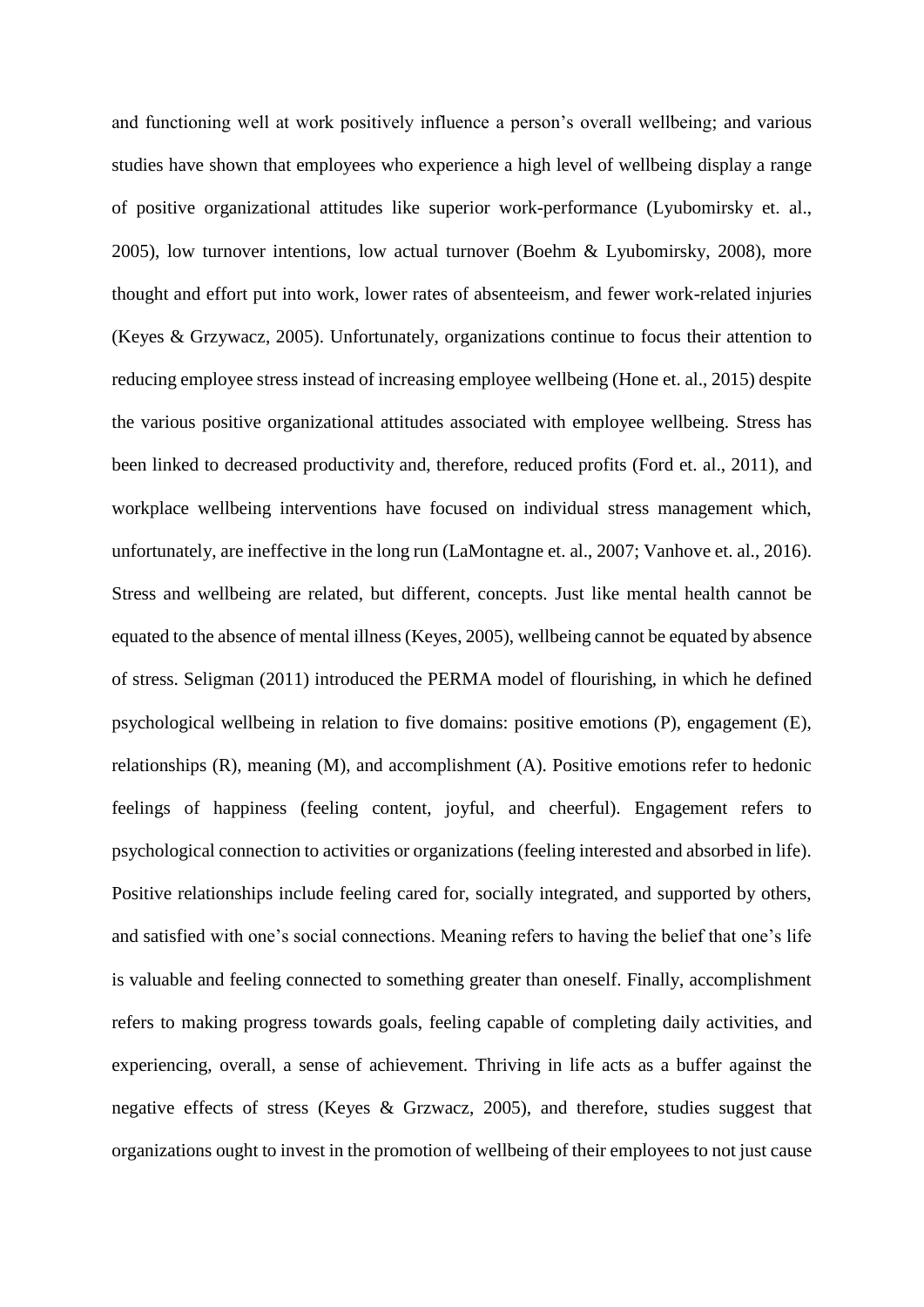reduction of employee stress-levels, but also to provide them with the additional benefits associated with thriving at the workplace (Hone et. al., 2015).

An average Indian employee works for 48 hours per week (ILO, 2021), and work is an important part of their life for a variety of reasons, such as being a source of identity (Musroor, 2019), satisfying community and socialization needs (Dijkema & Gunderson, 2019), or for financial incentives. One's health is influenced by the hours one spends at work, the atmosphere of the workplace, and the nature of tasks executed (Nilsen et. al., 2016). Workplace wellbeing stems from work-productivity and "feeling good" at the workplace (Keeman et. al., 2017). Furthermore, employees with overall good health are more likely to perform optimally than their counterparts (Institute for Health and Productivity Studies, 2015). However, with the advent of COVID-19, the very definition of the workplace has changed thereby changing the nature of custom work and everything that is associated with it.

## *1.2 Factors Affecting Employee Wellbeing*

#### *1.2.1 Leadership*

Employee wellbeing and engagement increases when they receive positive feedback and praise from their immediate managers and see themselves getting the leader's attention in terms of one-on-one conversations (Jha, 2013). Visionary and future-oriented leadership wherein the leaders involve their team-members in the decision-making process also improve employee engagement (Bhatnagar, 2008). Similarly, the quality of leader-member exchanges between supervisors and employees also impacts the levels of wellbeing of the employees in an organization (Agarwal et. al., 2012).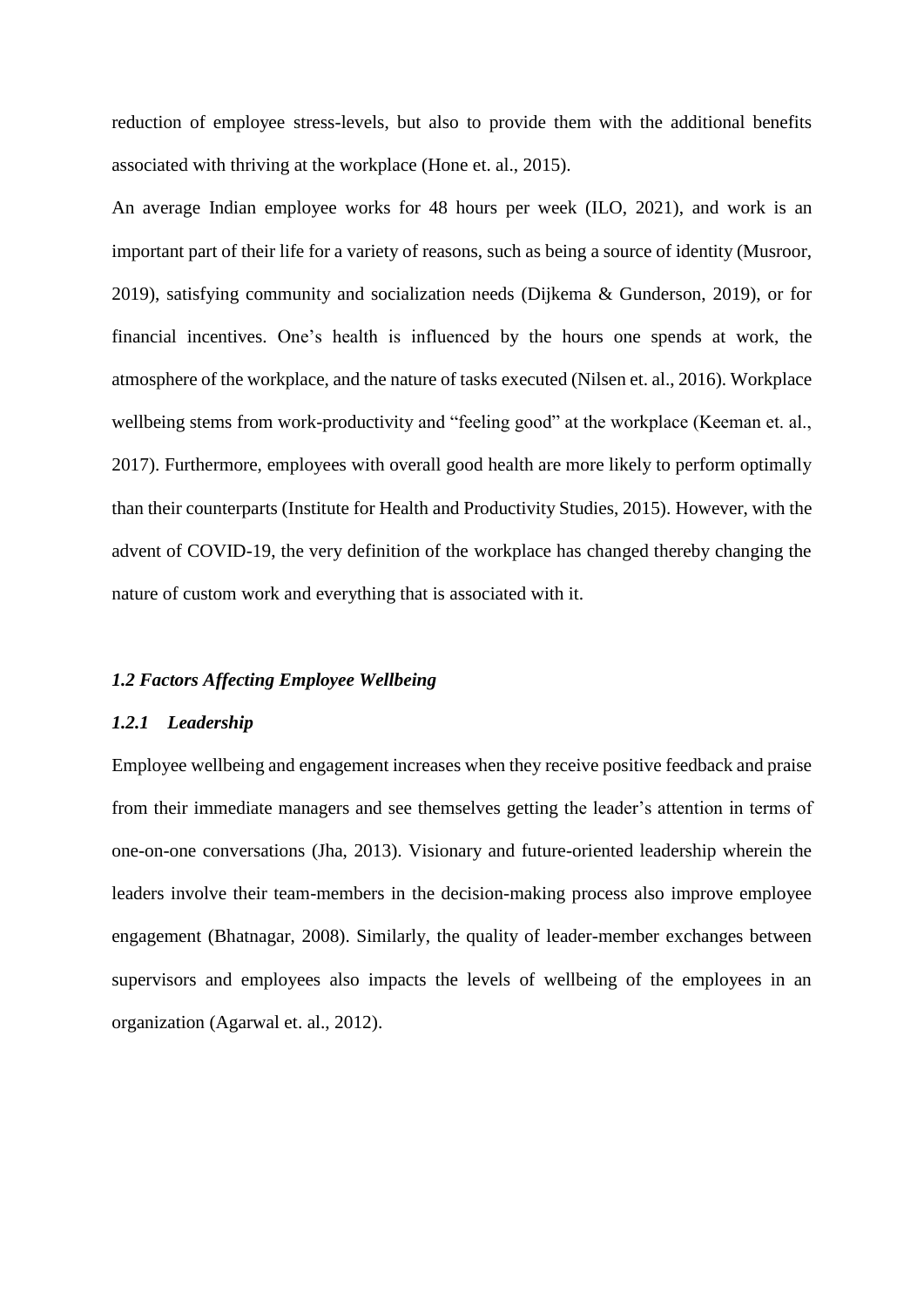#### *1.2.2 Work Environment and WFH*

Many employees worldwide have been compelled to switch to work-from-home setups due to the ongoing COVID-19 pandemic. This has led to drastic changes in their work environments—causing far-reaching implications on their mental and physical wellbeing. Several studies have documented a significantly positive relationship between the work environment at home and employees' perceived psychological wellbeing and work-life balance (Mostafa, 2021; Filardi et. al., 2020). Conversely, some studies have reported increased stress among employees due to work overload, work-family conflict, and lack of resources in workfrom-home environments (Eddlestone & Mulki, 2015; Suh & Lee, 2017).

# *1.2.3 Perceived Organizational Support (POS) and Perceived Supervisor Support (PSS)*

POS is defined as an employee's perception of their organization valuing their work contributions and caring about their wellbeing (Eisenberger, et. al. 2016; Krishnan & Mary, 2012; Rhoades and Eisenberger, 2002). This includes beliefs about whether the organization meets employees' socio-emotional needs, and how organizational responses to increased efforts at work (Eisenberger, et.al., 1986; Krishnan & Mary, 2012; Settoon et al., 1996). Some factors affecting POS are organizational rewards and job conditions, and perceived fairness (Baran, Shanock, & Miller, 2012). PSS refers to the extent to which employees form general opinions and beliefs about their supervisors valuing their contributions, offering assistance, and caring about their well-being (Cole, Bruch, & Vogel, 2006, Eisenberger et al., 2002, Kottke & Sharafinski, 1988).

While POS & PSS may appear to be the same, their difference lies in the source of the support - organization and supervisor. PSS is grounded in supervisor-employee interactions which can be positive or negative and ultimately increase or reduce PSS respectively (Cole, Bruch, & Vogel, 2006). Prior findings have suggested that higher levels of POS and PSS are associated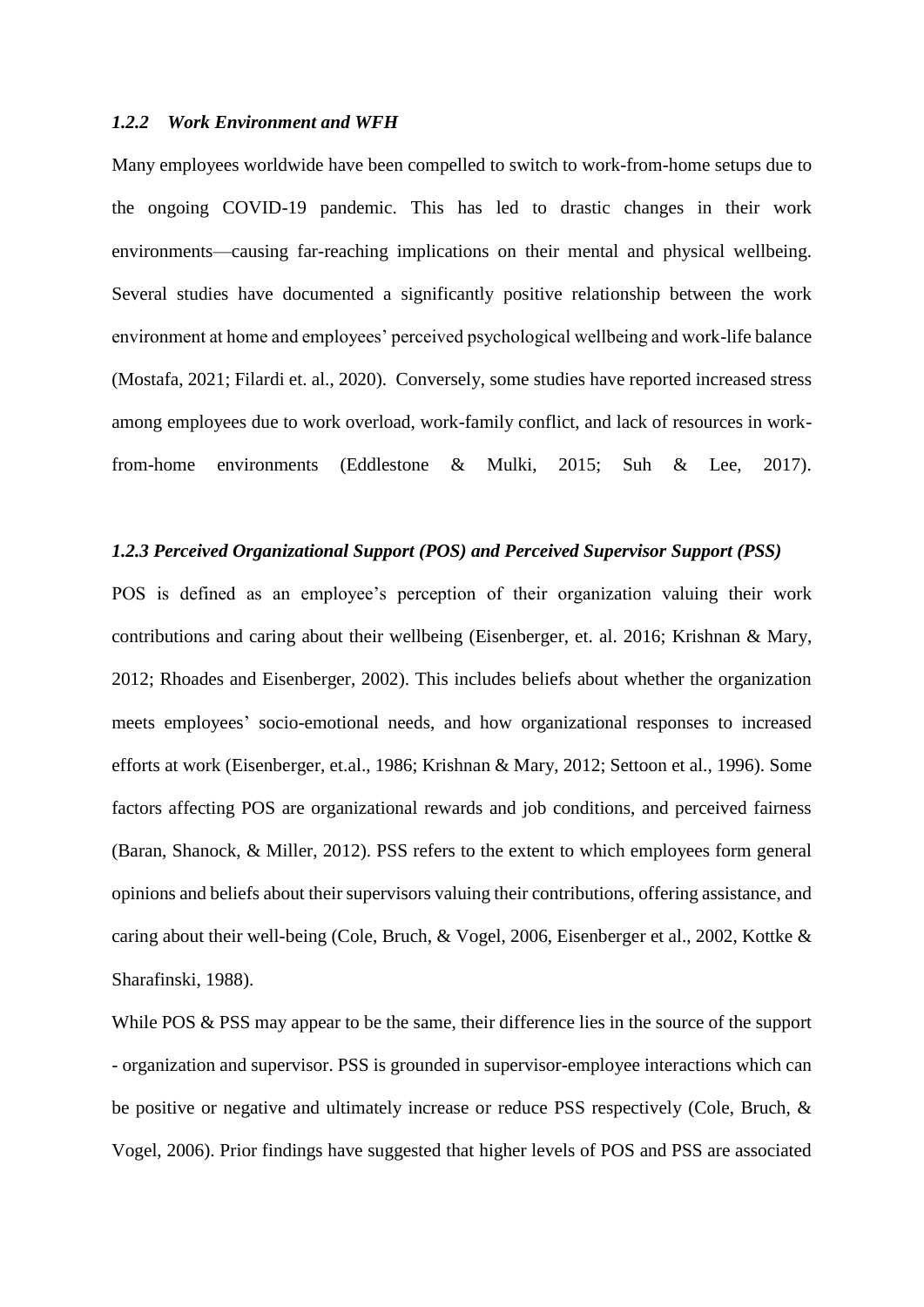with increased feelings of employee well-being (Chen, Powell, & Greenhaus, 2009; Kreiner, 2006; Lapalme et al., 2009; Ng & Sorenson, 2008; Pan & Yeh, 2012).

Employees' relationship with the organization can be influenced by the organizational decisions on providing support to employees during the COVID-19 pandemic (Mihalache & Mihalache, 2021). Actions perceived as supportive strengthen the organizational commitment of employees because they feel obligated to reciprocate (Eisenberger et. al., 2001; Rhoades et al., 2001). Strong organizational support also has the potential to create a shared sense of identity as the employee and the organization work together to try and defeat a common enemy: the COVID-19 pandemic (Caligiuri et al., 2020).

# *1.3 Impact of WFH During The COVID-19 Pandemic*

Technological advancements have transformed traditional working habits, allowing many employees to work from just about anywhere (Henke et al., 2016). Prior to the pandemic, WFH has been advocated for the myriad of benefits it offered such as flexibility of time and location (Oakman et al., 2020), more intrinsic motivation (Rupietta and Beckmann, 2016) and a better work-life balance (Annie Rachel, N., & Rimo, Shibe., 2020). However, WFH can have a detrimental effect on employees' mental health and overall well-being owing to long working hours, and an absence of clear distinction between the personal and the professional (Allen et al., 2015).

With the rise of new mutations in an already fragile healthcare system, COVID-19 plummeted India into humanitarian and economic crises. The gross domestic product (GDP) growth for the financial year 2020-2021 was declared to be -7.7% by the Central Statistical Organization (CSO). India is still recovering from the effects of the lockdown that led to an all-time high unemployment rate of 24% in April 2020, which has since lowered to 6.5% as of March 2021. However, its lingering effects continue as women and youth bear the brunt of the trickling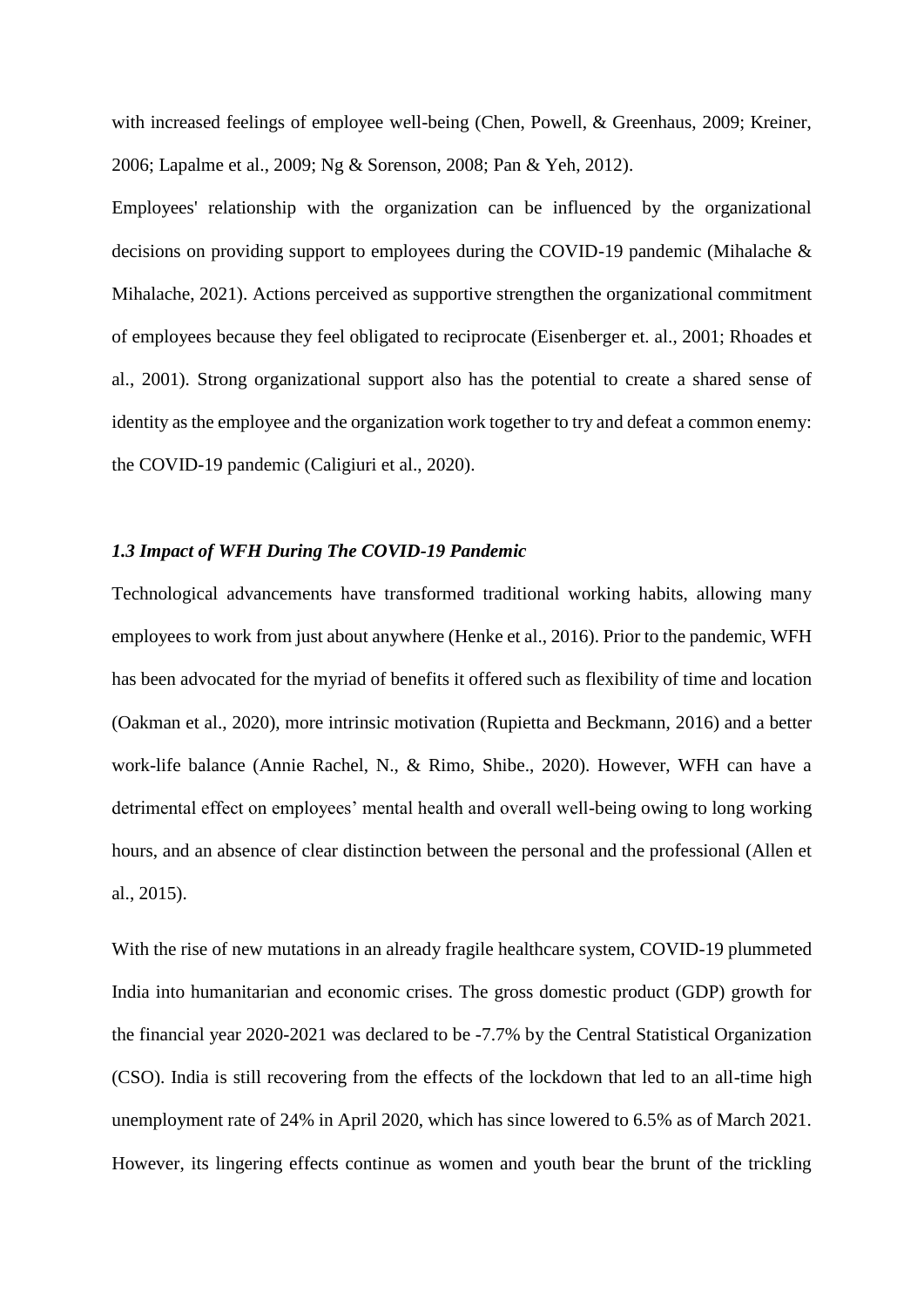unemployment, with an estimated 4 million Indians below age 30 having lost their jobs (ILO, 2020). The lockdown led to women being seven times more vulnerable to job loss and eleven times more likely to not return to work thereafter (Rosa, Basole and Kesar, 2021). 52% of Indian employees were either dissatisfied or neutral with their company's efforts to adapt to the new normal, with 72% having job security concerns at varying degrees (Randstad India, 2020). 36% of India Inc employees also reported worsening of their mental health, with 50% experiencing stress due to future-related uncertainty (Hamsazwadhwani, 2020). Eighteen months later as India begins to show a semblance of normalcy, a critical thought to be explored is whether similar recent trends will translate into previously seen outcomes or if organizations will explore facets of employee engagement and create better workspaces to enable higher employee well-being.

The large body of evidence prior to the pandemic clearly illustrates the risk of remote working (Grant et al., 2013; Konradt et al., 2003). However, these may lack contextual relevance as they do not consider the unique challenges that COVID-19 poses. Keeping in mind that contributing factors and subsequent effects may differ because of the pandemic, this study aims to fill a gap in the Indian context and provides practical implications for organizations.

# *1.4 Rationale For The Study*

The purpose of this study is to assess the effects of WFH on the wellbeing of Indian employees during the COVID-19 pandemic. Employee wellbeing and the perceived impact of remote working are explored through an array of life and career aspects such as (1) employee satisfaction, (2) professional conflicts, (3) higher task efficiency, (4) commitment to employer, (5) work-life balance, (6) relationship with colleagues, (7) stress management, (8) burnout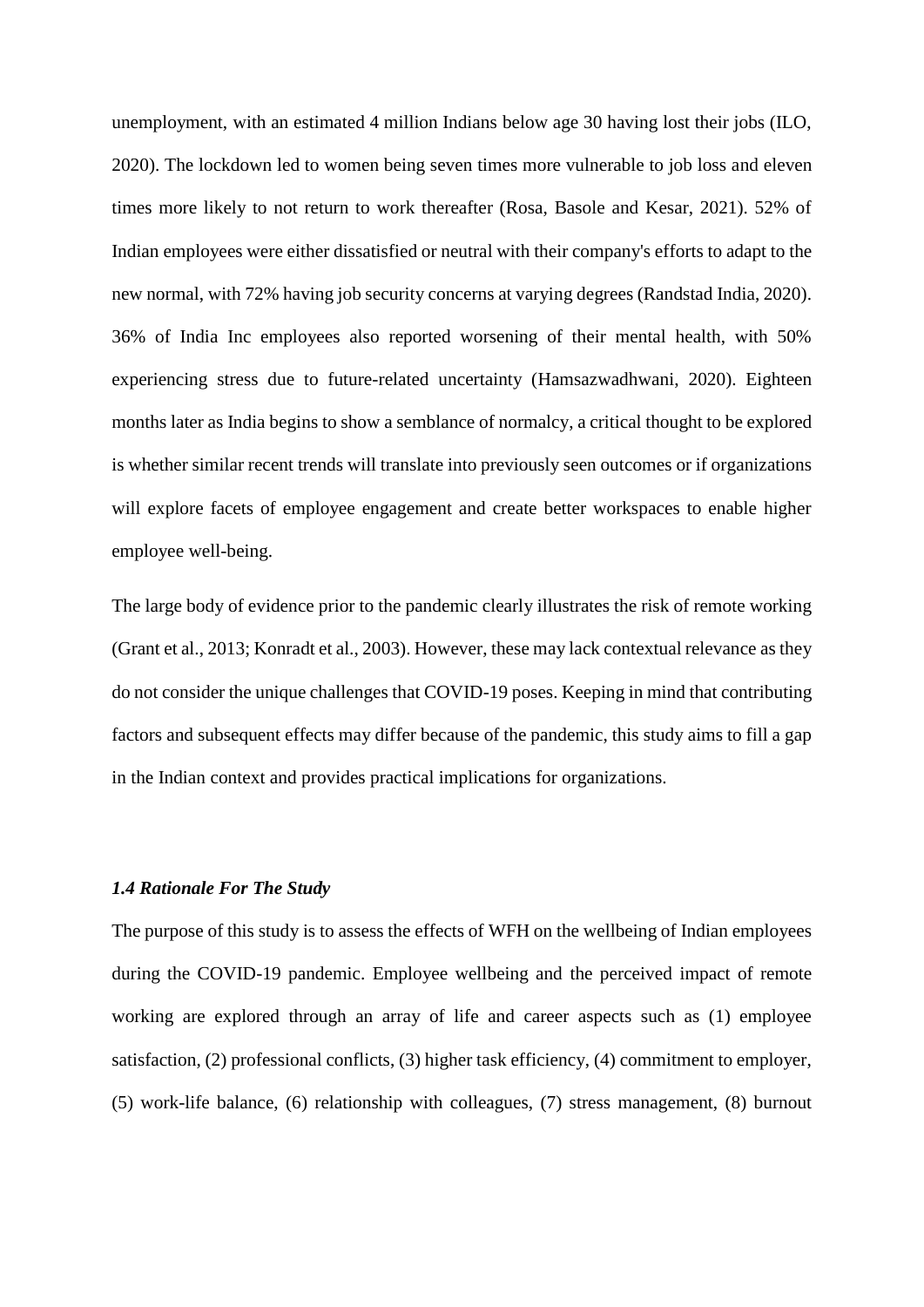prevention, (9) work concentration, (10) perceived organizational support, and (110 perceived supervisor support.

Employee well-being is directly related to employees' thoughts and feelings regarding their job and organisation hence it is very crucial then to find out the impact of the new scenario of the pandemic and new work settings on employees. There exists a strong gap in the existing literature pertaining to employee well-being in India, particularly in the context of the COVID-19 pandemic, and this study attempts to bridge the same.

## *1.4.1 Working Definitions*

Employee Satisfaction: Employee satisfaction may be defined as a positive emotional state that derives from how the employees perceive their work, work environment, work experience, and all other elements related to their work and workplace (Tomaževič et al., 2014). Professional conflicts: Professional conflict may be defined as a process arising when an employee discerns differences or friction between themselves and another employee or group about work-related issues or values that matter to them (Sonnentag et al., 2013; Gelfand et al., 2012).

Higher task efficiency: The ability to reach organizational goals or complete tasks by utilizing minimal resources may be described as higher task efficiency (Tabassi et al., 2012). Commitment to the employer: Commitment to the employer, or organizational commitment may be defined as a force that binds employees to an organization and thereby decreases the probability of turnover (Meyer et al., 2004).

Work-life Balance: Work-life balance may be succinctly defined as the degree to which an individual takes part in and is satisfied with their work role as well as the family role (Brough et al., 2020).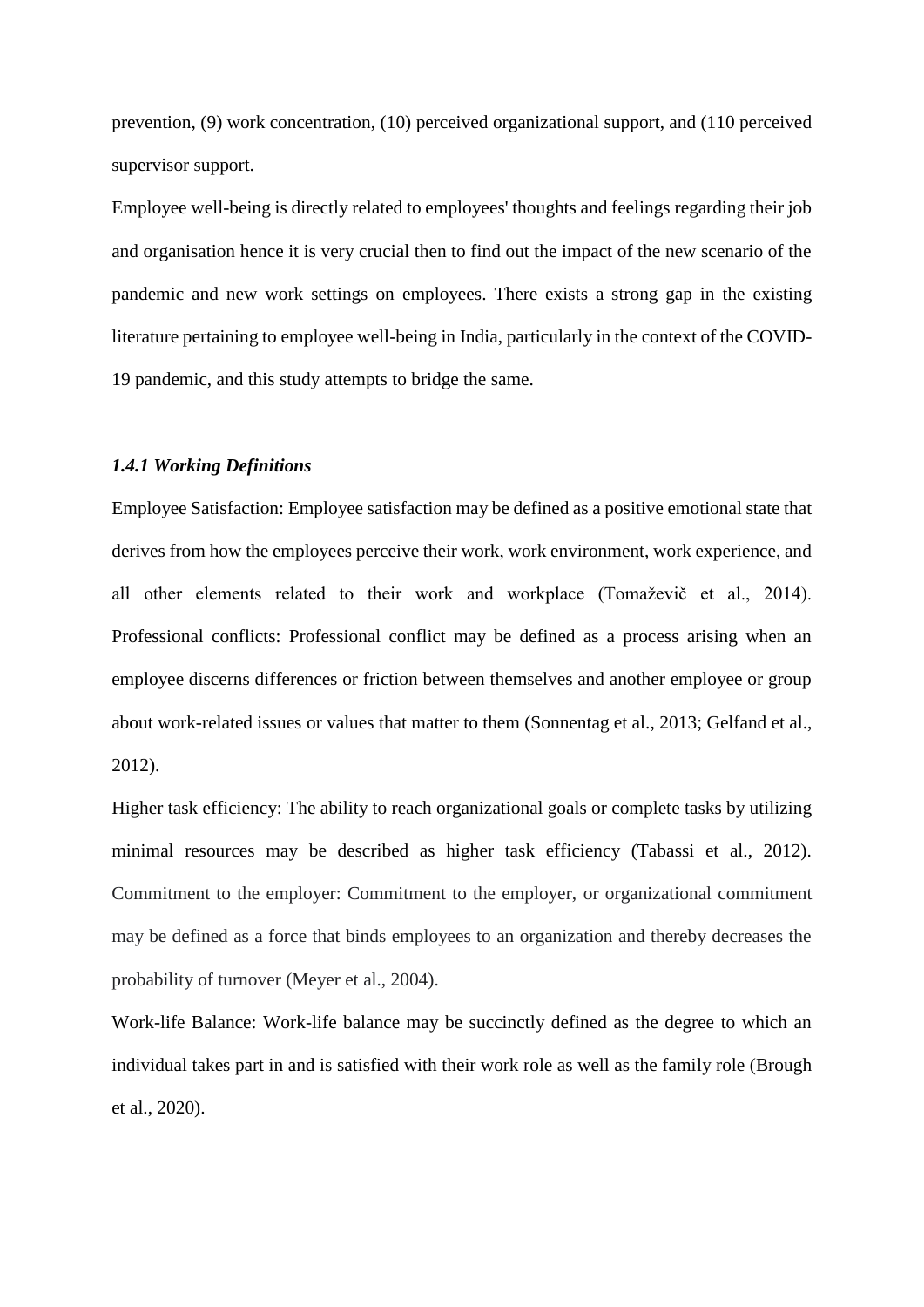Relationship with colleagues: An individual's relationship with their colleagues is a unique, multifaceted interpersonal relationship that can have important implications for the individuals themselves, as well as the organization they are working for (Khairuddin et al., 2021). Stress management: Stress management refers to the wide range of tools and techniques that may help an employee to control or reduce their stress levels (Richardson & Rothstein, 2008). Burnout Prevention: Burnout prevention may be defined as the strategies or techniques that can be used by organizations and employees to reduce the psychological syndrome of reduced personal accomplishment, feelings of depersonalization, and emotional exhaustion (Honavar, 2018).

Work concentration: Work concentration may be defined as the degree of attentiveness demonstrated by employees in the workplace (Rahaman et al., 2020).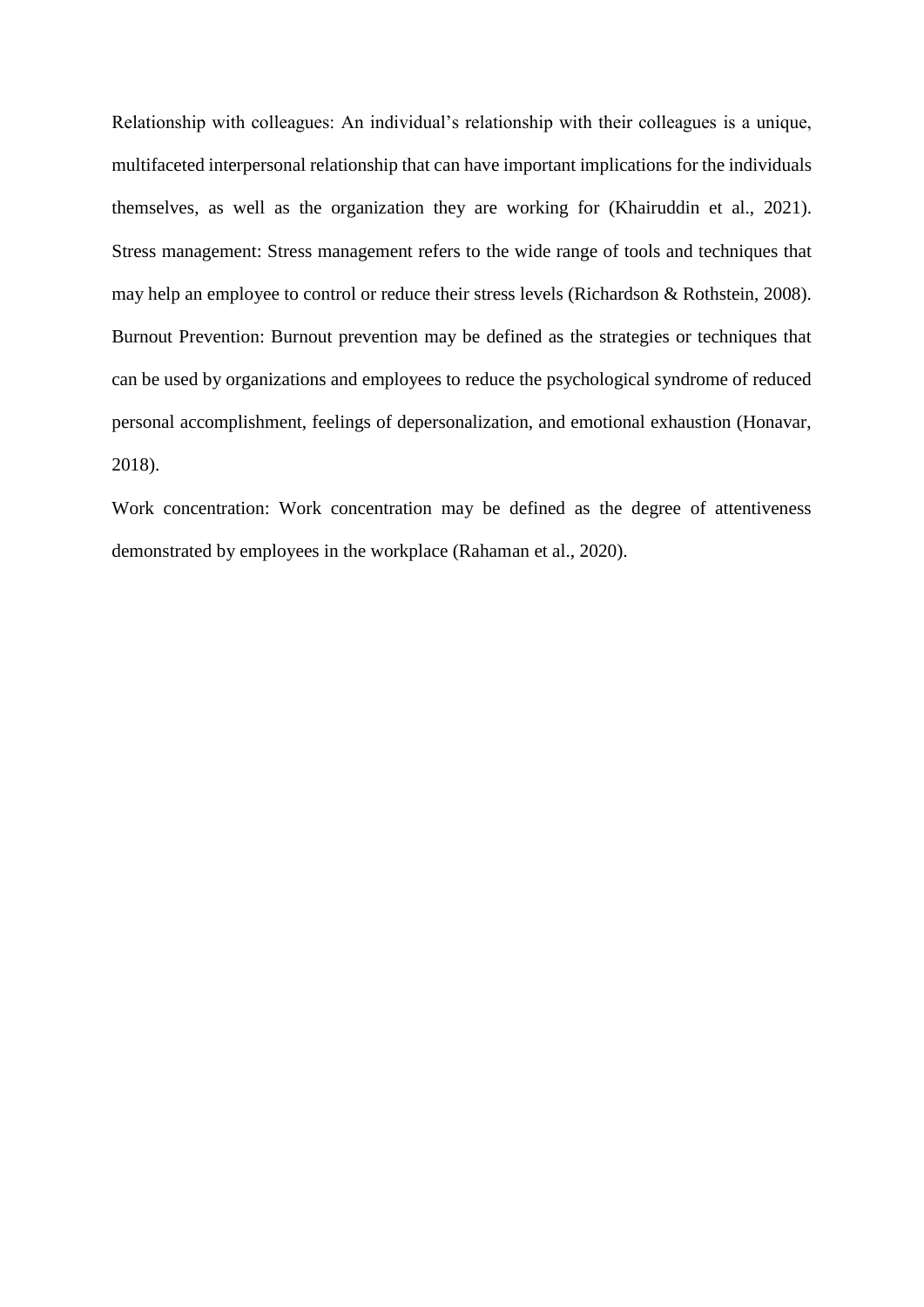# **CHAPTER 2: METHODOLOGY**

# *2.1 Aim*

The aim of this study is to assess the effects of WFH on the wellbeing of Indian employees during the COVID-19 pandemic.

# *2.2 Objectives*

The primary objectives of this research are to:

- 1. Analyse the effects of WFH on employee wellbeing during the COVID-19 pandemic.
- 2. Evaluate the influences of workplace wellbeing or mental health programmes with respect to perceived support (organizational and supervisor support) of employees in organizations.

The blurring of the personal and professional has posed challenges for many employees in the country (Allen et. al., 2015; Oakman et. al., 2020). Remote working has led to higher rates of burnout and negative impacts on wellbeing (Forbes India, 2020). Exploring the aforementioned questions will enable organizations to understand how to develop workplaces that will cater to raising overall employee wellbeing, and the methods to do so. This will give a practical insight to the policymakers and employers to prioritize these techno-stress-creators and take appropriate measures in order to reduce them.

# *2.3 Hypotheses*

H1: To assess the extent of the effect of WFH on employee wellbeing during the COVID-19 pandemic.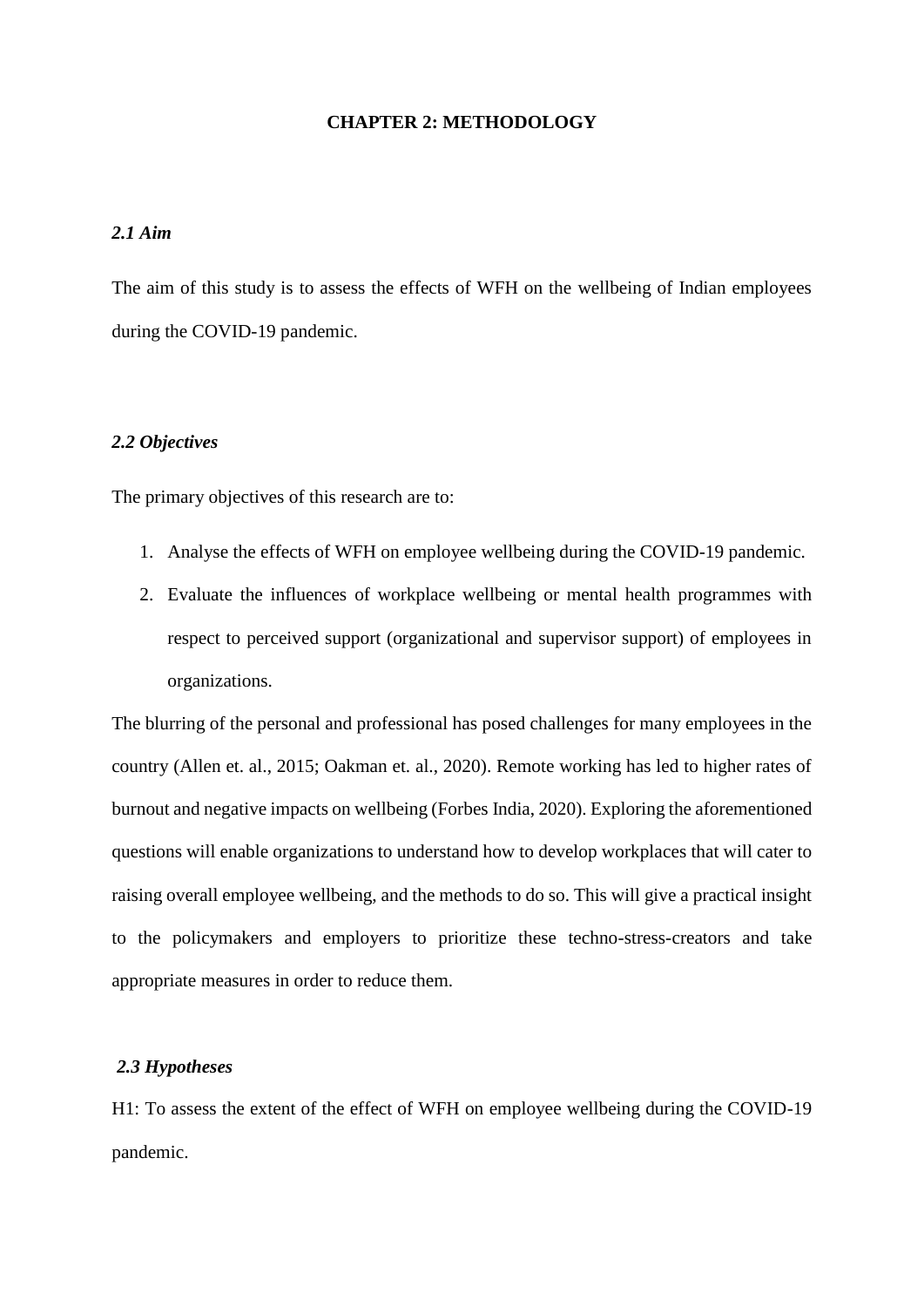H02: There is no significant difference between the perceived support of employees in organizations with and without wellbeing or mental health programmes.

HA2: There is a significant difference between the perceived support of employees in organizations with and without wellbeing or mental health programmes.

# *2.4 Research Methodology*

Research refers to the "systematic method in which a problem is enunciated, formulation of hypothesis, collection of the facts or data is done, further facts are analysed and finally, the researchers reach to the conclusions either in the form of solution towards a certain problem or some theoretical formulation," (Kothari, 2004). The present study used sequential explanatory mixed methods approach (Creswell & Plano-Clark, 2018). Therefore, the author first analysed the quantitative data, and then used those findings to guide their analysis of open-ended interview responses.

#### *2.4.1 Quantitative Method*

For the present study, the quantitative analysis was based on the interpretation derived from the specially framed questionnaire. Standard quantitative research procedure was followed.

# *2.4.1.1 Variables*

#### Independent Variables:

In the present study, the following are independent variables:

- (a) COVID-19 pandemic
- (b) Work from Home (WFH)
- (c) Wellbeing or Mental Health Programmes

Dependent Variables: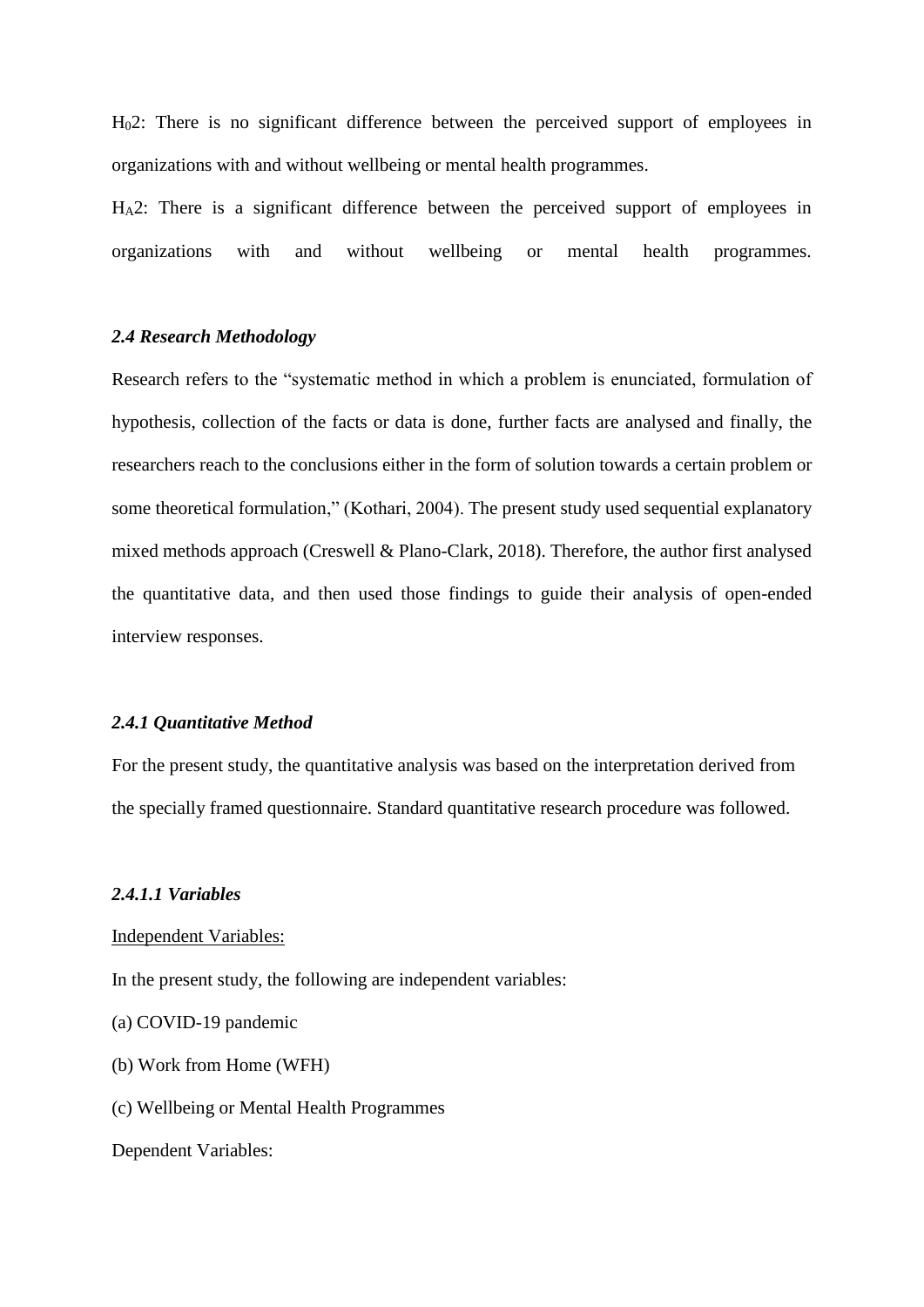In the present study, the dependent variables are as follows:

- (a) Employee wellbeing
- (b) Perceived Support
	- (i) Perceived Organizational Support
	- (ii) Perceived Supervisor Support

# *2.4.1.2 Sample Design*

# *2.4.1.2.1 Population and Sample*

The population selected for this study consisted of Indian working professionals. The sample chosen from the selected population included private and public sector employees, and employees who identified as males and females. All the participants who had been working from home at their respective organizations for at least a year during the pandemic were included in the study.

## *2.4.1.2.2 Sampling Method*

Purposive sampling technique was used to take out the sample from the target population.

# *2.4.1.2.3 Sample Size*

The sample size for the present study included 110 participants who were working professionals in India.

# *2.4.1.3. Criteria*

Inclusion Criteria: This criterion stipulated that the participants should be above 18 years of age and Indian citizens residing in India, employed with the same company for over a year, and be working from home for a minimum period of a year.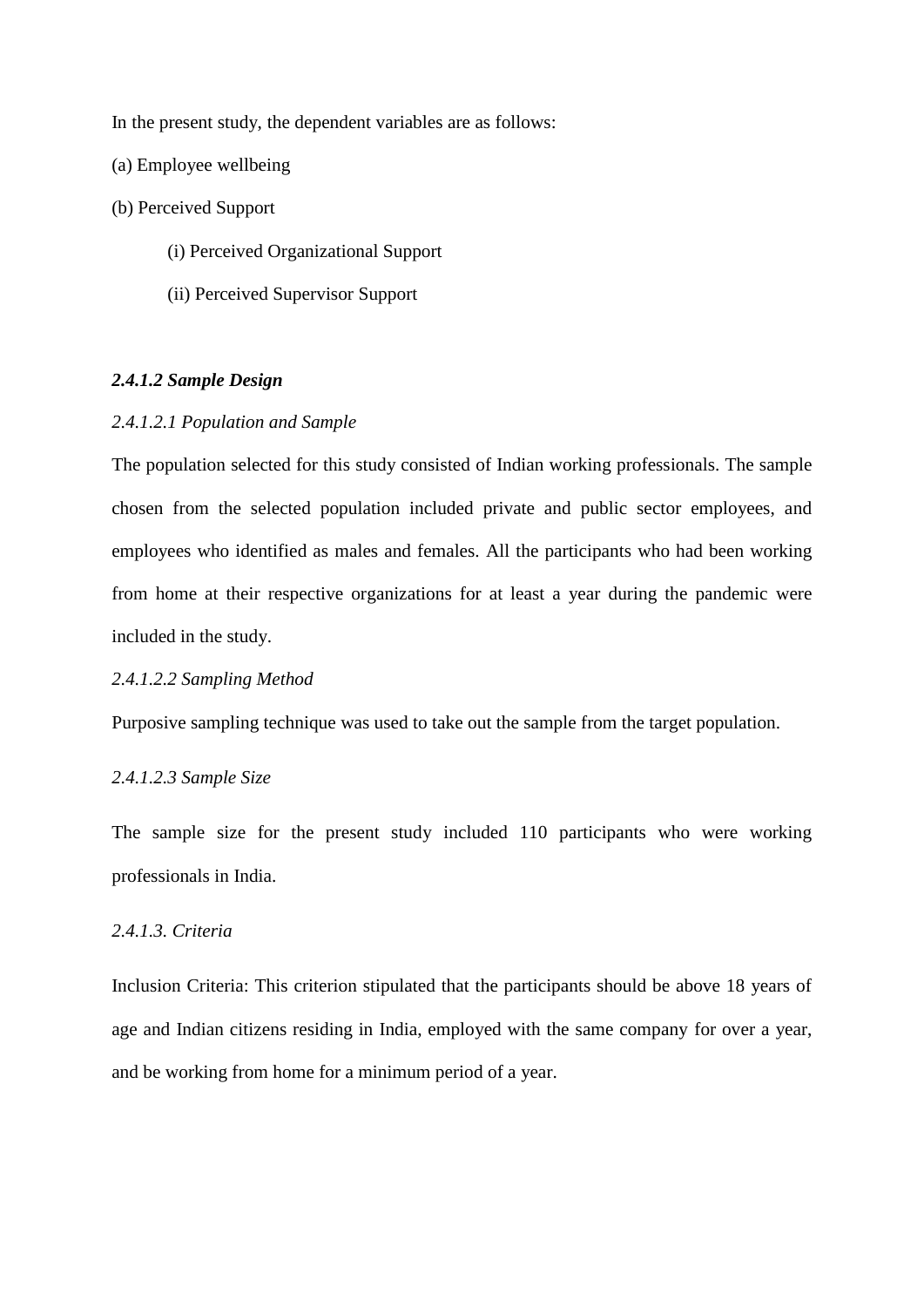Exclusion Criteria: Employees who were commuting to their place of work during the COVID-19 pandemic, were frontline workers, and were either not Indian citizens and/or were not residing in India were excluded from this study.

# *2.4.1.4. Demographic Characteristics*

*Age:* The ages of participants ranged from 18 to 51, and above. 60.9% of the participants (67 participants) were in the age range of 18-30, followed by 13.6% (15 participants) between 31- 40 years, 20.9% (23 participants) between 41-50 years, and 4.5% (5 participants) were 51 years and older.

*Sex:* The sample consisted of 59.1% men (65 participants) and 40.9% women (45 participants).

*Work Experience:* 70% of the participants (77 participants) had worked with their current organization for 1-5 years, followed by 17.3% of the participants (19 participants) for 6-15 years, 8.2% of the participants (9 participants) for 16-25 years, and lastly, 4.5% of the participants (5 participants) for 26 years and more.

*Job Sector:* An overwhelming majority of 87.3% (96 participants) of the participants worked in the private sector and the remaining worked in the public sector (12.7%; 14 participants). The sample consisted of a wide variety of occupational categories. About half of the participants were managers, assistant managers, senior managers, executives or senior executives including founder and managing directors. Others worked professionally as teachers, associates, consultants, engineers, assistant professors, accounts officers or accountants, advocates, team leaders, individual contributors or independent contractors, assistant buyers, assistant general managers, chairman and managing directors, deputy general managers, psychologists or counsellors, research assistants, junior management or trainers. *Presence of a well-being/mental health programme:* 51.8% (57 participants) of the sample had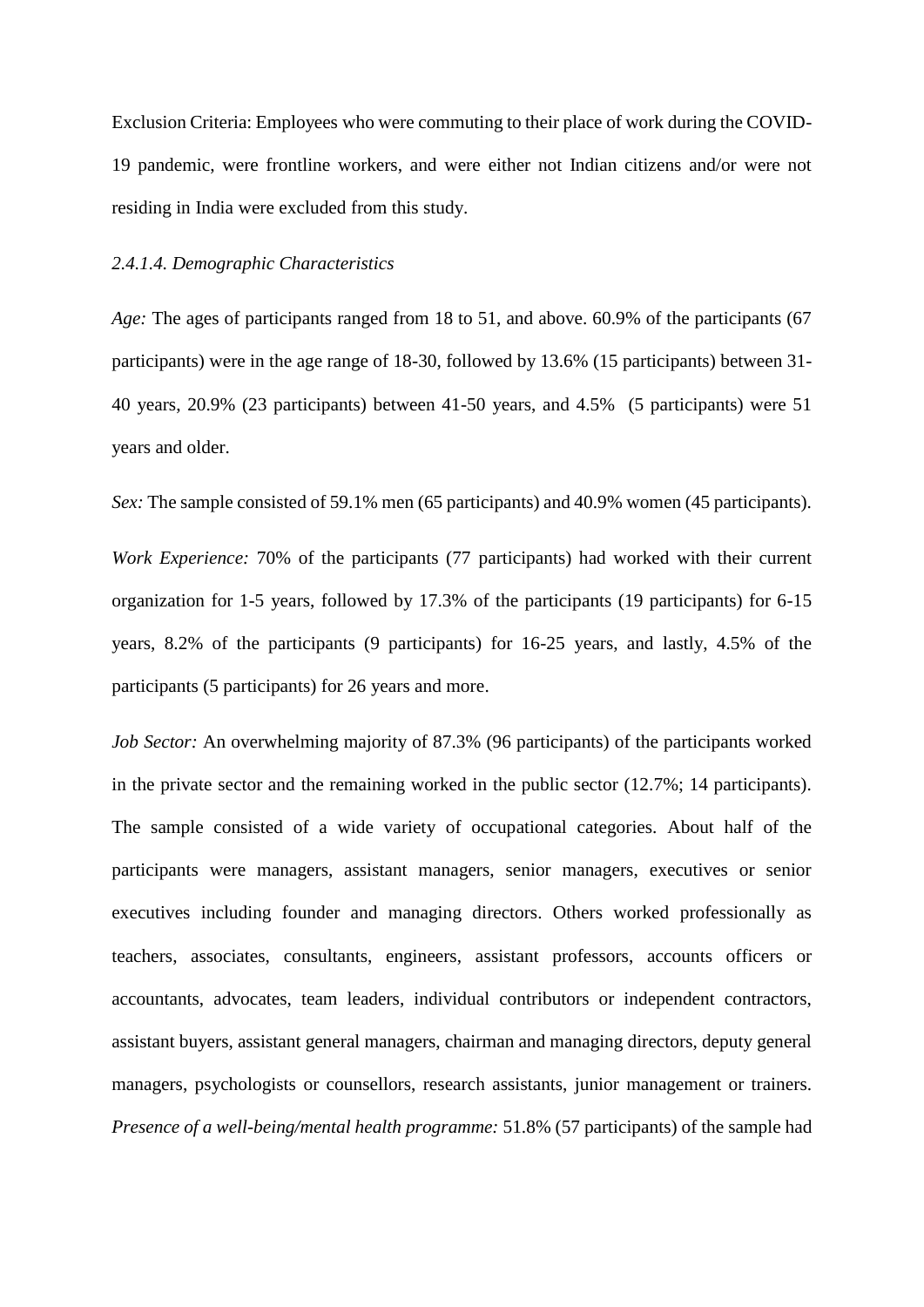a well-being/mental health programme at their workplace while 48.2% (53 participants) did not.

# *2.4.1.5 Data Collection*

Data was collected on the basis of purposive sampling through an online questionnaire using Google Forms from May 2021 to August 2021. Information on the sociocultural and psychological perspectives of the study area had been collected keeping in view certain parameters such as age, gender, sector of work, years of working at the current organization, designation, and presence of mental health programme at the workplace. The participants indicated their responses on a five-point Likert scale ranging from "completely disagree" to "completely agree" for the first half of the questionnaire, and on a seven-point Likert scale ranging from "strongly disagree" to "strongly agree" for the second half. The responses of both sections were scored accordingly. For the second section which measured perceived support, the responses were compiled, and a t-test was performed using Statistical Package for the Social Sciences (SPSS).

#### *2.4.1.5.1 Tools Used*

1. Perceived Impact of Extended Telework During The COVID-19 Crisis On Various Life And Career Aspects Survey Questionnaire by Baert, S. et. al., (2020): This scale included statements about WFH during the COVID-19 crisis and assessed employees' perceived impacts towards extended WFH using the following measures: (1) employee satisfaction, (2) professional conflicts, (3) higher task efficiency, (4) higher commitment to employer, (5) work-life balance, (6) relationship with colleagues (7) stress management, (8) burnout prevention, (9) work concentration (Baert et al, 2020). Responses to each of the statements were obtained by using a five-point Likert-type response format with response options ranging from  $1 =$  'completely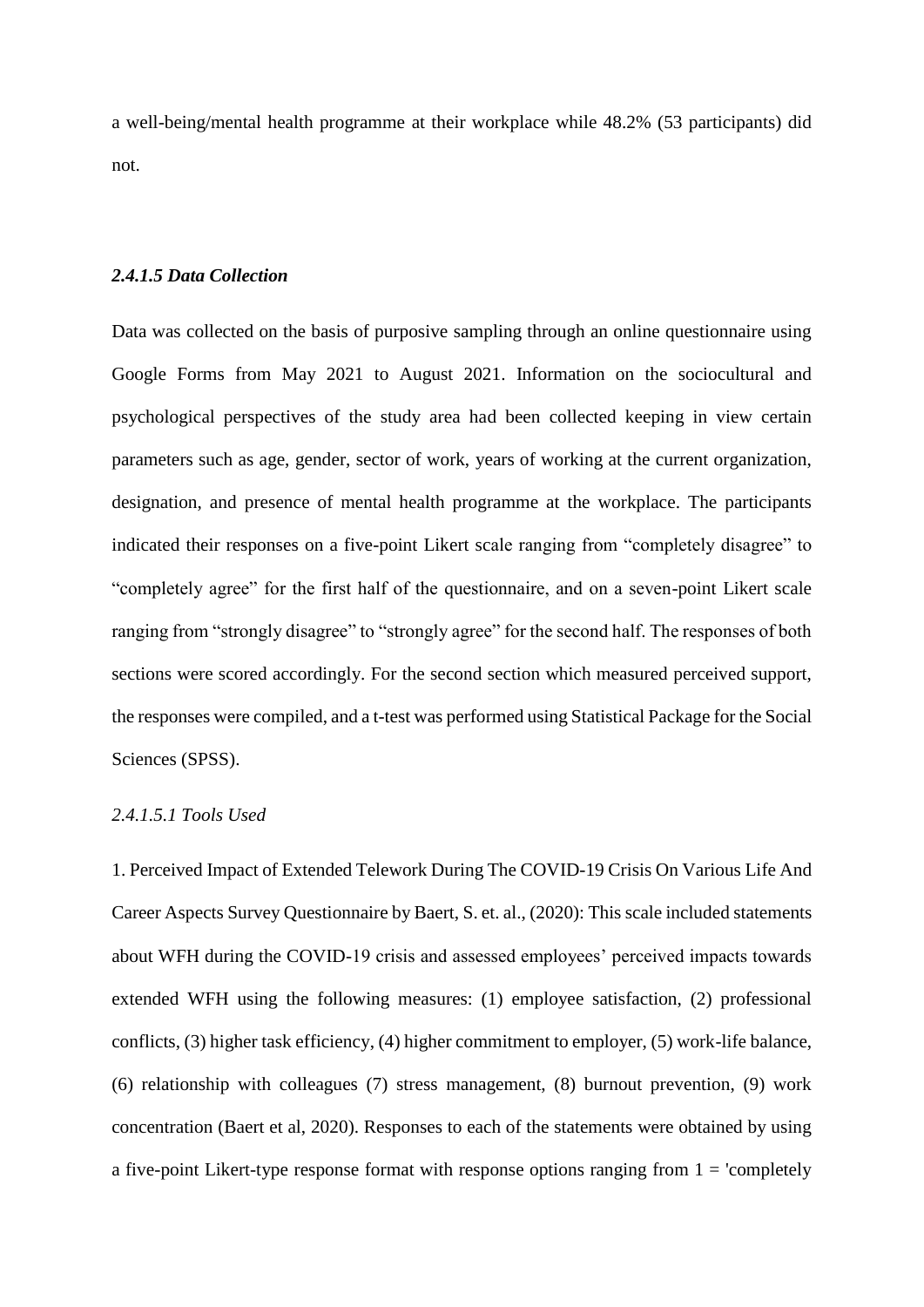disagree' to  $5 =$  'completely agree' to see the extent to which an employee agrees with a statement. 9 of the original 14 items were selected following the pilot study to make it suitable for the Indian context (see 2.4.1.6 Questionnaire Development). Reliability of the scale indicates the goodness of the scale as Cronbach's alpha value of the scale is more than 0.721. 2. Survey of Perceived Organizational Support (SPOS) by Dr. Eisenberger (2002): Different versions of scales derived from SPOS were used to measure Perceived Organizational Support (POS) and Perceived Supervisor Support (PSS). The three-item version of the POS measure, consisting of items 1, 4, and 9 from the original 36 items, was chosen (Eisenberger et. al., 2002). The internal consistency reliability (coefficient alpha) was reported as  $\alpha = 0.75$ (Eisenberger, et al., 2002; Worley 2006). In accordance with previous studies (Eisenberger et. al., 2002; Kottke and Sharafinski., 1988), PSS was measured by adapting three items (Items 10, 27, and 35; Eisenberger et al., 1986) from the SPOS. Here, the word 'organisation' was replaced with the word 'supervisor'. Both the measures consisted of a seven-point Likert scale with response options ranging from  $1 =$  'strongly disagree' to  $7 =$  'strongly agree'.

# *2.4.1.6 Questionnaire Development*

A questionnaire divided into two sections was developed in order to gather the responses from the Indian employees belonging to an array of industries to perceptualize the scope keeping in view the objectives of the research. In the first section, responses were obtained on a five-point Likert scale (where  $1 =$  completely disagree to  $5 =$  completely agree) with the help of the 'Perceived Impact of Extended Telework During The COVID-19 Crisis on Various Life and Career Aspects Survey Questionnaire' (by Baert. S. et. al., 2020).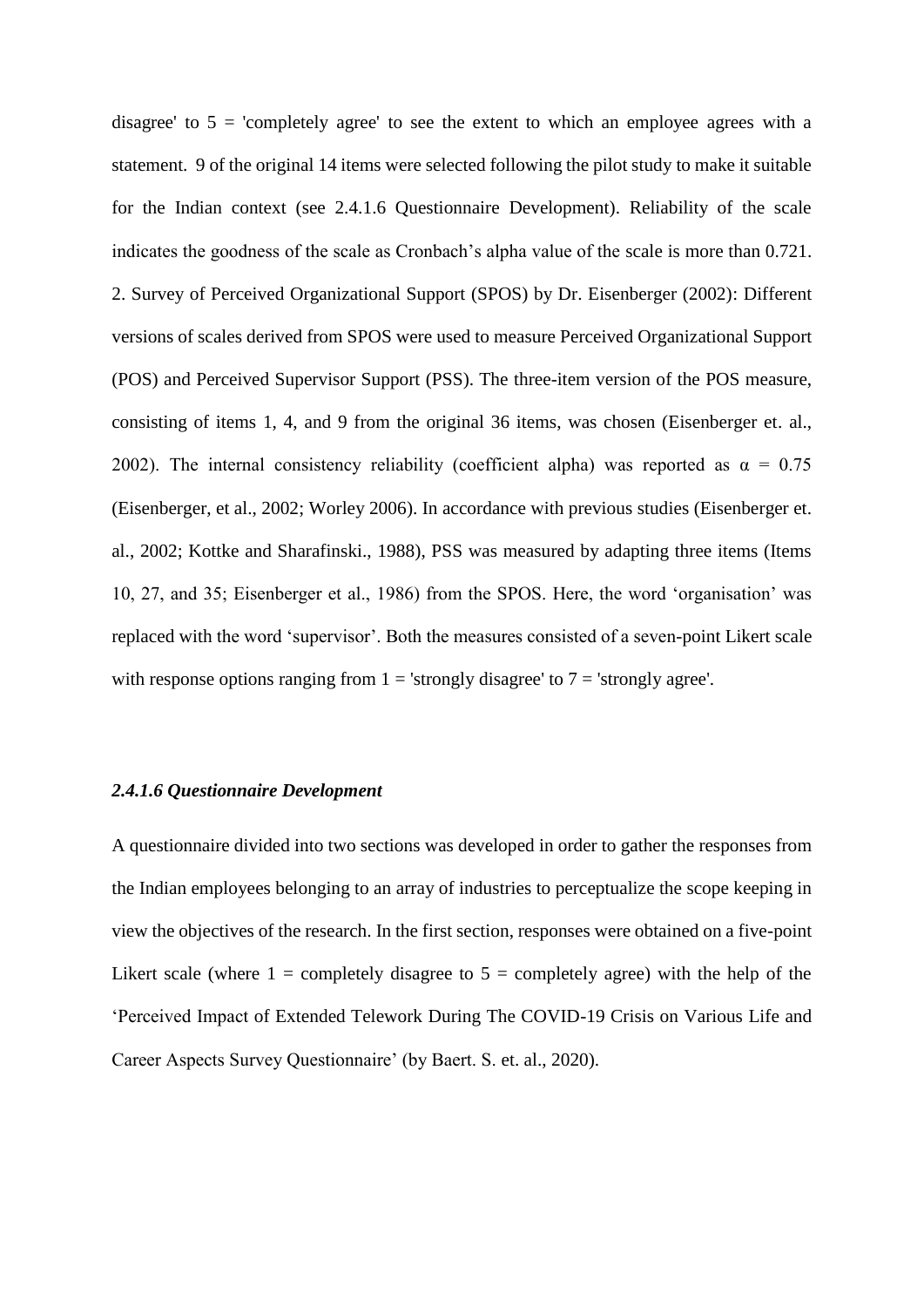Modifications included replacing words like 'globally' to 'overall', 'homework' to 'work from home', 'manager' to 'supervisor', and 'telework' to 'remote working'. Following the pilot study, 9 items from the original 14 were selected for the main study.

The items (items 2, 4, 5, 6, 7) were completely withdrawn on the basis of the pilot study to suit the local context. The overall Cronbach alpha value was 0.721.

In the second section of the questionnaire, the 6 item Survey of Perceived Organizational Support scale was added. The questionnaires are provided in Appendix A.

#### *2.4.1.7 Pilot Study*

After the development of the questionnaire, a pilot study was carried out to assess the extent of the effect of WFH on employee wellbeing during the COVID-19 pandemic. "The main purpose of the pilot study is to evaluate questionnaire items and to assess the suitability of the wording, layout, response rate and sequence of questions" (Cooper & Schindler, 2010). To evaluate the suitability of the questionnaire according to the context of the study, a pilot study was done after the modification of words in a few items.

The questionnaire with 14 items was circulated as a Google Forms link via WhatsApp among working professionals in close circles of the researchers. It was completed and submitted by 18 Indian employees. Data was gathered and analysed through SPSS Statistics. The reliability of the scale, analysed through Cronbach alpha, was 0.721 for 9 items after excluding 5 items from the original scale. The questionnaire was finalised after removing items 2, 4, 5, 6, and 7 through data analysis that was not suitable and relevant based on the context of the study.

# *2.4.1.7.1 Validity and Reliability*

The content validity of the questionnaire was established by pre-testing the questionnaire focusing on scale clarity, question-wording, and validity by administering it on 18 Indian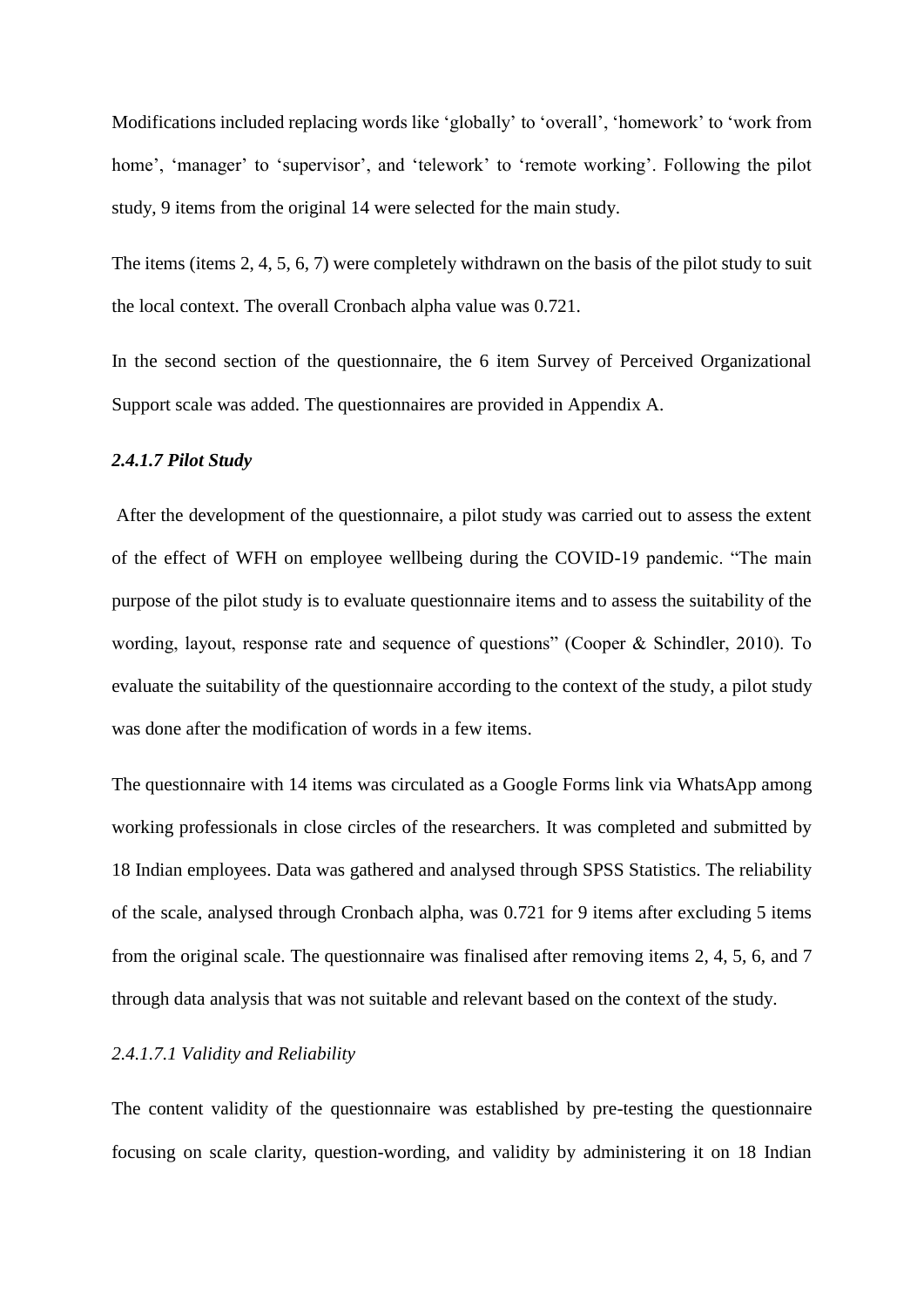employees through the pilot study. An analysis of the data resulted in a modification of the questionnaire. Reliability analysis of the scale used is Cronbach's alpha whose value was more than 0.721. This indicates the goodness of the scale.

# *2.4.2 Qualitative Method*

The qualitative method used grounded theory analyses of individual semi-structured interviews. As there exists a strong gap in the existing literature pertaining to employee wellbeing in India, particularly in the context of the COVID-19 pandemic grounded theory method has been used. Grounded theory has been viewed as appropriate for studying people's understandings of the world and how these are related to their social context (Potter, 1998). Gathered data was analysed using thematic analysis.

# *2.4.2.1 Individual Interview Participants and Procedure*

A total of 4 working professionals who were working from home during the COVID-19 pandemic were individually interviewed ( $n = 2$  males, 2 females). All participants confirmed that they were employed at their respective organizations for at least a year. Table 5 displays the demographic information of participants.

Convenience sampling was used in a group of participants who agreed to be contacted for a follow-up interview. The type of interview used in the present study was semi-structured and the interviews were conducted with an exploratory perspective based on the new ideas posited by the participants. To this end, to get a better idea of each participant's situation the interview included 4-5 basic questions as a starting point. These questions were used only as an outline to return to for brief moments while the broader direction that the interview took was guided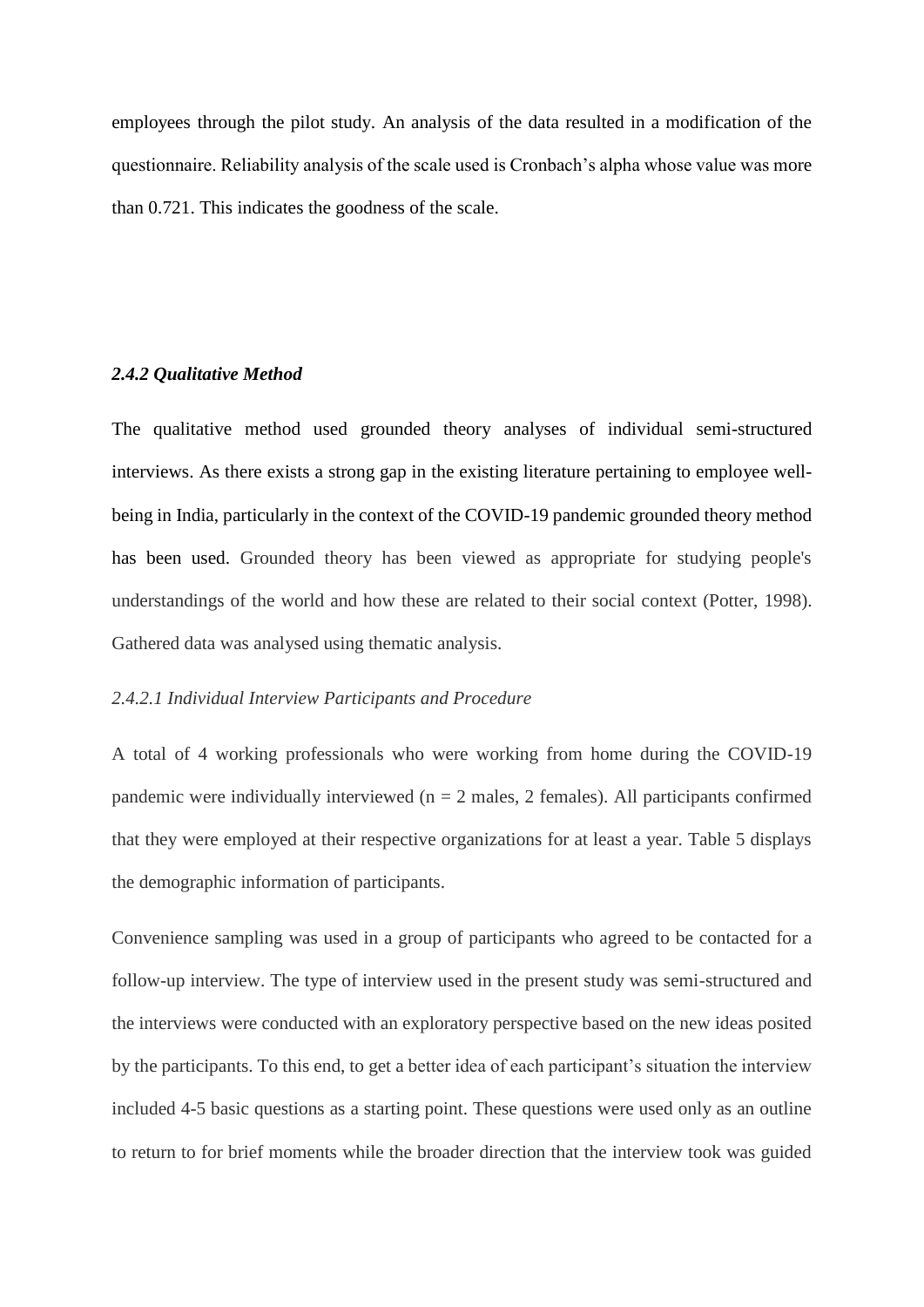by the responses of the participants. The interviewers ensured that open-ended questions were asked, and clarification was used where necessary.

Following a verbal greeting and a few moments of general conversation to get used to the screen-to-screen interaction and to establish rapport, the participants were made aware of what to expect from the interview as well as their rights as participants to anonymity and confidentiality. The following was communicated to each participant at the start of the interview: "Hi! Thank you for joining me today for the follow-up interview. Before proceeding, I would just like to confirm a few details of yours based on your responses. Is that all right?"

All the participants were interviewed via a video call on Zoom Meetings. The interviews lasted between 30 and 40 minutes and were recorded and transcribed. The interviews were recorded using Zoom's inbuilt recording feature. 3 of the 4 participants were employees, while 1 participant was a supervisor who had other higher-ranking executives above them in the organization. A semi-structured questionnaire was used for the interview. Five questions were designed for employees and four questions were designed for supervisors, as is given in Annexure 1.

#### *2.4.2.2 Data Analysis*

Step 1: Each interview was transcribed using Grounded Theory. The transcriptions were coded using focused coding and then proofread for potential errors while playing the video recording of the interview. The transcribed interviews can be found in Appendix B. Alongside proofreading, the author brainstormed codes and subthemes and then allotted each to a paragraph in the transcripts.

Step 2: Using thematic analysis, each paragraph was read and reread to make digital notes to reflect the conveyed meaning, and the subthemes were decided which are given in Table 6. These notes representing each paragraph from the transcription were organised under themes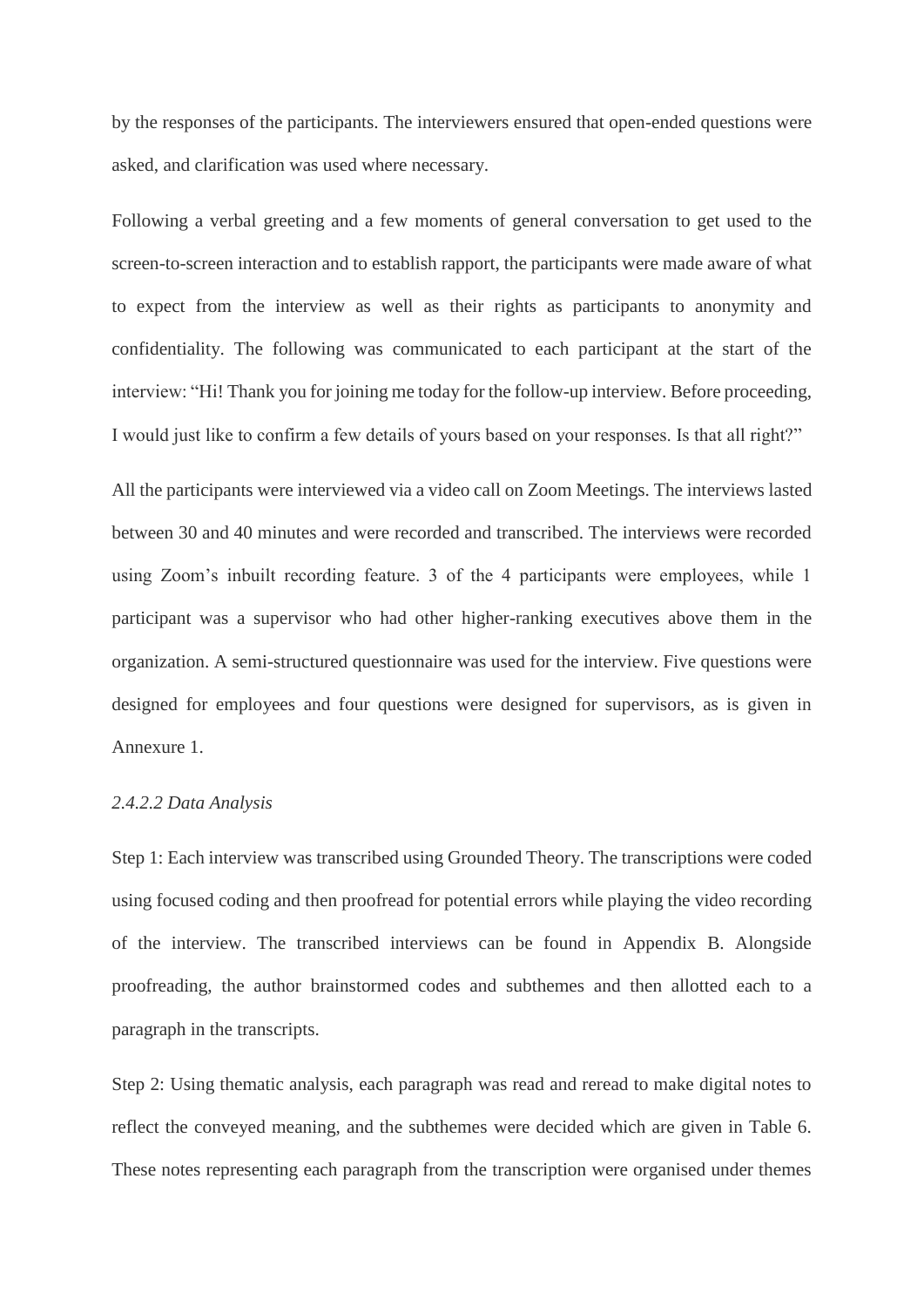of "managing transitions", "through the laptop screen", "organizational perceptions", and "maybe you should talk to someone".

Step 3: The second round of interpretation was conducted after analysis alongside a simultaneous construction of themes. At this point, the researcher pondered upon the employees' WFH experience, the magnitude of the impact of the novel coronavirus, and the role of workplace mental health programmes in alleviating concerns. The researcher marked key phrases and terms and then organized reflections under the emerging themes and subthemes the researcher had already created.

Step 4: This step involved drawing out tentative themes and sub-themes.

### *2.4.3. Research Procedure*

After finalising the questionnaire for the main research study on the basis of the pilot study, a new Google Forms link was circulated to gather data from the selected population. Participants were recruited via social media and other networking platforms (such as Instagram, WhatsApp, LinkedIn, Facebook). Upon opening the questionnaire link, participants were given a brief overview of the purpose and goals of the study and were assured of the confidentiality of their responses. As a majority of the data was collected during the second wave in India (May-June 2021), hard copy consent forms were not used, and informed consent was acquired through the questionnaire itself. Participants were also asked if they would be interested in a follow-up interview. A total of 123 responses were recorded. However, 13 data were excluded because the respondents had not worked from home for the entire duration of the pandemic.

# *2.4.4. Statistical Tools*

The data gathered from the participants was analysed and interpreted with the help of Statistical Package for the Social Sciences Software Version 26. For analysing, t-test was used to evaluate if there is a significant difference between the mean of the two groups. Independent t-test was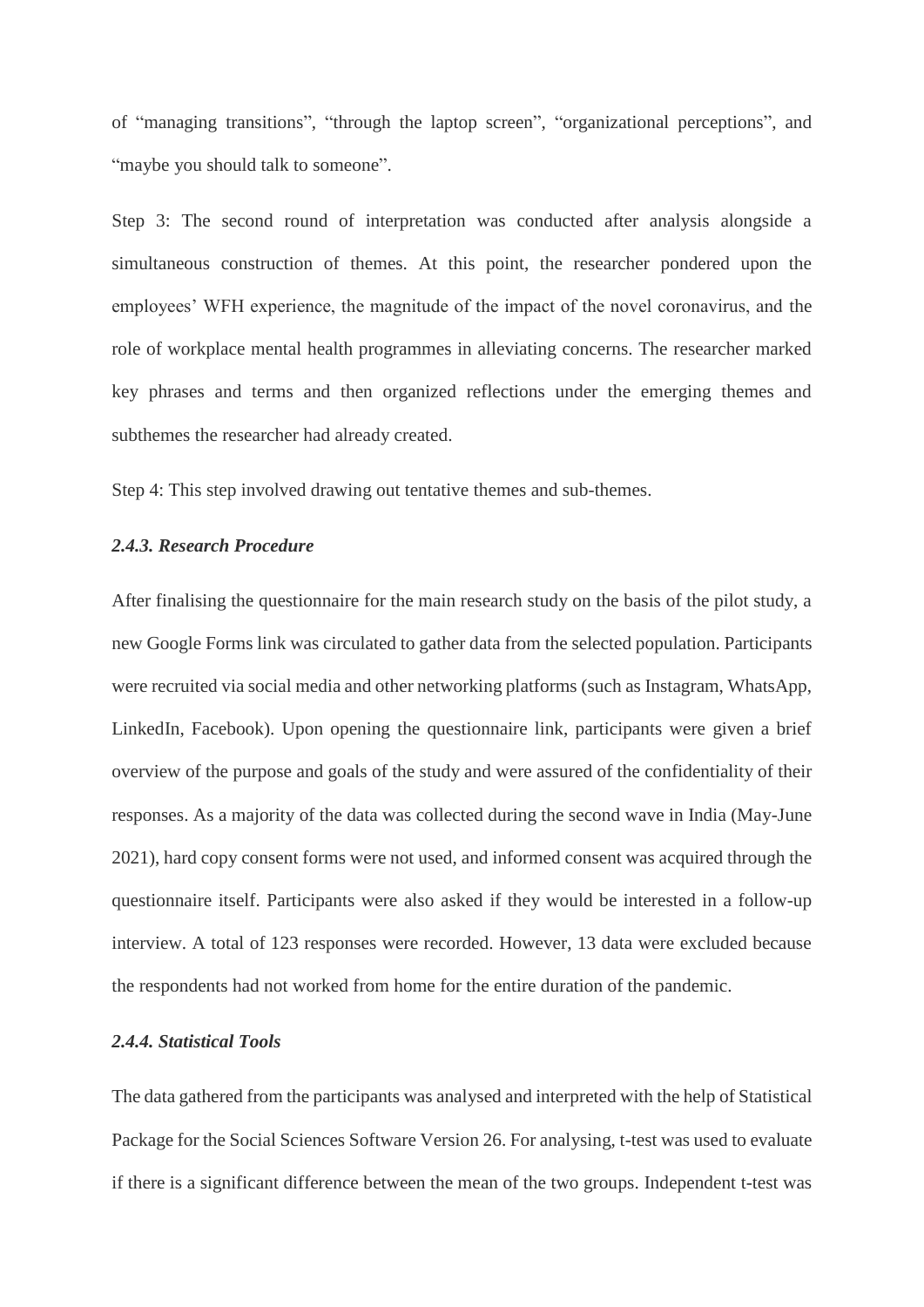used for the testing of hypotheses in order to find the variance in perceived organizational support and perceived supervisor support between the two groups with a mental health programme at their workplace and without a mental health programme at their workplace.

# *2.5.5. Ethical Considerations*

Prior to participating, the objectives and goals of the study were explained to all the participants and informed consent was obtained by emphasising voluntary participation. The participants were assured of the confidentiality and anonymity of their responses, and of their prerogative to withdraw from the study at any time without any consequences. The purpose of recording the interview for transcription was described and permission for the same was acquired at the start of each interview.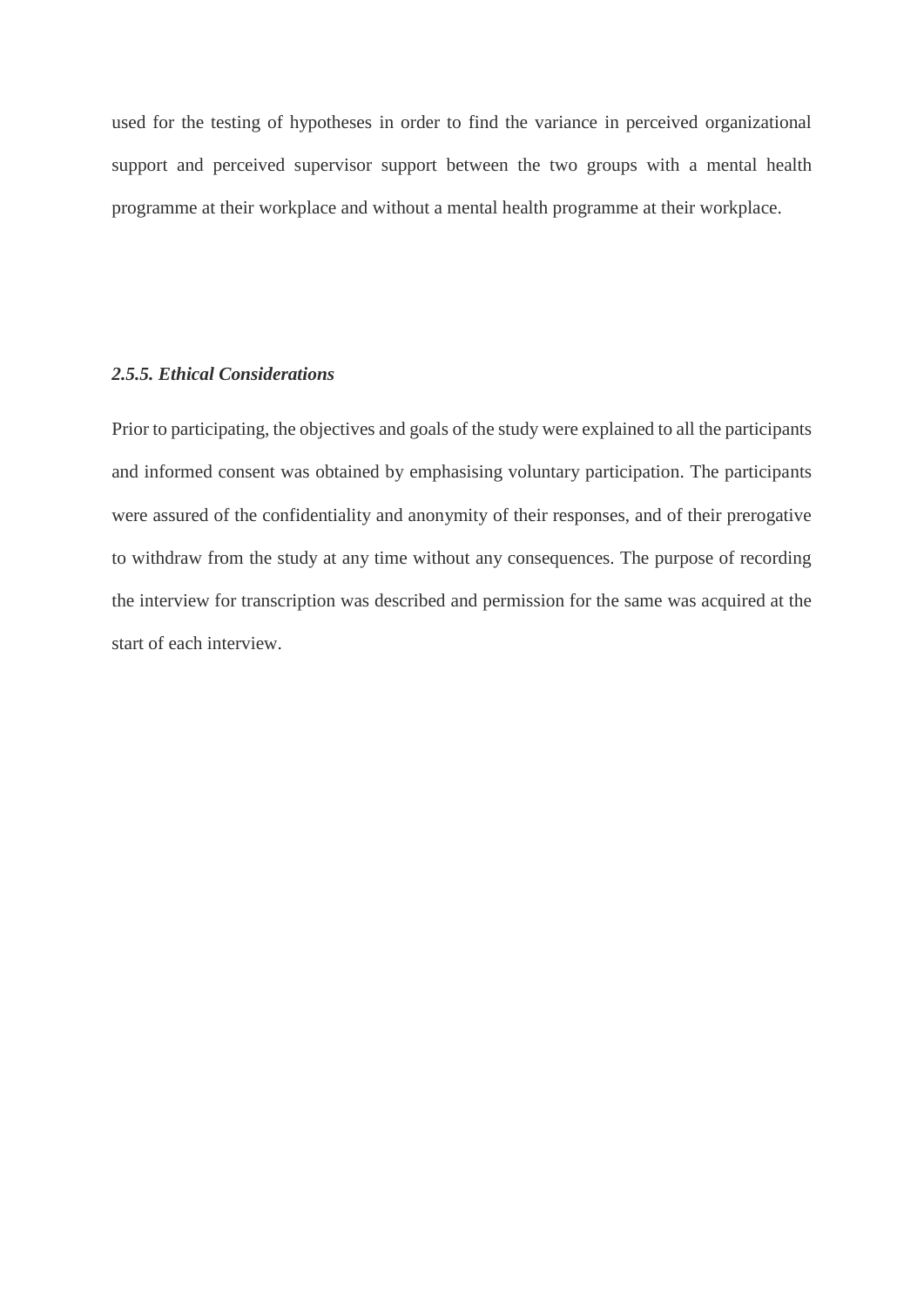#### **CHAPTER 3: RESULTS**

The quantitative data was first analysed by adopting a sequential explanatory mixed methods design (Creswell & Plano-Clark, 2018). Guided by those findings, thematic analysis of qualitative data was conducted to explore nuances.

# *3.1 Quantitative Data Analysis*

Quantitative analysis of employee well-being impacted by COVID-19 while working from home is based on the interpretation derived out of the specially framed questionnaire. A questionnaire divided into two sections, consisting of two scales, was developed in order to gather responses from the Indian employees belonging to an array of industries. Here, the first section focused on statements related to employee well-being while working from home during the COVID-19 pandemic and the second section focused on statements related to perceived support (perceived organizational support and perceived supervisor support).

After the data was collected through Google Forms, the 110 responses were compiled together and an independent t-test was performed using IBM SPSS Statistics Version 26. The test was carried out assuming the variance of the two populations (employees with a workplace mental health programme and employees without a workplace mental health programme) with normal distribution. In the present study, the research statements are given, followed by the corresponding null and alternate hypotheses with the level of significance for the test set at 5 per cent. The gathered data after performing SPSS gave the results shown in Table 2 which were interpreted later.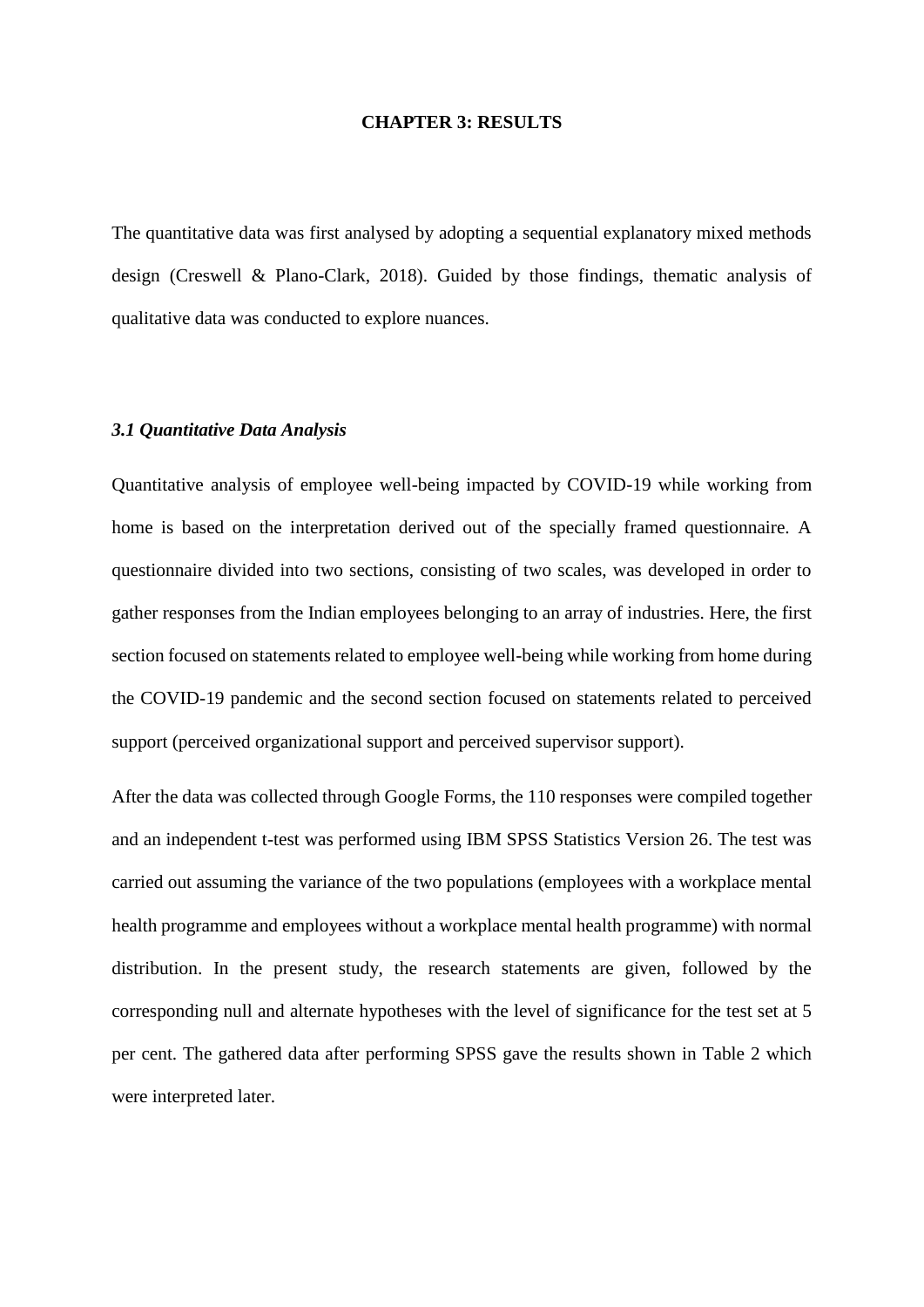The first section of the questionnaire focused on employees' perceived impact of work from home (WFH) during the COVID-19 pandemic. There were 9 statements to assess the effect of COVID-19 on the well-being of employees during work from home. The first item focused on employee satisfaction, (item 1: Overall, I am satisfied that I am working more at home because of the corona crisis); majority of the employees either somewhat agreed (37.3%) or completely agreed (27.3%) indicating satisfaction working from home due to COVID-19. Some employees felt neutral about this working situation (17.3%) and a few of them somewhat (10%) or completely disagreed (8.2%) indicating dissatisfaction working from home. When employees were assessed for the aspect of professional conflicts (item 2: I have more professional conflicts (e.g. with supervisor/manager or colleagues) because I work more at home because of the corona crisis) majority of the employees either completely (29.1%) or somewhat disagreed (23.6%) indicating no rise in conflicts with their supervisor or colleagues due to working from home in the pandemic. Many of them felt in the middle (27.3%) and a few of them either somewhat (17.3%) or completely agreed (2.7%) indicating experiencing some conflicts at the professional front during work from home.

Looking at the aspect of higher task efficiency (item 3: I can do my job more efficiently during the extended work from home because of the corona crisis) majority of the employees either somewhat agreed (31.8%) or completely agreed (17.3%) meaning that working from home might be a boon rather than a bane. Many of the employees also took a neutral stance (21.8%) and some either somewhat (13.6%) or completely disagreed (15.5%) indicating that overall employees have mixed feelings about doing their job better due to working from home in the pandemic and being more efficient.

When it comes to committing or connectedness to the employer (item 4: I feel more connected to my employer due to the extended work from home because of the corona crisis) majority of the employees either somewhat (29.1%) or completely disagreed (23.6%) meaning that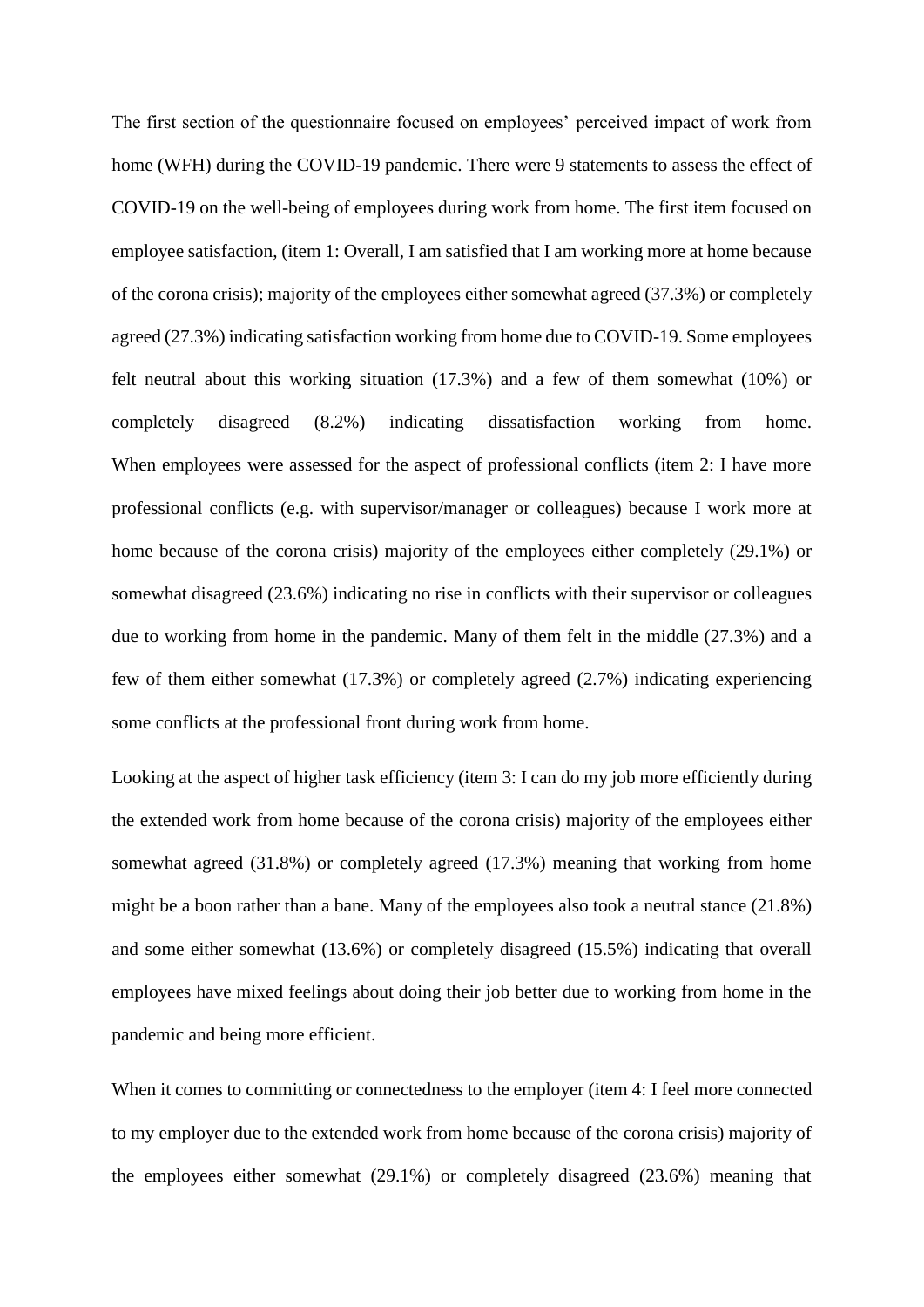working from home did not enhance the connectivity with supervisors. Many of them felt neutral (24.5%) about it and a few of them either somewhat (18.2%) or completely agreed (4.5%) indicating that some of the employees might have benefited in some way from working through the screens enhancing their connectivity with their supervisors.

For the work-life balance aspect (item 5: I am experiencing a better work-life balance due to the extended work from home because of the corona crisis) many of the employees somewhat (23.6%) or completely disagreed (21.8%) indicating no improvement in work-life balance while working from home. Whereas some of them somewhat (20%) or completely agreed (16.4%) indicating an enhanced experience of work-life balance due to work from home and few of the employees had a neutral (18.2%) stance about it.

Looking at the relationship aspect among colleagues (item 6: I feel a stronger bond with my colleagues due to the extended work from home because of the corona crisis) majority of the employees either somewhat (37.3%) or completely disagreed (21.8%) indicating that the interpersonal relations and connectivity at work with colleagues took a toll due to working from home in the pandemic. Some of them felt neutral (20%) on this aspect and some of them either somewhat (14.5%) or completely agreed (6.4%) indicating that for some employees work from home helped improve their bond with their colleagues.

When it came to the aspect of work-related stress (item 7: I experience less work-related stress due to the extended work from home because of the corona crisis) majority of the employees somewhat (32.7%) or completely (21.8%) disagreed that they experienced less stress indicating that their stress levels might have stayed the same or else increased working from home. Some of the employees either somewhat (13.6%) or completely (3.6%) agreed to the statement indicating a decrease in their stress levels. Few of them took a neutral stance (18.2%) indicating no change in their stress level or uncertainty about it.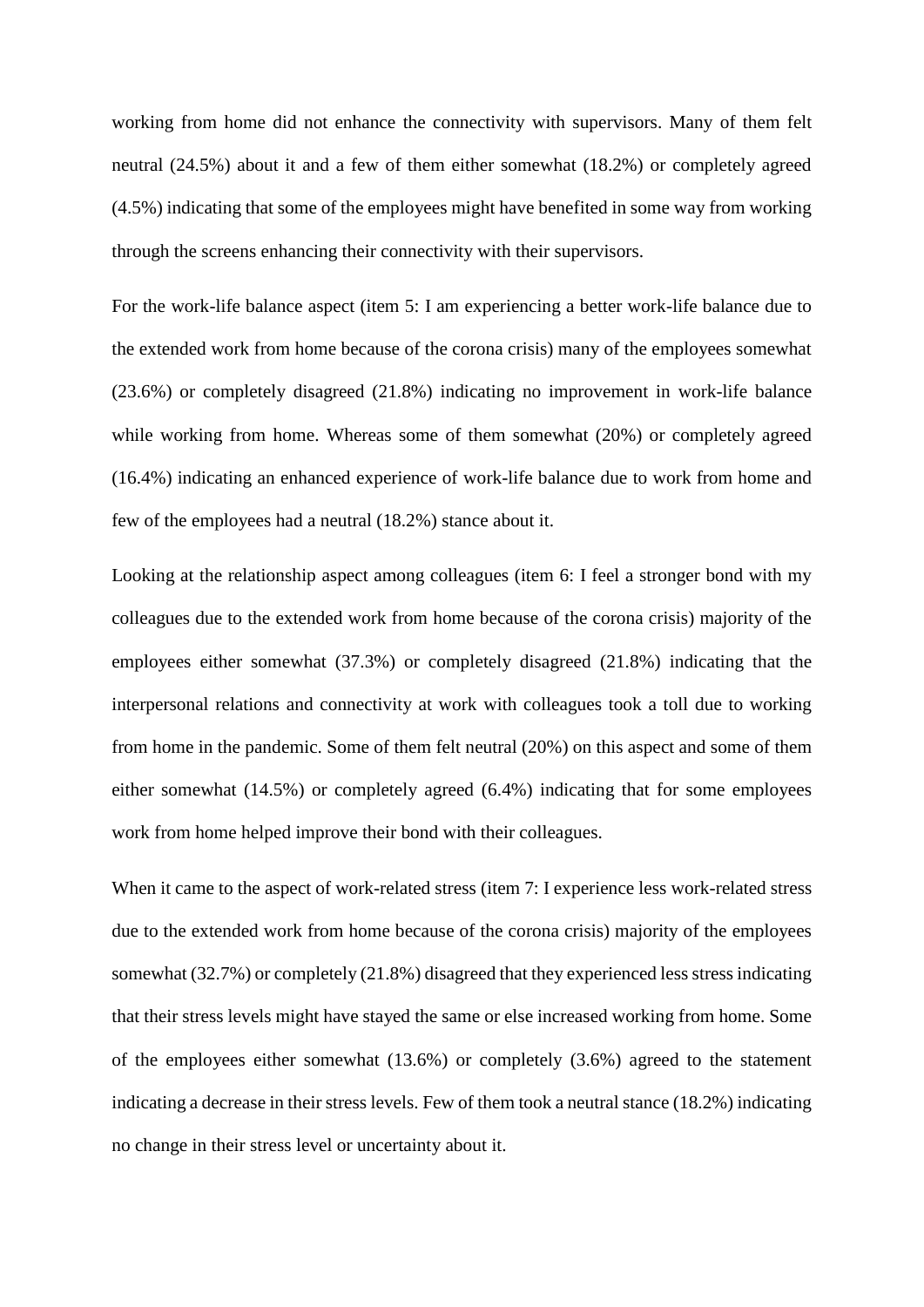Looking at the aspect of burnout prevention (item 8: I think the extended work from home caused by the corona crisis is reducing my chances of burnout in the near future) many of the employees either somewhat (24.5%) or completely (22.7%) disagreed indicating working from home does not help prevent burnout in the near future. Whereas some of the employees took a neutral (31.7%) stance indicating no change or uncertainty regarding the aspect of burnout. A few of the employees somewhat (17.3%) or completely (3.6%) agreed, indicating for some of them working from home does in some way prevent burnout.

On the aspect of work concentration (item 9: I experience better concentration at work due to the extended work from home because of the corona crisis) many of the employees either somewhat (26.4%) or completely (19.1%) disagreed indicating that their concentration at work while remote working did not improve. Whereas many employees took a neutral  $(29.1\%)$ stance indicating no change or uncertainty about improving work concentration. Some of the employees somewhat (16.4%) or completely agreed (9.1%), indicating that their concentration did improve while working from home.

Overall, the results indicate that the majority of the employees were satisfied with remote work during the COVID-19 pandemic. There was not much rise in professional conflicts with supervisors or colleagues. Employees had a mixed experience of doing work more efficiently and although almost half of them agreed, their connectedness with the supervisor did not enhance that much for most of them. Most of them were not experiencing a better work-life balance, and relationships or bonds with colleagues took a toll. For the majority of them, workrelated stress did not decrease and there was not much effect of remote work in preventing burnout. For most employees, the concentration at work did not improve as well.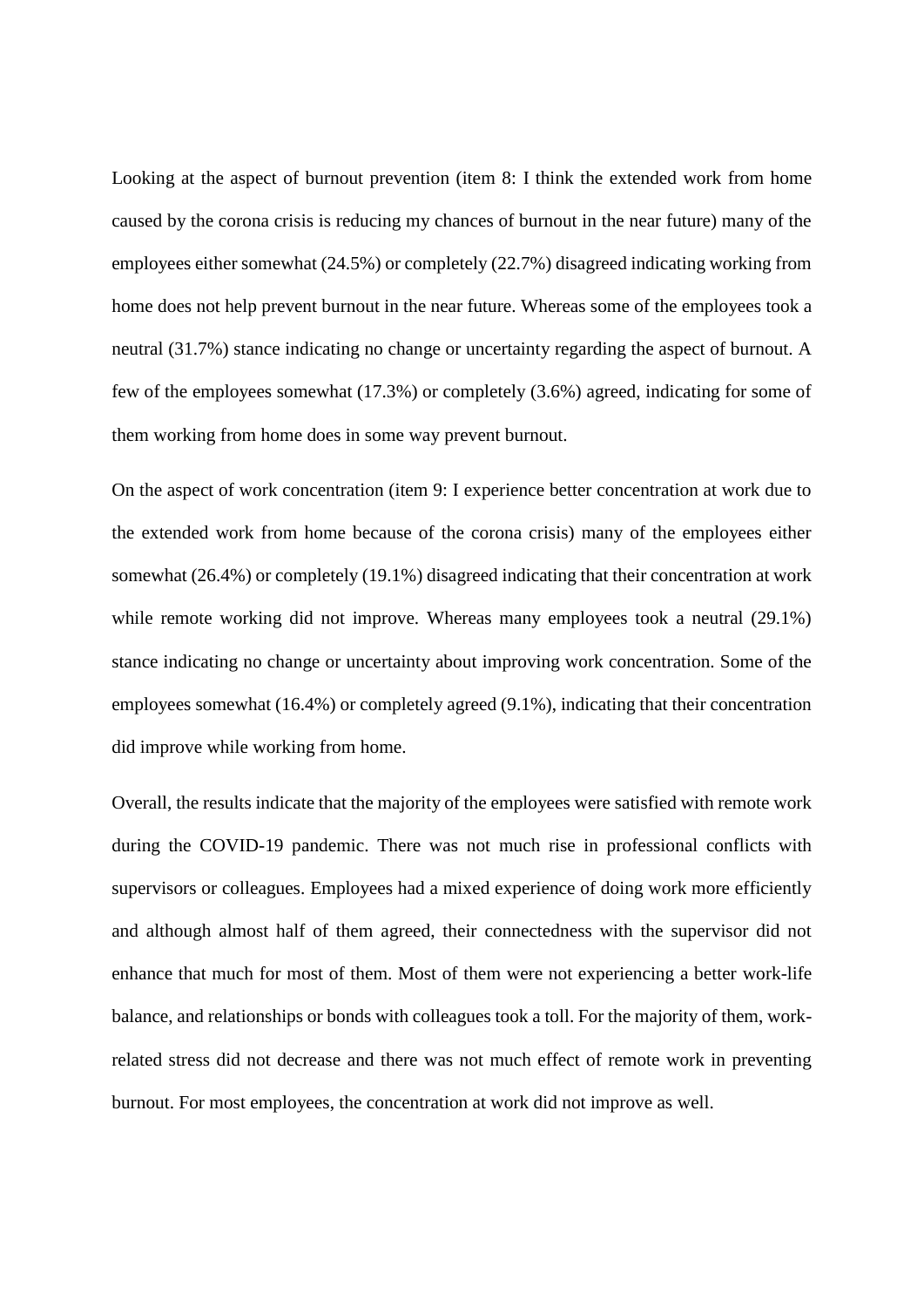

**Figure 1:** Effect of work from home on employee well-being during the COVID-19 pandemic

The second section of the questionnaire measured perceived support using Eisenberger's Survey of Perceived Organizational Support. The responses to each of the measures were obtained by using a Likert-type response format with response options ranging from  $1 =$ 'strongly disagree' to  $7 =$  'strongly agree'.

Perceived organizational support (POS) was defined as an employee's perceptions of their organization valuing their work contributions and caring about their well-being. (Eisenberger, et al 2016; Krishnan & Mary, 2012; Rhoades and Eisenberger, 2002). POS was measured with 3 items that assessed employees' performance, consideration of employees' goals and opinions, and organizations' concern toward employees' well-being.

Perceived supervisor support (PSS) was measured using 3 items that evaluated employees' perception of their supervisors' willingness to help them, supervisors' pride in their work, and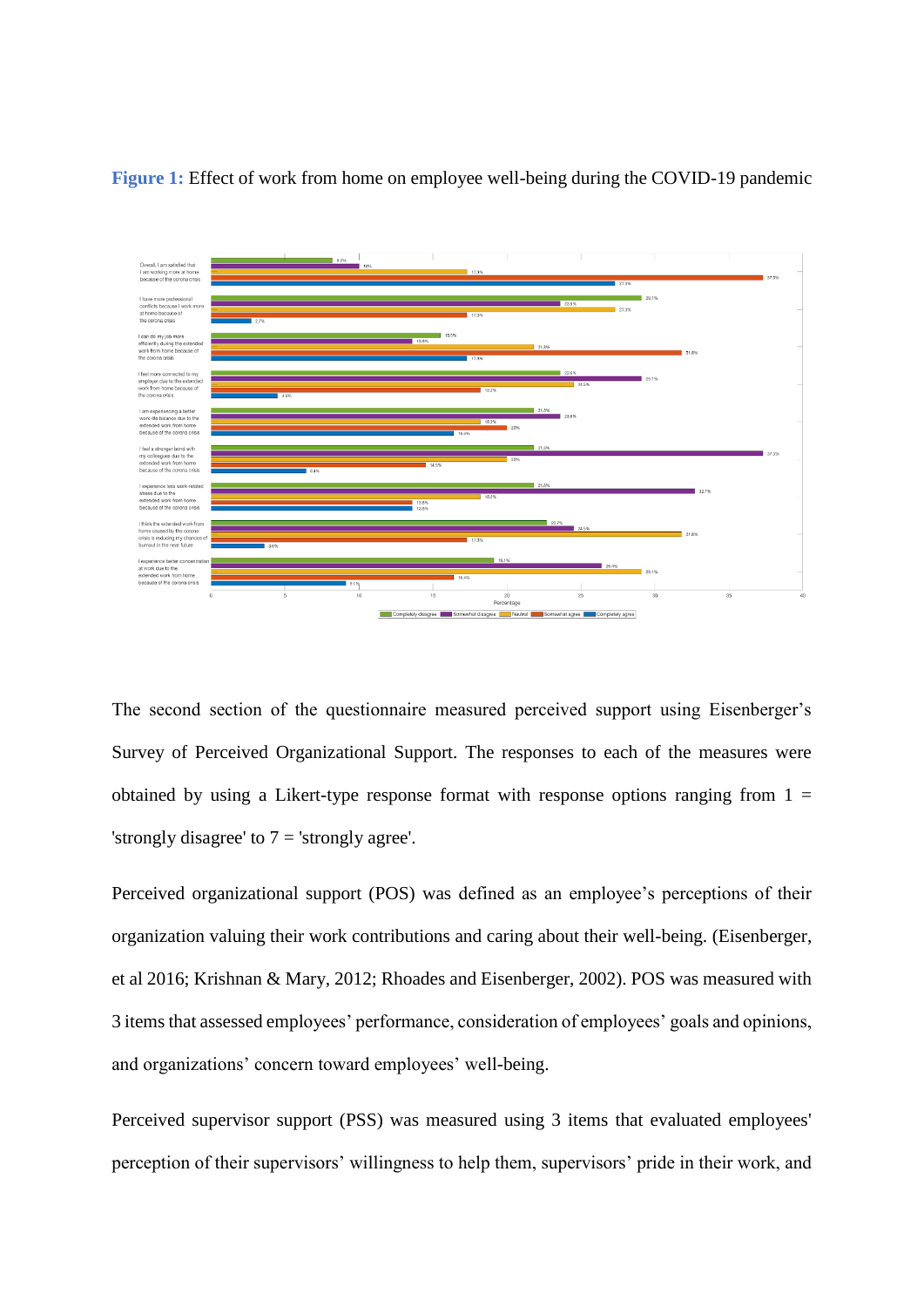supervisors' ability to make the job interesting. Higher scores indicate that participants perceived their organizations and supervisors to be more supportive. Cronbach  $\alpha$  for the pilot study was .945, indicating high reliability and goodness of the scale.

Descriptive statistics were computed to summarize and describe the data. The means and standard deviations of the measured variables are displayed in Table 1.

| Perceived Support | $\mathbf N$ | Mean | <b>Std. Deviation</b> | Std. Error Mean |
|-------------------|-------------|------|-----------------------|-----------------|
|                   |             |      |                       |                 |

Employees without MHP  $\begin{array}{|c|c|c|c|c|c|c|c|c|} \hline 53 & 28.74 & 8.769 & 1.204 \hline \end{array}$ 

Employees with MHP  $\begin{array}{|c|c|c|c|c|c|c|c|c|} \hline 57 & 32.54 & 9.258 & 1.226 \hline \end{array}$ 

**Table 1:** Descriptive Statistics for Perceived Support

**H02: There is no significant difference between the perceived support of employees in organizations with and without well-being/mental health programmes.**

**HA2: There is a significant difference between the perceived support of employees in organizations with and without well-being/mental health programmes.**

**Table 2** indicates the results of independent samples t-test of two different populations which are employees with a workplace mental health programme and employees without a workplace mental health programme for perceived support (POS and PSS). It is evident that the p-value (.029) of the t-test is less than 0.05 ( $p < 0.05$ ; with t value of -2.21) or 5 per cent of the level of significance. As a result, the alternate hypothesis  $H_A2$  is accepted which states that there is a significant difference between the perceived organizational support of employees in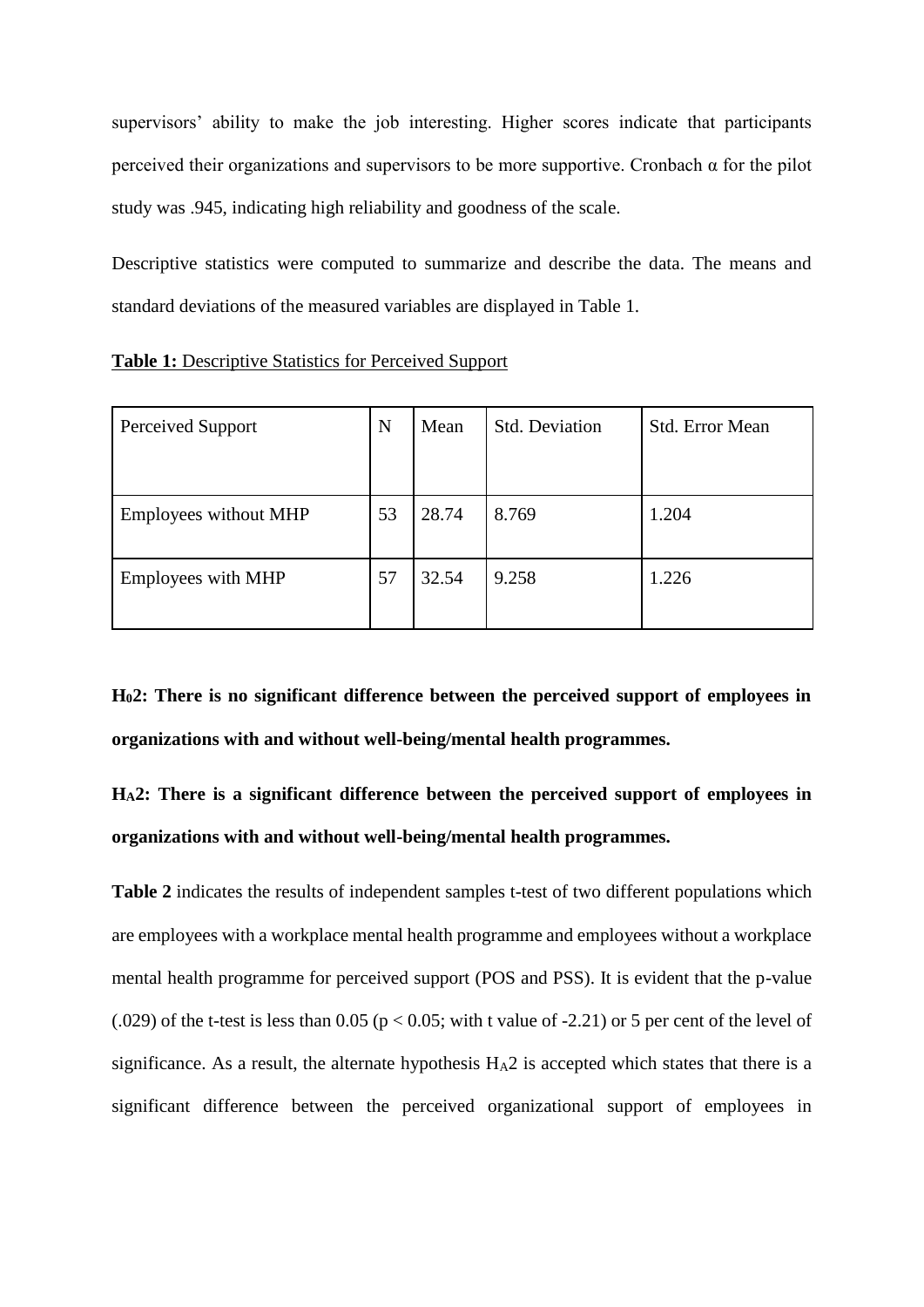organizations with and without well-being/mental health programmes. The null hypothesis  $H<sub>0</sub>2$ is therefore rejected.

**Table 2:** Results of Independent Samples t-test of Employees With/Without MHP at the Workplace

|                    | t              | df      | Sig.    | Mean       | Std.       | Error |
|--------------------|----------------|---------|---------|------------|------------|-------|
| Equal<br>variances | not            |         | $(2 -$  | Difference | Difference |       |
| assumed            |                |         | tailed) |            |            |       |
|                    |                |         |         |            |            |       |
|                    | $\overline{a}$ | 107.961 | 0.029   | $-3.808$   | 1.719      |       |
|                    | 2.215          |         |         |            |            |       |

The data analysis revealed an interesting finding that was not included in our hypothesis testing. We found a significant difference with respect to gender for perceived support. Table 4 indicates the results of the independent samples t-test between males and females. It is evident that the p-value (.027) of the t-test is less than 0.05 ( $p < 0.05$ ; with t value of -1.225) or 5 per cent of the level of significance. The means and standard deviations for gender are displayed in Table 3.

**Table 3:** Descriptive statistics for gender

| Gender | N  | Mean  | <b>Std. Deviation</b> | Std. Error Mean |
|--------|----|-------|-----------------------|-----------------|
| Male   | 45 | 29.42 | 10.519                | 1.568           |
| Female | 65 | 31.60 | 8.102                 | 1.005           |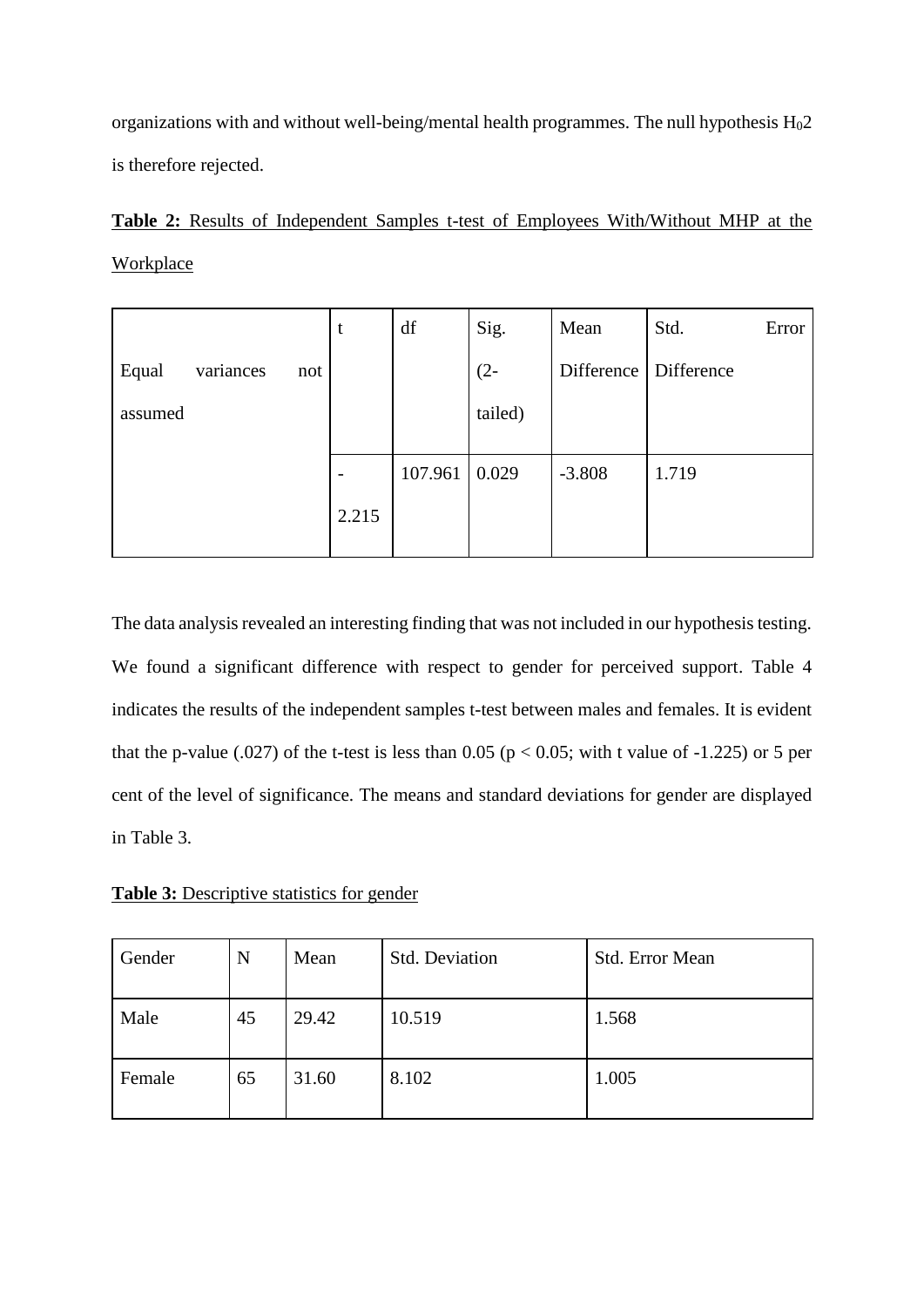**Table 4:** Output of independent samples t-test for perceived support w.r.t. gender

|                         |          | df  | Sig.         | Mean       | <b>Std. Error Difference</b> |
|-------------------------|----------|-----|--------------|------------|------------------------------|
| Equal variances assumed |          |     | $(2-tailed)$ | Difference |                              |
|                         | $-1.225$ | 108 | 0.223        | $-2.178$   | .777                         |

To conclude, the results of this study accepted the alternate hypothesis  $H_A2$  which stated that there exists a significant difference between the perceived support of employees in organizations with and without well-being/mental health programmes. The data also emphasized that men and women perceived support differently.

# *3.2 Qualitative Analysis*

A qualitative analysis following the quantitative one was performed to reflect the points of view of participants and thereby make the study more comprehensive. Grounded theory was used as a methodological approach and thematic analysis was used for analysing data.

The participants were 4 employees who were working in the private sector, with 3 participants falling in the age group of 18-30 and 1 participant being in the age group of 41-50. The demographic data of the participants are presented in Table 5.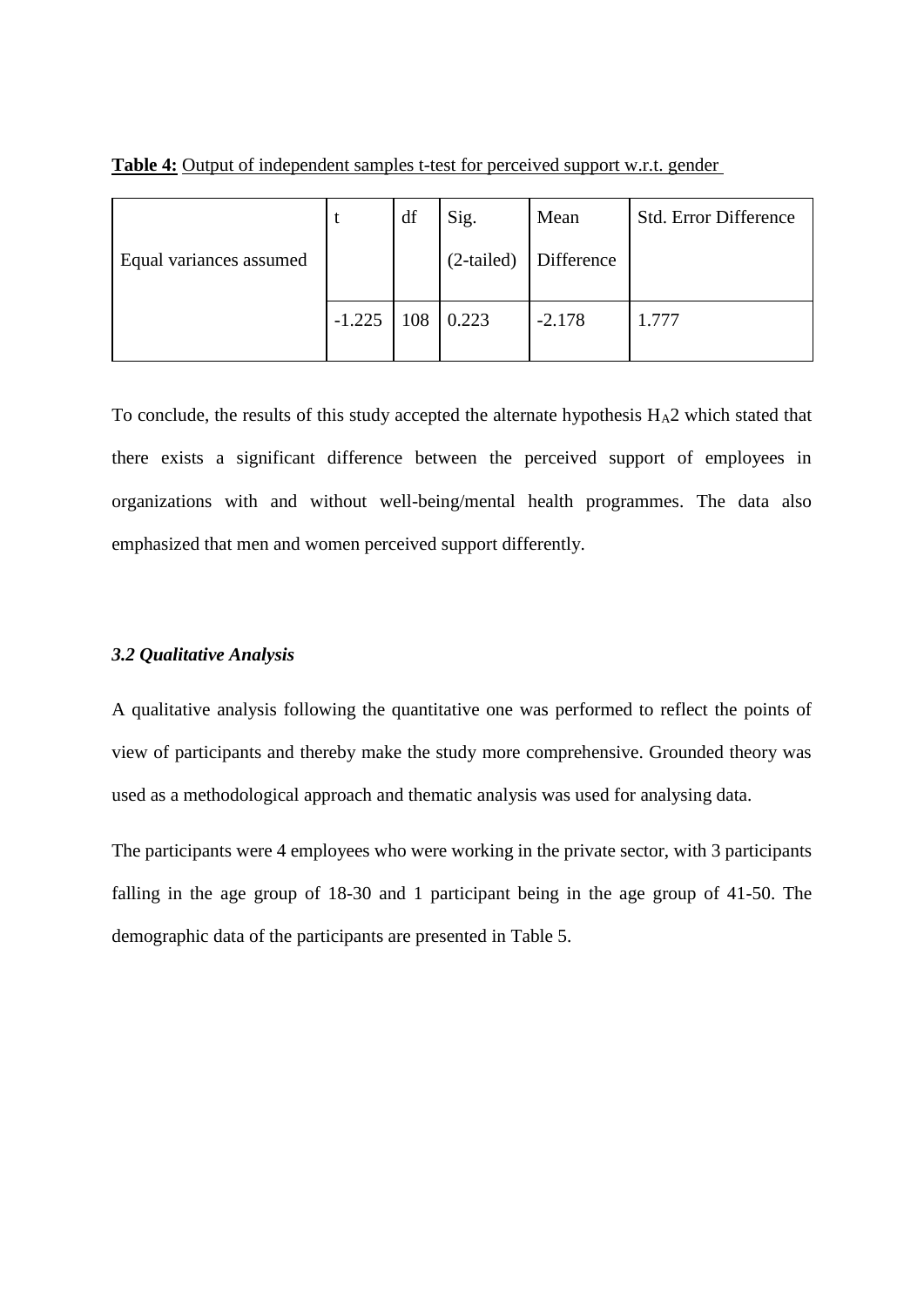| <b>PARTICIPANTS</b> | <b>SEX</b> | AGE<br><b>GROUP</b> | <b>WITH</b><br><b>YEARS</b><br><b>ORGANIZATION</b> | <b>PROFESSION</b>           | <b>DESIGNATION</b> | <b>SECTOR</b><br><b>OF WORK</b> | MН<br><b>PROGRAMME</b> |
|---------------------|------------|---------------------|----------------------------------------------------|-----------------------------|--------------------|---------------------------------|------------------------|
| <b>NA</b>           | F          | $18 - 30$           | $1-5$                                              | Counselling<br>Psychologist | Employee           | Private                         | N <sub>o</sub>         |
| MH                  | F          | $18 - 30$           | $1-5$                                              | Teacher                     | Employee           | Private                         | No                     |
| RG                  | M          | $41 - 50$           | $16-25$                                            | Director                    | Supervisor         | Private                         | Yes                    |
| RJ                  | M          | $18 - 30$           | $1-5$                                              | IT Professional             | Employee           | Private                         | Yes                    |

The analysis led to the development of four themes and eight sub-themes. The developed themes and sub-themes are listed in Table 6.

Table 6: Themes, Main Sub-Themes

| <b>Themes</b>                     | <b>Sub-themes</b>                          |  |
|-----------------------------------|--------------------------------------------|--|
| <b>Managing Transitions</b>       | Pandemic's Impact                          |  |
|                                   | Work-Life Balance (WLB)                    |  |
| Through The Laptop Screen         | The WFH Experience                         |  |
|                                   | Remote versus Offline Work                 |  |
| <b>Organizational Perceptions</b> | <b>Organizational Grievances</b>           |  |
|                                   | Support during the pandemic                |  |
| Maybe You Should Talk To Someone  | <b>Effects of Mental Health Programme</b>  |  |
|                                   | Desired Workplace Well-being Interventions |  |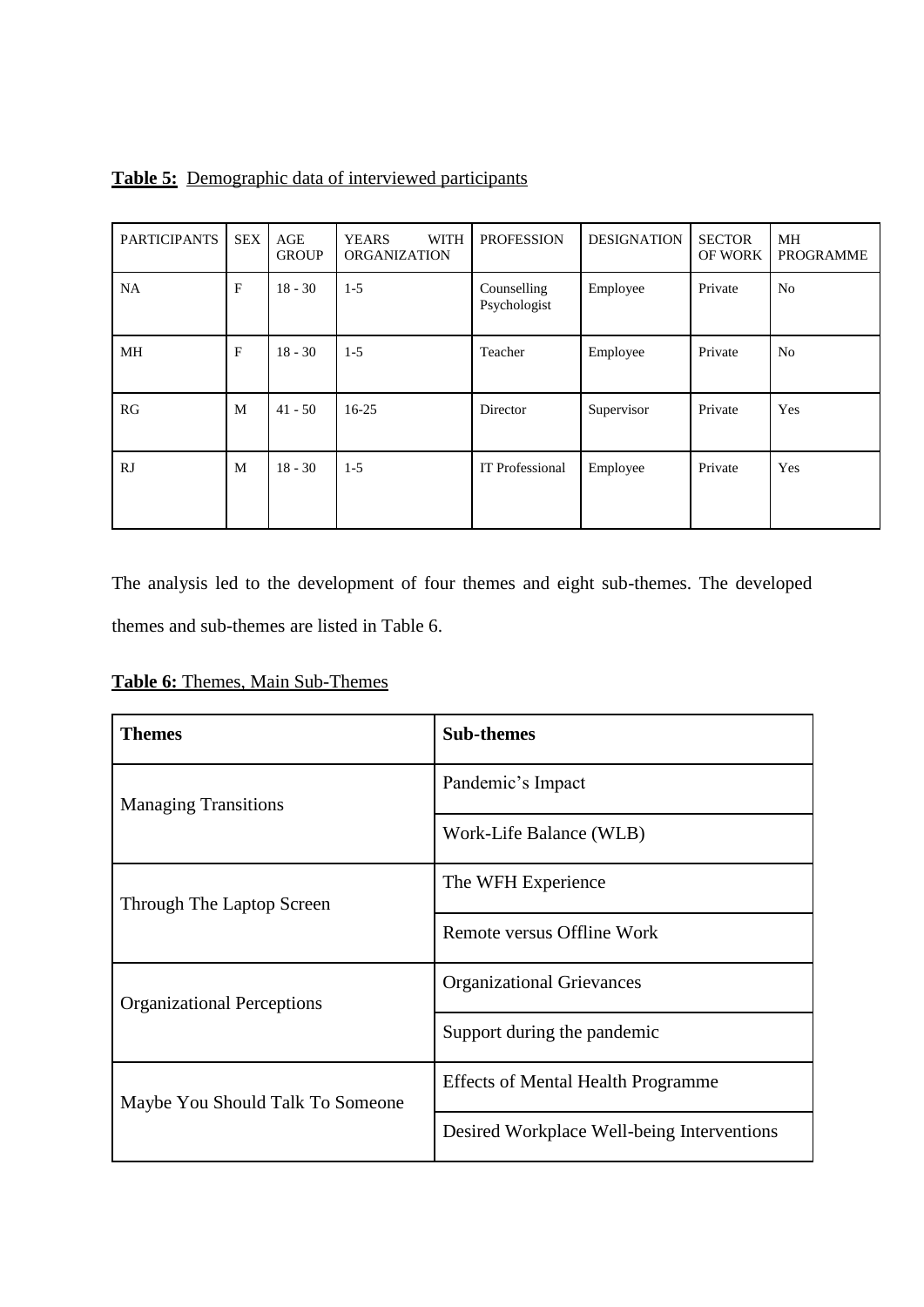[Note: P1 refers to Participant 1; P2 refers to Participant 2; P3 refers to Participant 3 & P4 refers to Participant 4]

## **Theme 1: Managing Transitions**

**1A: Pandemic's Impact:** Globally, employees have endured considerably during the COVID-19 pandemic, from having to switch to WFH virtually overnight to losing structured working timings. Throughout the interviews, we observed the effects of gruelling job demands and stresses on the physical and psychological well-being of employees.

One participant, a psychologist, stated "Being a mental health professional during the pandemic, there was a lot of burnout on our end and a lot of emotional exhaustion." [P1]

It was also evident that in the case of some employees, the unpreparedness on part of the organization heavily affected their work schedule and health.

"Travel was a very important part of the job that came absolutely to zero. The screen time increased. I mean, possibly, there were many days, to be honest, in June-July last year, I spent 13-14 hours in front of the screen. And actually, personally, I suffered ergonomics issues and back problems." [P3]

Some participants expressed strong concerns about being infected. Others spoke about the myriad of difficulties they faced in executing their jobs due to them or someone close to them suffering from the virus. They also mentioned how these health issues led to a lack of supervisor support.

"All of us are constantly thinking that you know, we might contract COVID or someone is sick. So, we got really anxious." [P2]

"There was less checking up that way. And since my supervisors were also suffering from COVID and then my family was suffering from COVID. So, there was also a lot of less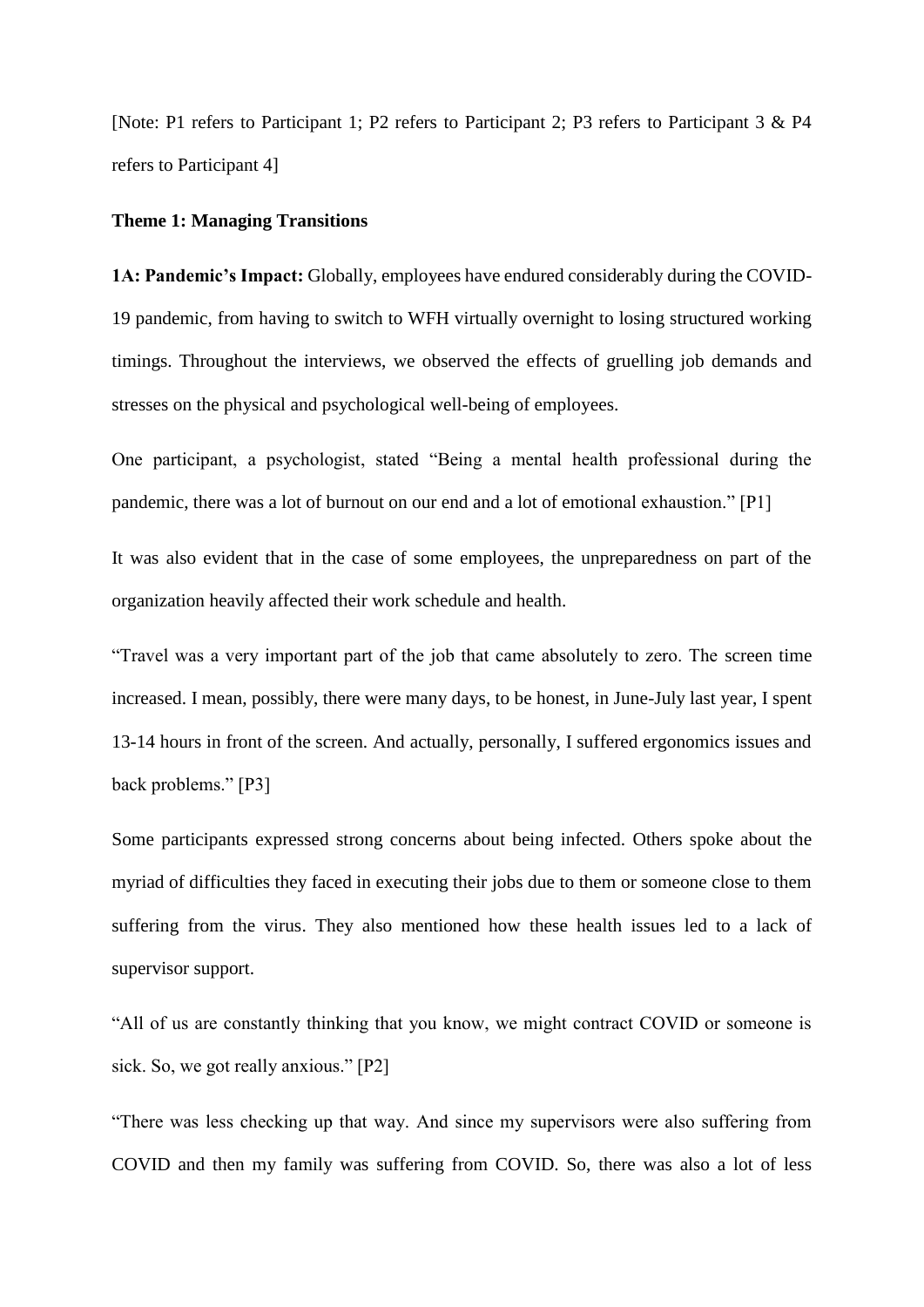communication due to their own health issues. And then my family's health issues. So, there was a lack of availability at times because when we used to call them up, there used to be no response from their end. And when they called us, we were busy. So, that way the support was less." [P1]

Overall, the pandemic scenario affected almost all aspects of employees' lives.

**1B: Work-Life Balance (WLB):** By merely being a phone call away, the pandemic affected the ability of interviewed employees to achieve an adequate balance of personal and professional duties and activities. Participants conveyed the ordeals they faced due to the blurring boundaries between work and private life in light of longer working hours.

Poor WLB strongly manifested through a lack of autonomy and volition, particularly in terms of changing workload due to household chores.

"We could choose whether we, say, wanted to cook or wanted to clean, you know. We came back from work, and we could actually ignore that in our minds because we just didn't have time. But then, now you're forced to, you know, you're forced to pencil that in even if you are working. And I think it's a fine distinction. I get that it doesn't really make sense on the face of it because either way, you're going to have to do it. But I think that taking away that choice is a big thing." [P4]

While talking about the negative effects of WFH, participants articulated the influence of their families on their work leading to missed opportunities, a lot more responsibilities to juggle with and the additional stress of not having distinguished spaces and boundaries.

"So, at that time, I had time, I was free. I had taken up all those things. But now I had to suddenly take care of the house and look after my parents. So I had to miss out on a lot of things because of that. It made me less confident also at a point. Because I was missing a lot of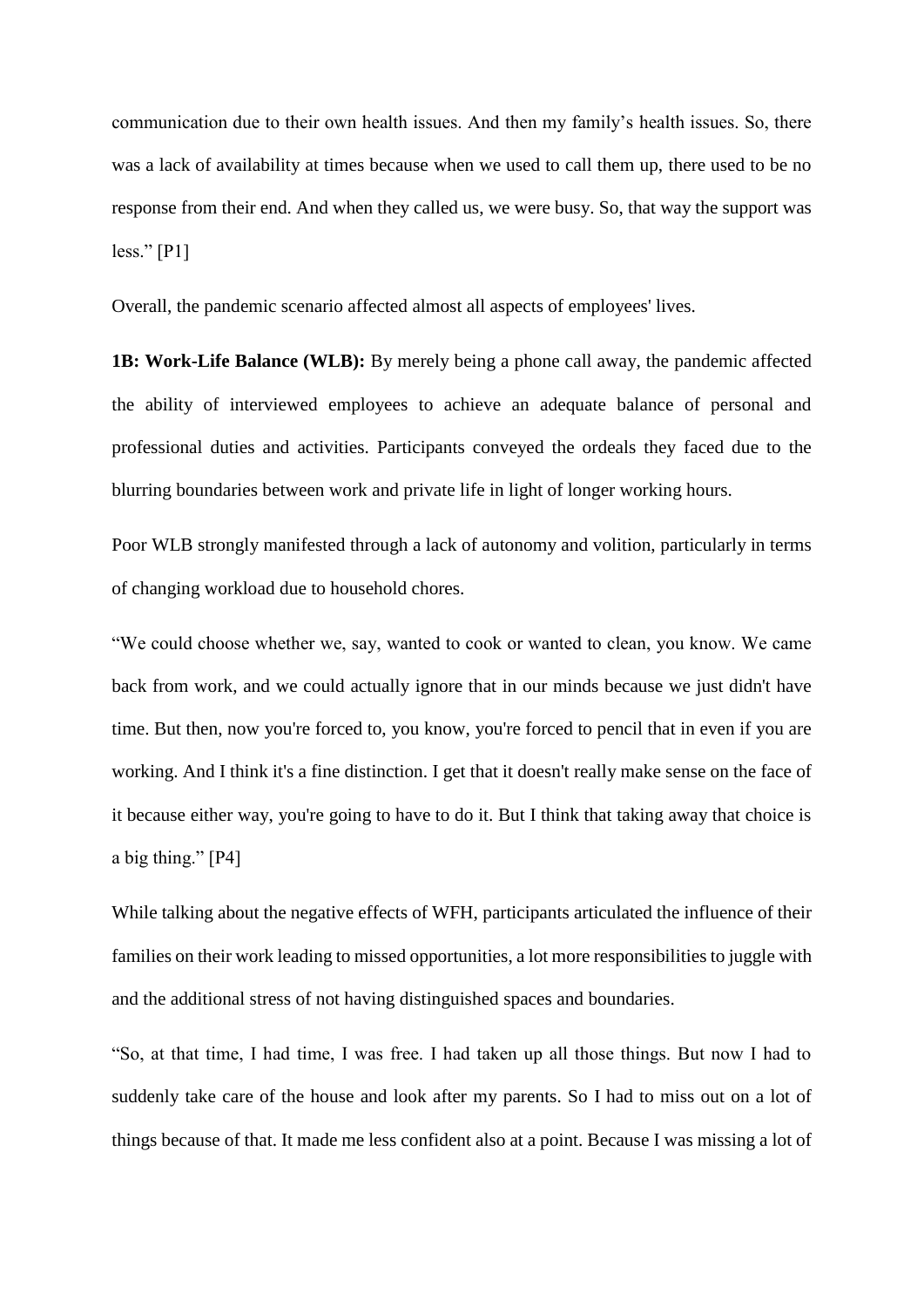stuff, I felt that my knowledge was decreasing. And I had this time to build up my knowledge and skills and I was missing out." [P1]

"The stress of work doesn't go away, because there is no change in scenery if you will. When you are at the office, you leave all the baggage of your office at the doors of the tech pack that you work in. But, now that you're sitting at home it doesn't just go away when you close your laptop." [P4]

Familial and household disturbances also made balancing work and home life difficult. The absence of a defined workspace, no change in the work environment and the noises added to the difficulties employees were already trying to manage during this transition in their work life.

"People have to do their housework as well and during the pandemic when they're WFH and they have their parents screaming in the back. So, there's a whole amount of disturbance in that area." [P1]

"So, you know that I think that change in scenery gives you a mental break which doesn't happen to you, it didn't happen during the locked up so yeah." [P4]

"My house is surrounded by like construction work going on all the time. And we also have this covid centre right next to our house so sometimes it gets a bit noisy. That actually disturbs me a lot." [P2]

# **Theme 2: Through The Laptop Screen**

**2A: The WFH Experience:** The unprecedented nature of the coronavirus crisis left employers grappling with ways to make remote working favourable and collaborative. A supervisor mentioned "having to take into consideration the comfort of client organization and people to accept and participate in a remote delivery program" [P3]. Soon, employees also realised a glaring gap in their skills of working from home and managing remote interactions. Supervisors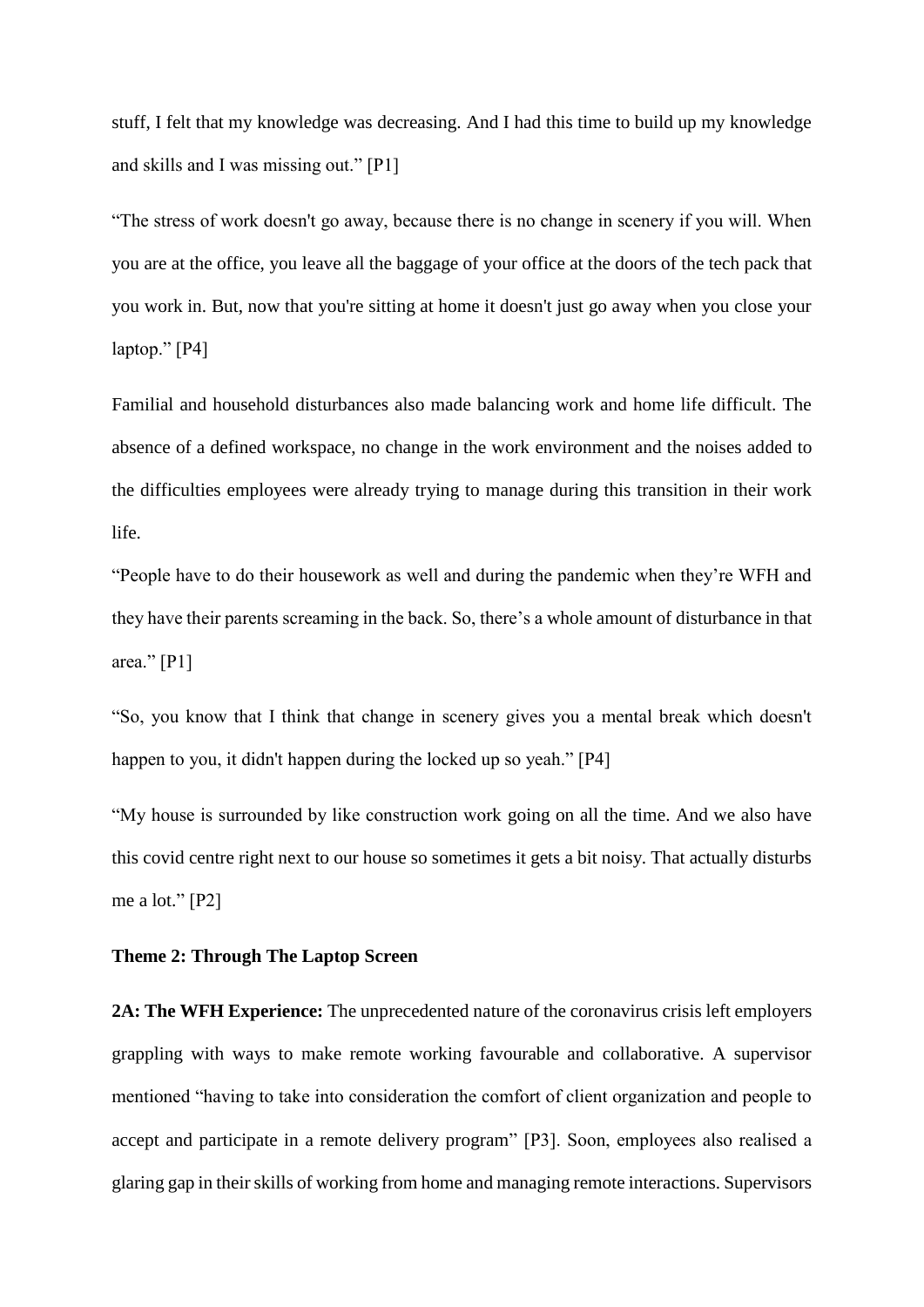and employees alike had to actively achieve proficiency in digital tools to meet job requirements and demands.

The interviews revealed that all participants considered WFH to be a learning curve. They eventually overcame the initial difficulties and became accustomed to the things that were out of their control.

A supervisor said, "When you do a training program of 20 people, you (put them) into groups of five people, so four groups. Now how do you create those meeting rooms inside Microsoft Teams? How do you give them exercises which they can understand better when you are physically not in front of them? How do you make it interactive? How do you have communication between participants, without disturbing other people? Those are some of the things which we learned. (...) And sitting 8-10 hours in front of a laptop, I think none of us were used to it. I mean, definitely, there were problems but we had to adjust to that new working environment." [P3]

"When we started off everybody was just doing it poorly because it's not something that we get used to at, you know, the drop of a hat right. (...) We were like 'okay we don't like doing it but suffer through the pain, and (it) leads to the other side; get work done'. And I think that's what happened. Eventually, we all learnt." [P4]

WFH severely affected the quality of communication at work. There were less healthy and more superficial discussions and employees found it difficult to convey their messages to supervisors successfully. The digital divide impaired cohesive connection and participants felt their professional relationships suffered a lot as there was lack of personal touch.

"The conversations were not as heart to heart as compared to in the office. The communication was less efficient and less of a personal touch. And it was very superficial, more superficial."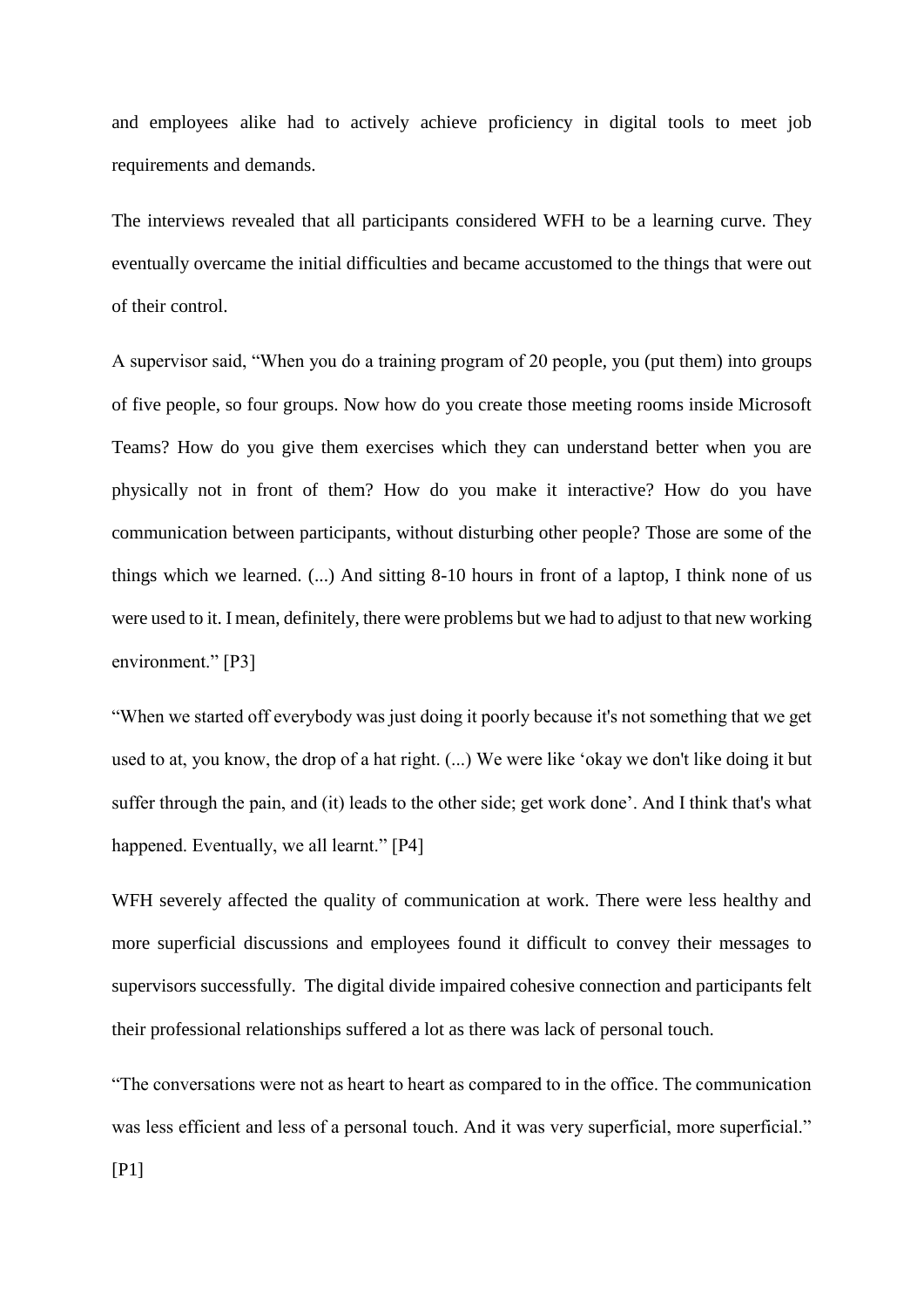"If they are willing to listen, the problems get solved. But if they don't listen or understand then there is a bit of miscommunication." [P2]

Moreover, the situation prompted some employees to consider taking up jobs they did not particularly like in exchange for higher pay or for a change even if it was not so fruitful for them regarding their career.

"I think money just became the only motivator. (...) It came to a point where we were willing to like shift jobs, even if the work wasn't the greatest because we'd get a significantly larger chunk of change at the end of the month. So, you know, because of that we were, you know, we were willing to shift jobs that we might not have been necessarily comfortable with in terms of our career." [P4]

**2B: Remote versus Offline Work:** Depending on their profession and work culture, participants had contrasting accounts of remote working. Some felt it occupied them more while for others, less supervision made them procrastinate and they experienced more productivity working offline.

A teacher stated, "Since it's work from home and we are not physically present there, it is actually very time consuming because we have to prepare beforehand. We have to check the networks to make sure the attendance, we have to keep a record of everything and we have to report to our class. We have to give a detailed report of our class after every class. So, it's actually more hectic than offline." [P2]

Whereas a psychologist explained, "Taking sessions was one part but when you're in the office or you're in the organization, you have to do plenty of things at the same time. And the people, your bosses, will come check up on how much you have done. So, that checking up was not there. We had this lenience of, you know, you can delay some tasks and all that. (...) I think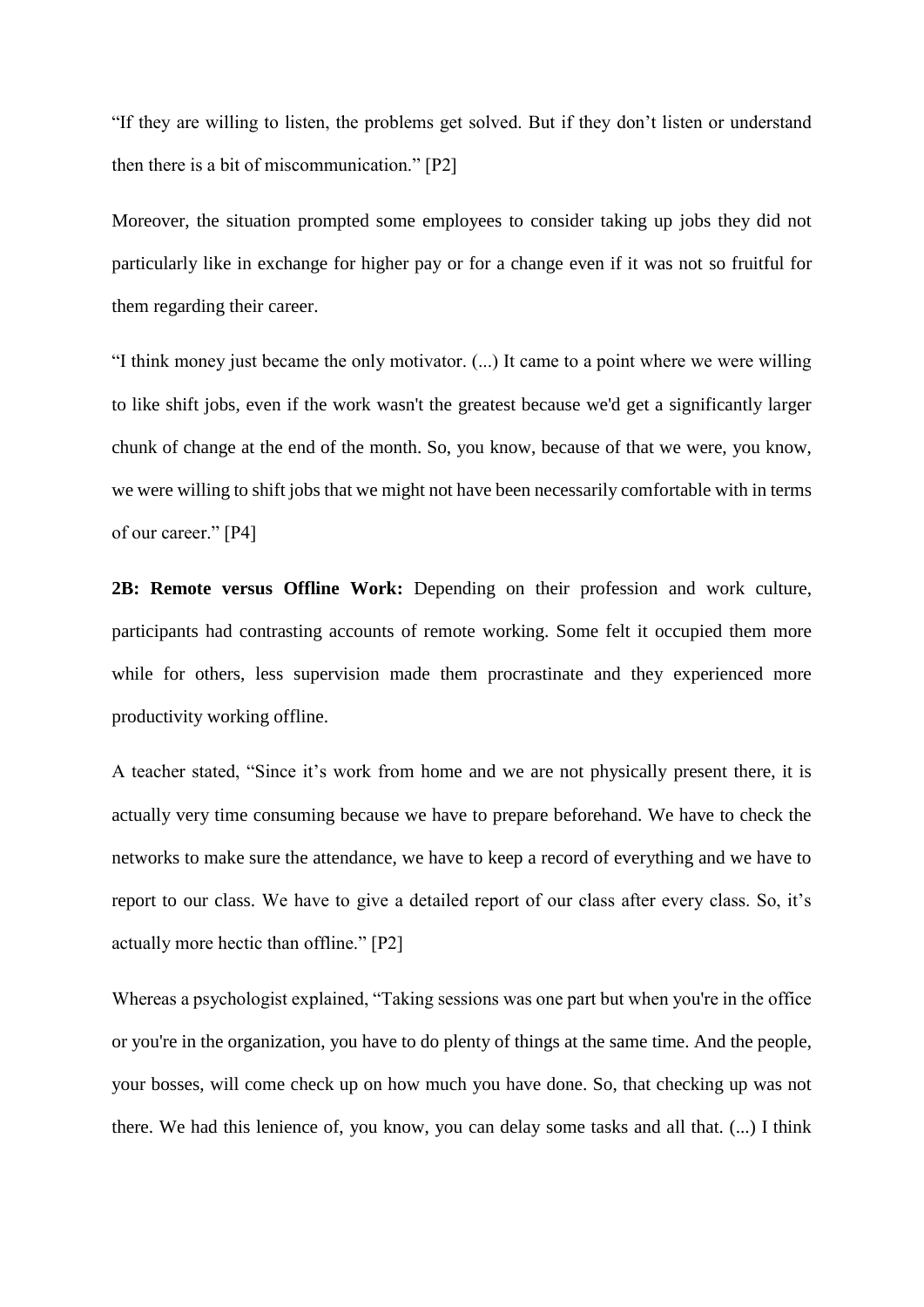when I joined the office after that, I felt that my productivity had increased. So, at home I was, you know, lazing around a lot and doing work according to my convenience."

A corporate employee felt that offline work offered proximity with colleagues which was absent during remote work. It was difficult having no one to talk to, especially colleagues who used to work in close proximity which helped release bottled emotions.

"...it was tough not having people to talk to. Especially my colleagues, because there was a set of people who I really connected with in the office, and you know, those are the people that you sit next to on a day-to-day basis. (...) And, you know, you also kind of learn how to defuse that kind of tension with each other. (...) even then all that frustration that's built up in you just just like that it just flew away and you know, you just laugh grudgingly, and then you'd be like okay, fine. You know I mean that that's gone now that you've laughed, all that built-up, pentup anger and all that is gone. And that really used to help, right? I think that took a beating as a part of your lockdown because they gauge your moods through proximity and when that was taken away then, you know, that kind of an environment also went away." [P4]

Overall, both remote and offline work have its merits and demerits. Employees' experiences were influenced by their field of work and their work environment.

# **Theme 3: Organizational Perceptions**

**3A: Organizational Grievances:** Employee dissatisfaction over WFH during the COVID-19 crisis could have been reconciled by acknowledging employee complaints and perceptions. However, the interviewed participants felt that this deed remained unachieved for the most part.

Entry-level employees mentioned feeling "lost in translation" [P4] due to the lack of support rendered. Others felt that the top management did not address pandemic-related issues and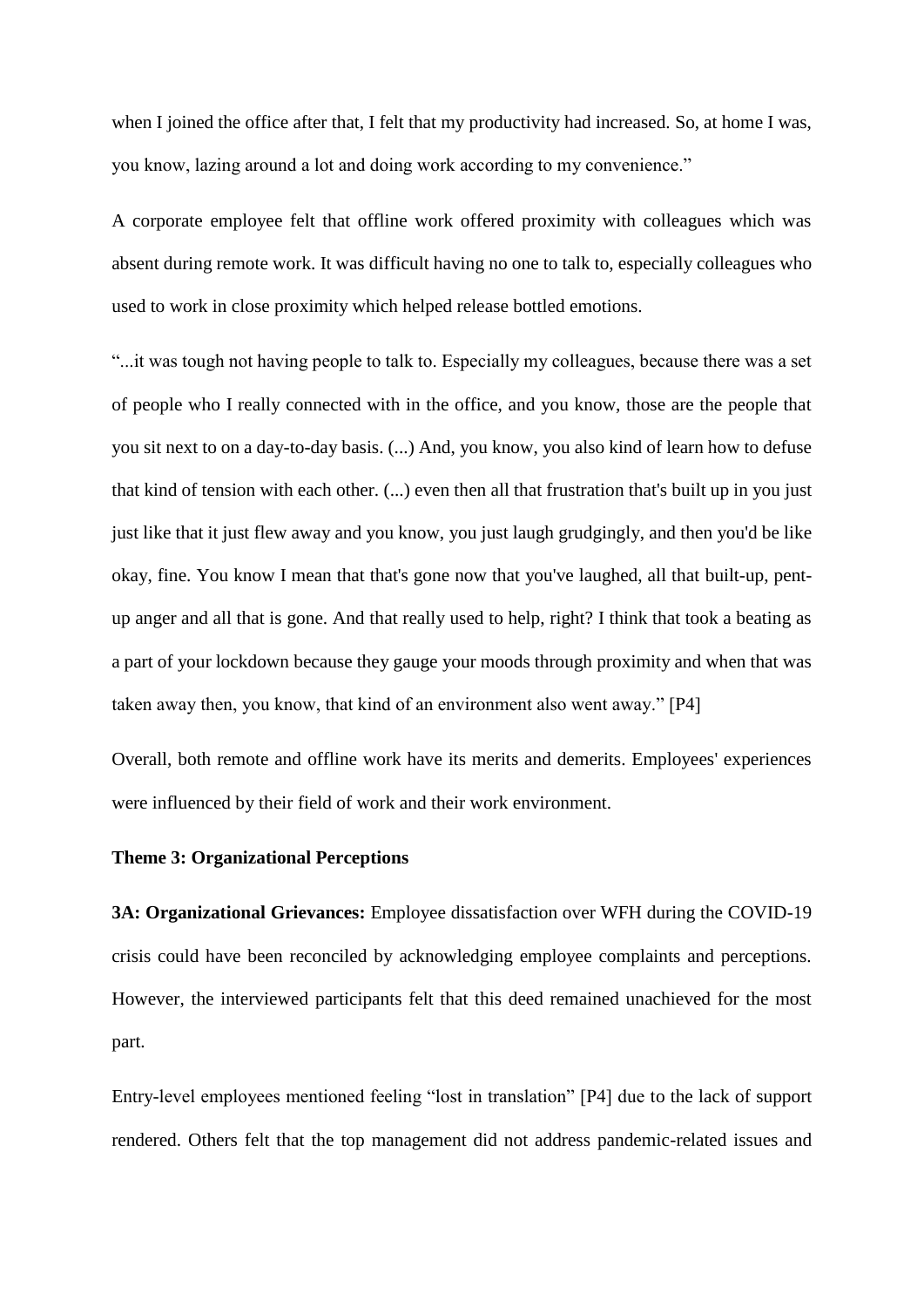pressurized them and there was lack of supervisory support or else the quality of supervisory support was not good.

"As a fresher, we were way beyond our capacity to handle them. Because you are just getting started and you are getting trained in an organization so you would expect more support at that time, more training at that time. But it was like clients were just given to you and it was a lot of pressure initially. So, that made it difficult to, you know, cope with their problems. (...) I look for feedback. So, that does not happen and that is something which demotivates me to work. And it sounds like complaining and comparison on part of the supervisor which seems very unprofessional." [P1]

"The top tier was a bit less understanding and they would push us saying, 'how can you not do this? This is so simple.' There was a bit of a problem in that space." [P2]

A corporate employee vehemently spoke about the facade of the mental health programme in their organization and the price that needs to be paid to seek well-being services in the corporate world where employees are working overtime (12-14 hrs) and given an unacceptable amount of work.

"Well, on the face of it, it promotes mental health, right? Because it needs to have visibility, it needs to have the optics of doing something like that. But at the same time, your work, the methods of work, are not very conducive to you having that kind of an opportunity. (...) They, as a corporate sector, do not tell you at any point, 'don't reach out to them'. But then the brass tacks of it is that everything else needs to be balanced before you can find a time for that, right? So, when you avail the services of somebody who is working in the same company as you, who is working in the same hours as you, how do you balance that?" [P4]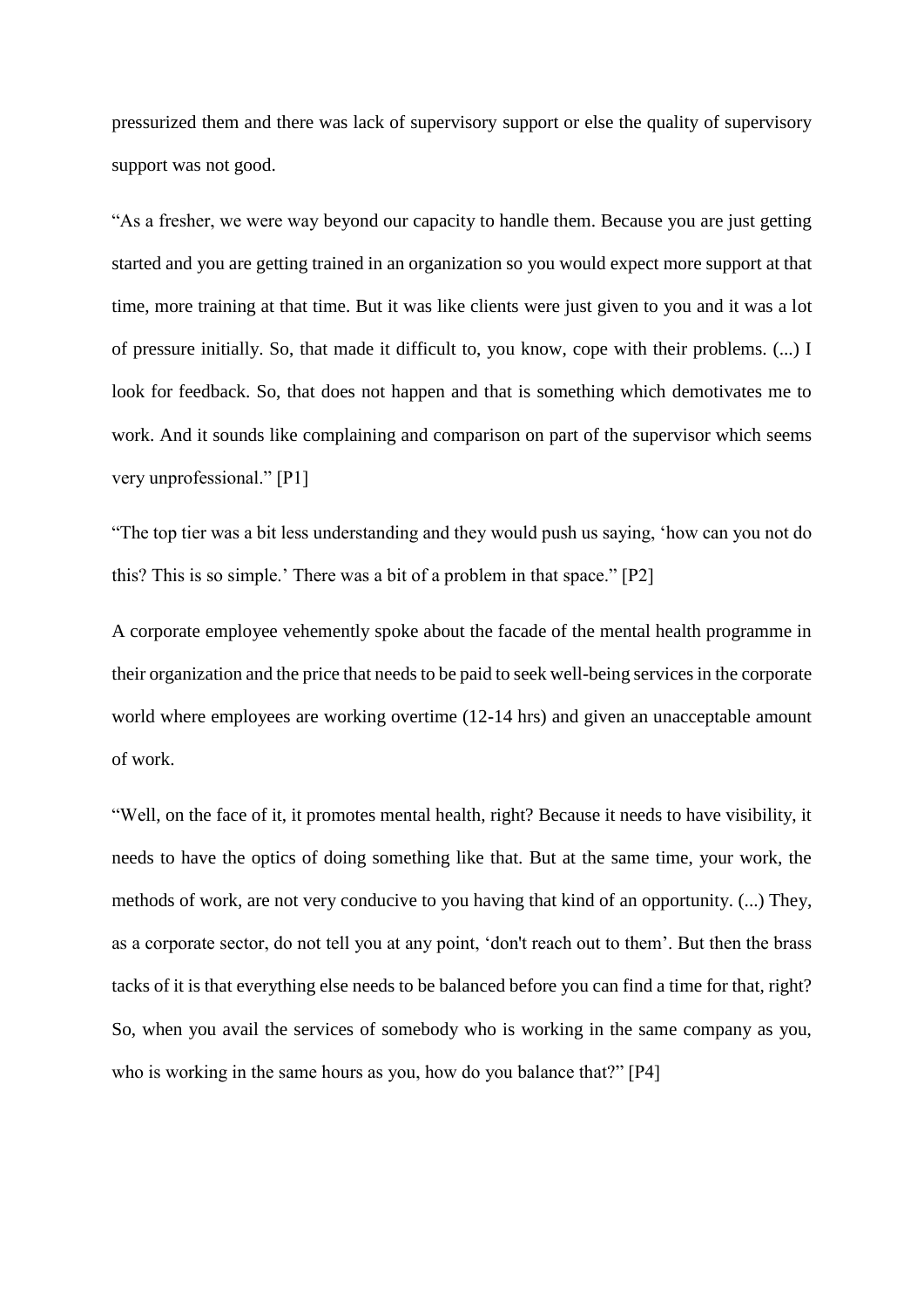Employees felt that their organisation does not care about them and supervisors lack empathy, show less genuine concern to employees' needs and seem less trustworthy due to power dynamics.

"Like 'managers, ask your direct reportees how they are' and you know. Then that became amusing because then your managers were obligated to ask you how you were. And a lot of times these are not very empathetic people. You know they are like very to the point and blunt (...) Again, that's good business more than anything. You need to keep your employees happy and so there was that kind of an outreach but I don't particularly think it is out of concern for people's mental health, but more rather out of you need to keep you pacify your workforce and you need to engage with them at least a little bit so that they feel that you care." "This was a more cognitive action and that shows that we can't really trust your motives behind it, because of the power dynamic, more than anything else."

**3B: Support during the pandemic:** Applying healthier work designs and promoting wellbeing may be important more than ever during the COVID-19 crisis. Prioritizing health and safety as an organization can reduce employee stress and make them feel valued.

Organizations implemented initiatives to ensure efficient communication through weekly meetings and an active discussion of problems. These fostered a sense of connection and coordination among employees.

"When there was a really strict total lockdown, we would have two or three regular meetings at the end of every week via Zoom. All of our colleagues have weekly revisions of the problems that we were facing or to discuss which platform was the best for the students. So we were all actually very well connected and everyone was extremely understanding. (...) I think our connectivity was not that much affected. All of us were very well adjusted to whatever was happening." [P1]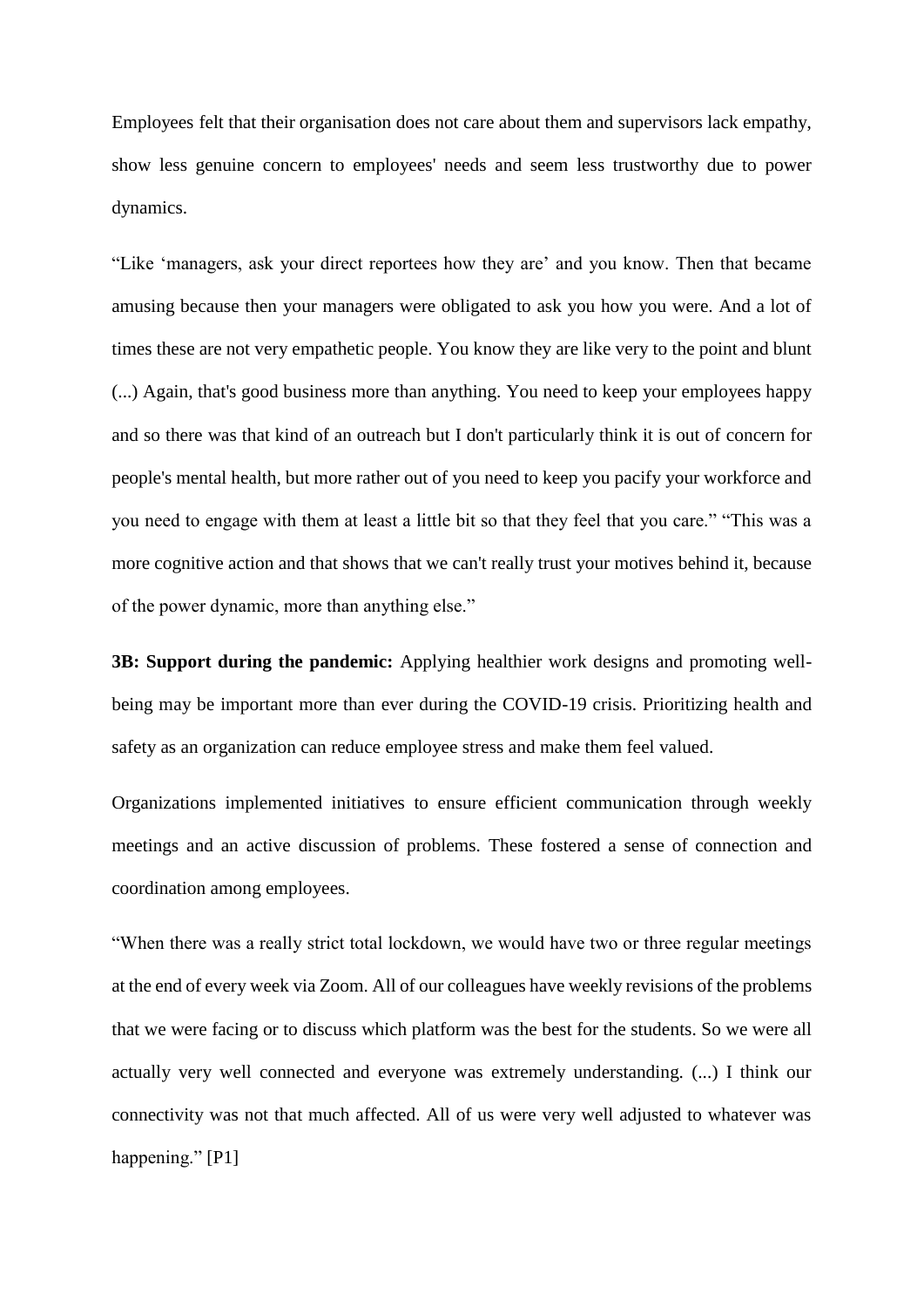A supervisor elaborated on how they organized informal weekly meetings to create a sense of belongingness by chatting about light-hearted content.

"We started having weekly team meetings on Friday evening. So it was without agenda and was not for work-related stuff. Okay, this was just coming together virtually, and then talking about movies, weekend plans, how is the family doing. Is there any problem? Any help is required? (...) So, just to maintain that connection with employees and make them feel part of the wider team at the same time." [P3]

While some organizations did not or were unable to assist their employees satisfactorily, others instilled job security. Entry-level jobs were protected by pay cuts for members of the top management.

"We announced upfront that irrespective of whatever happens, we will not reduce our manpower. We will not ask anybody to go home. So, that created a huge amount of comfort and security, a feeling of security amongst the team. (...) In 120, 20-25 people took a salary cut. Because the revenue was not coming in, and we wanted to protect every job. So rather than firing some people and reducing costs, we said that senior people should take lower salaries. But, (for) junior people, there was no cut in their salary." [P3]

Half the interviewed participants had medical assistance and coverage related to the coronavirus through their organization to tackle health problems and provide support as a group.

"They had alternate housing in case your family members are COVID positive, or, you know, they had COVID insurances for your medical bills and things like that. They even had doctors on call, hired by the company itself." [P4]

"We also tied up with some of the medical agencies where remote consulting with the doctor was possible. At that time the problem was that the government infrastructure was definitely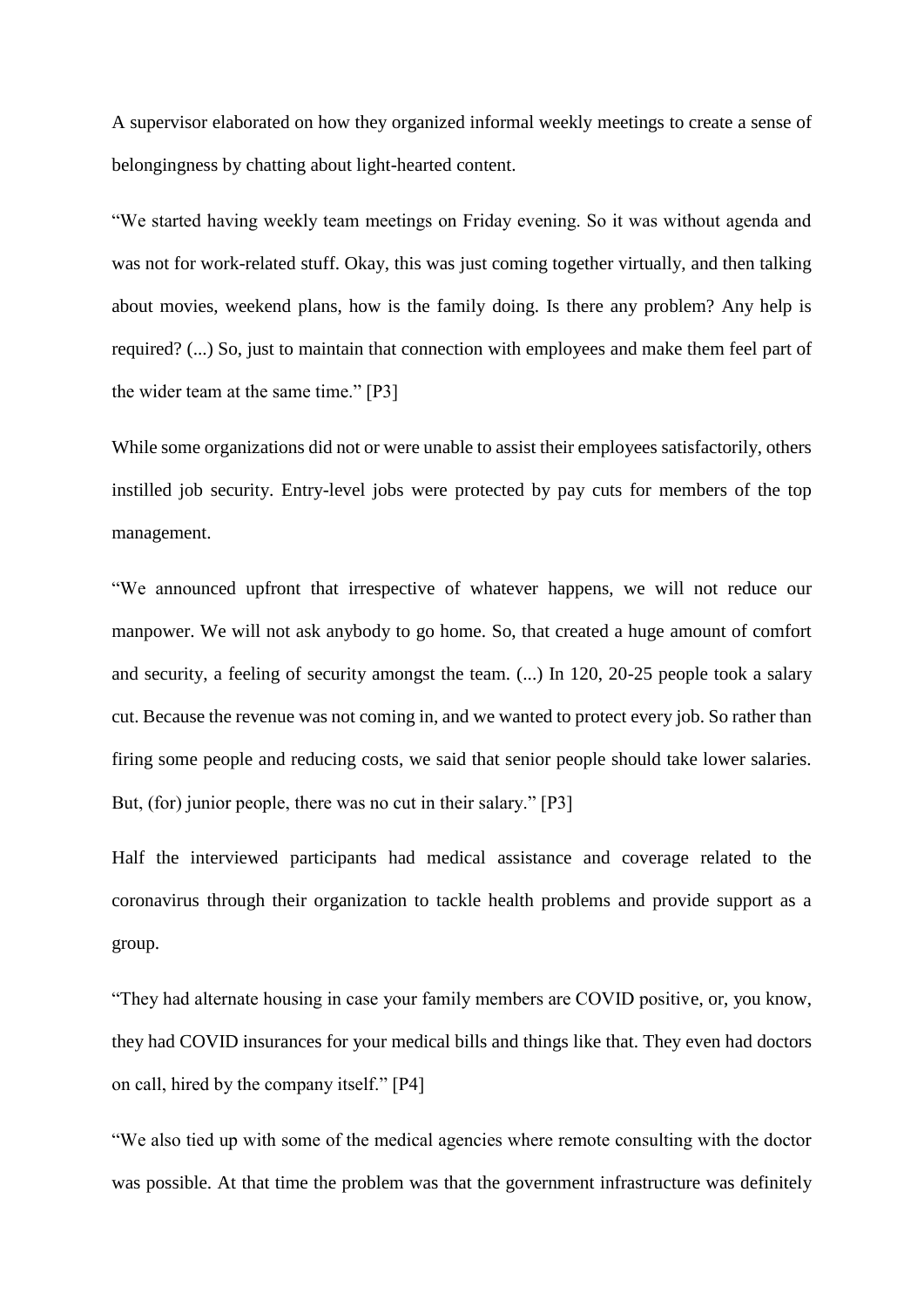not fully equipped. And there was no real medicine for that. So, how do you treat, what precautions do you take? I mean, there will be hundreds of messages on WhatsApp, newspaper, TV. But talking to doctors and getting even the same information provides a different comfort to at least some of them." [P3]

Supervisory support varied tremendously. Some participants felt that their supervisors were going out of their way to provide assistance. Others recognized that the decreased support stemmed from their supervisors dealing with their own struggles and doing the best that they could.

"The supervisors are understanding, supportive and they would guide us through anything. Since we change the platform very often for students to be properly available, teachers used to have problems accessing or trouble in understanding how to create links or how to create a meeting. In those things, the supervisors were extremely helpful." [P2, a teacher]

"They completely forgot about you and you know, that does hit you. Wow. Okay. Is your regard for us only professional, and you know, not as a human being? But then, in retrospect, you understand that you know, they're not doing this cognitively. They just are trying to deal with their own stuff. And so, you don't take priority over their family. (...) And so they might not reach out to you, they might not care. It might not appear like they care but I'm pretty sure that if I reached out with a problem, then, you know (they would help me out)." [P4]

P3, the supervisor, stated how they actively encouraged employees to take support from the organization's mental health programme.

"We had an employee assistance program with an external agency. Like psychologists and counsellors were already there in place. Very few people felt the need to use that. So we communicated with the team. 'Hey! This program is there. These people are there to help us. If you want to connect, please connect with your supervisor or you can connect with the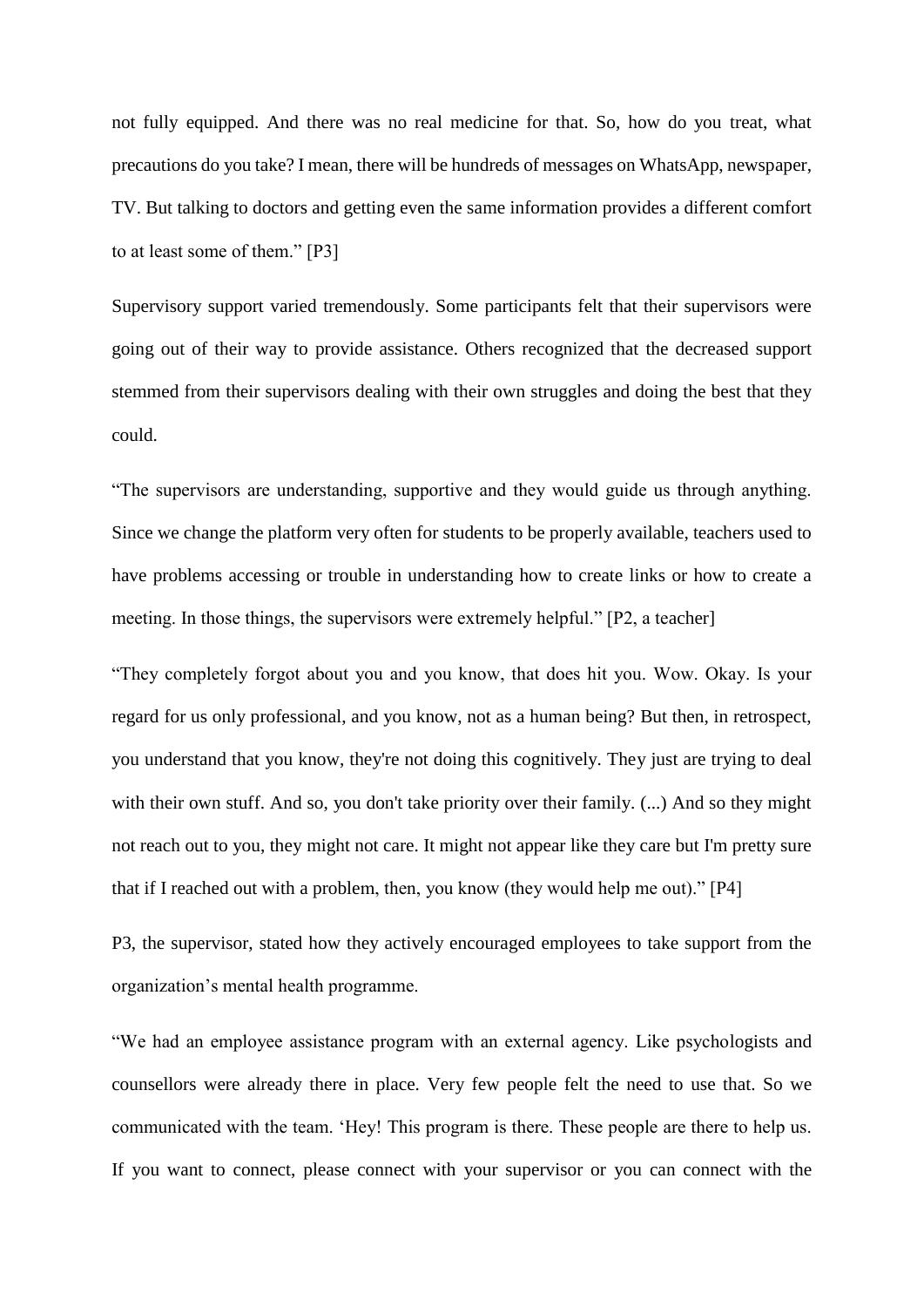external agency. These will be confidential things and things like that. So we definitely communicated that and some of the people did take this help from an external counsellor."

#### **Theme 4: Maybe You Should Talk To Someone**

**4A: Effects of Mental Health Programme:** WFH has left employees struggling to cope with interpersonal workplace relationships and job satisfaction. Organizations can reduce the psychological impacts of social distancing and self-isolation by creating and updating mental health programmes in the workplace. Their existence can help achieve emotion regulation, advocate self-care practices, and design support systems that alleviate pandemic-induced stress.

Moreover, the absence of a mental health programme at work made participants feel a lack of concern and care from their organization. They highlighted how difficult it had been for them and how having a psychologist on board can make things better for everyone.

"Our needs were not properly addressed by the organization, which I felt if it would've been there, we would have performed better. And we would be able to, I think, take care of our own mental health ourselves. Like, we would be at peace with ourselves so our services would be better as well. So, the lack of that made things very difficult. Also, it made us disconnected to the organization as well." [P1]

"Psychologists can help plan out the timetable or the routines to be as less hectic as possible; be extremely understanding and give advice to the head of the school, teachers and students as well as to how to function more effectively or someone who's always there to understand, sympathise with you. That is extremely important especially at times like this. That is a big loss for schools not to have because everyone is going through a tough time. And if everyone functions in a mechanical way then I don't think it will be a healthy environment for anyone."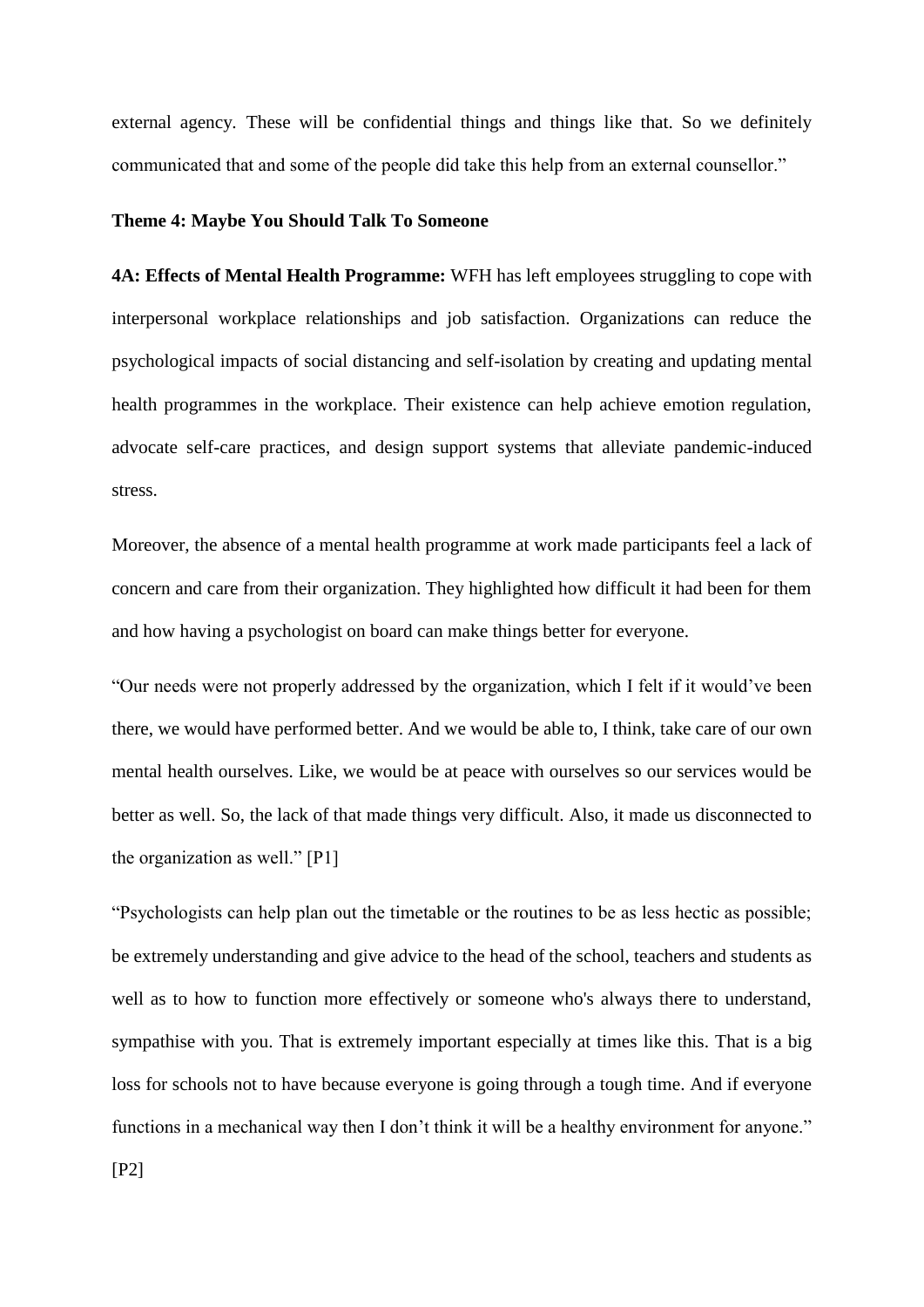Participants with workplace mental health programmes were sceptical about its current form of implementation. They believed that its existence meant sacrificing other things but that it could provide support in dire circumstances.

"So, does it help having a mental health counsellor at the workplace? Yes and no. Because yes, if you really need it, and if you're ready to put everything else on hold and yeah there is an option available. But is it there for the maintenance of your health? No. Is it there to fix you once you've completely broken down? Yes. I would put it that way."

**4B: Desired Workplace Well-being Interventions:** Towards the end of the interviews, participants suggested the interventions they would like to receive. They stipulated that they would like these to continue even after the pandemic and/or if they have to work offline.

In general, participants communicated their wish to have employment engagement activities. These ranged from dedicating a day for employees' mental health to roleplays, listening circles, supervisory check-ins and feedback.

"Keeping a mental health day. Maybe once a week, twice a week. Doing some activities, meditation, anything. So that you know it gives out the impression that we are caring for your mental health. (...) I think it would've been very great if a mental health programme was there in the first place. Even, I think just checking up on your employees about if they are okay - if they need a break. That also would have made a huge difference." [P1]

"I think role-plays are important. We could write down our stories, troubles and we could make a chit and we could pass it. And someone would pick it up and someone would read those things. (...) So when you get to know what others are going through you develop an empathetic understanding towards them. So role-play can be wonderful if we could do it. Like every week or something. Or even listening circles kind of a thing where we would just sit and listen to each other patiently you know trying to know what was the problem that they had." [P2]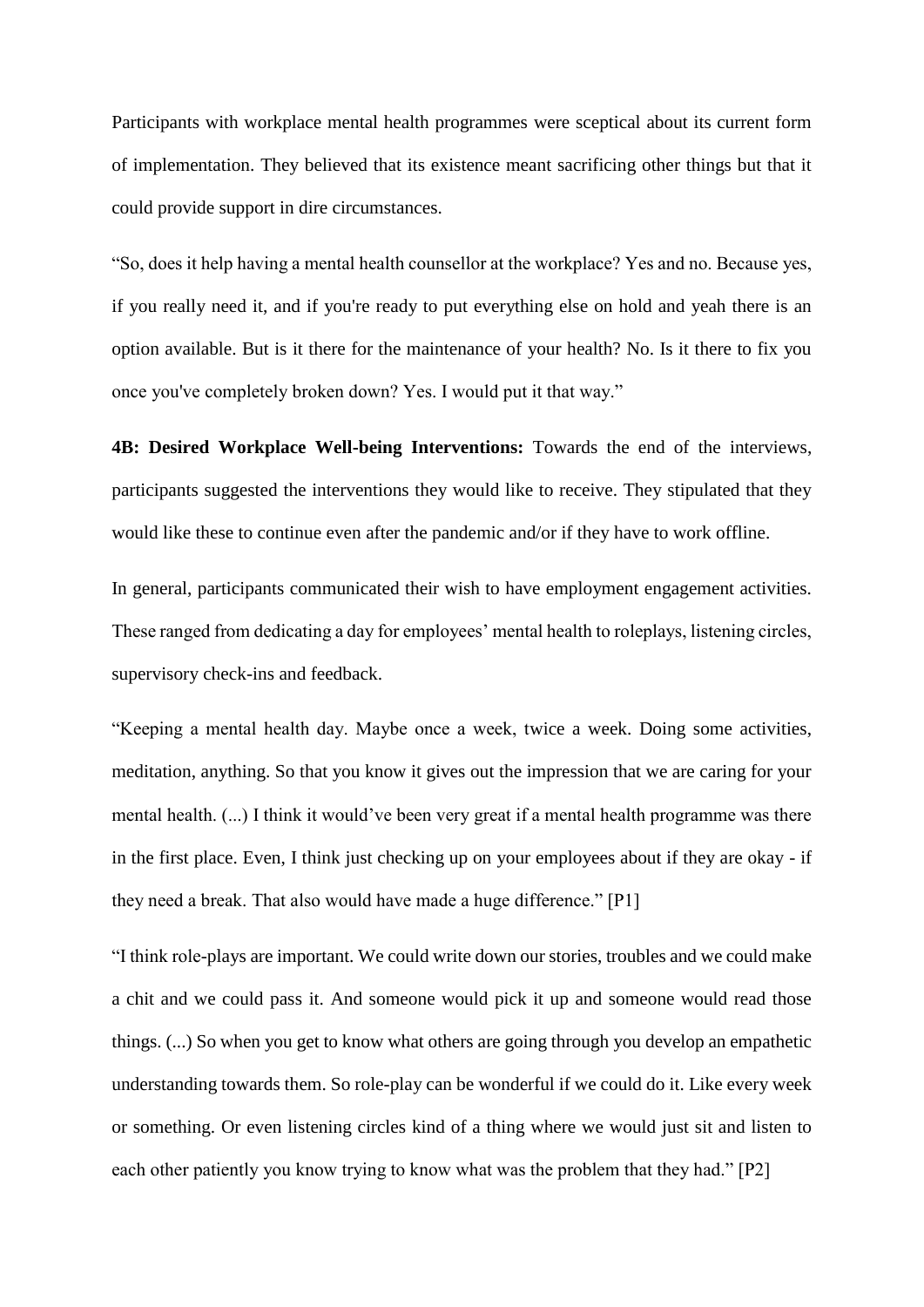A corporate employee suggested that mental health programmes (MHPs) could focus on the impacts of overworking on the wellbeing of employees and implement better strategies accordingly.

"Study the consequences of having to work these 12-hour shifts, even though you're only paid for nine hours. Delve into the murky waters of how you're paid and how your overtime works, which we don't have by the way, and then, you know, come to the point where you take cognizance of the fact that there is a problem, or you know there is a likelihood that a problem can occur in terms of mental health of your employees, because of the way the industry is set up. How work is given, how the employer and employee interact. And the policies spoken and unspoken that are enforced in the company and take a good hard long look at that and I would say, figure out something that could, you know, take better care of your employees in that aspect. I would love for the corporate world to take a step back. Assess, reassess rather, the amount of work that is acceptable for one person to do in a day, now that the pandemic is going on. I think that that is very important and I think that's something they failed to do. It will take them 20 years to treat your techies basically like human beings." [P4]

The stigma around mental health in India was also discussed and participants with a mental health programme recommended other companies to start one too and people without mental health programmes suggested to spread more awareness about the importance of mental health and importance of mental health professionals.

"Somewhere mental health is a stigma in India, in our society. And we need to sort of encourage people to take help if they are in a problem." [P3]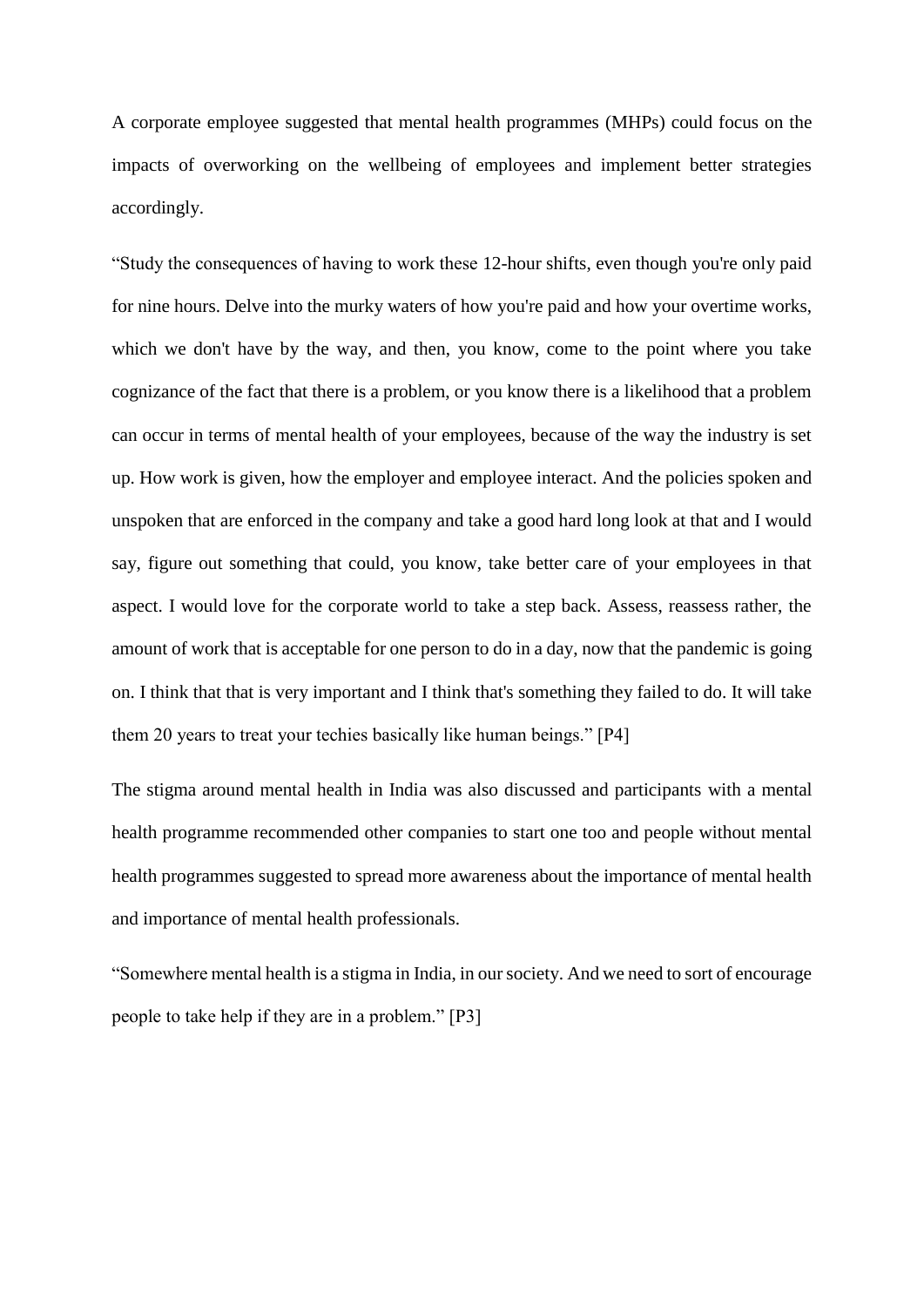#### **CHAPTER 4: DISCUSSION**

The purpose of the present study is twofold. First, we aimed to investigate the effects of WFH on employee well-being during the COVID-19 pandemic. Second, we sought to understand the influences of well-being/mental health programmes with respect to perceived support (organizational and supervisor support) of employees. The COVID-19 pandemic hurled employees into challenging work environments without adequate resources to achieve job demands (Annie Rachel et. al., 2020). As part of our commentary, we presented quantitative data from well-validated and reliable scales and qualitative findings from semi-structured interviews to bring attention to the same.

Figure 1 illustrates that a majority of the participants (64.6%) were satisfied with the increase in WFH during the COVID-19 pandemic. This was consistent with studies from Sri Lanka (Sellar & Peiris, 2021), Belgium (Baert et al, 2020); and Indonesia (Dwidienawati et al, 2020). However, through the qualitative findings of this research, it was uncovered that this may not be the entire story. Employees demonstrated an overall deterioration in physical and mental well-being, and some mentioned decreased productivity. Reasons included experiencing eye strain and back pain from the exponential rise of daily screen time and feeling less connected to colleagues. Some were discontented with their remunerations, as has been seen in another Indian sample (Jain et al, 2021), and considered switching to less satisfying but higher-paying jobs.

50.9% participants did not report a higher task efficiency. Evidence from the pre-pandemic era suggests that maintaining boundaries between work and non-work activities is challenging for employees (Ramarajan & Reid, 2013). The mandated social distancing and remote working during the COVID-19 pandemic have worsened this issue. Multiple studies during the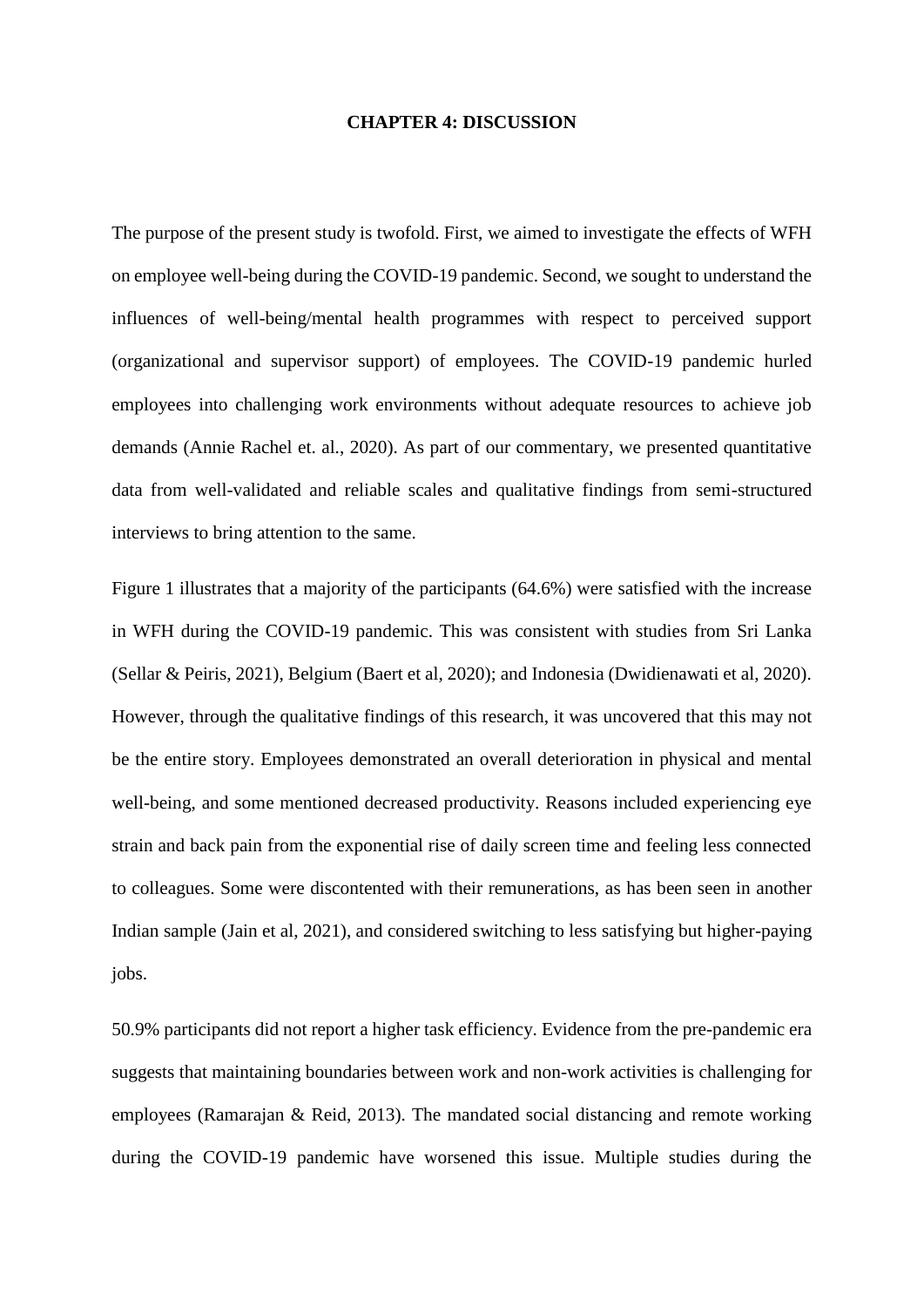pandemic have suggested that the merging of the private and professional spheres can overburden employees. (Kniffin et al., 2020; Lonska et al, 2021; Dolot, 2020; Xiao, et al, 2021). The present research has confirmed the validity of these claims in the case of Indian employees, with 56.6% of employees identifying the extended WFH to have a negative effect on their work-life balance. Interviewed participants felt encumbered with household chores and encountered a loss of control over their work and social lives, particularly due to lack of defined working hours and social distancing restrictions. They mentioned how they and their colleagues suffered during WFH and eventually resigned to the state of affairs. The 43.4% of employees who were able to find a good WLB may have utilized certain WLB strategies. These encompass physical, relational and cognitive WLB crafting strategies which include, but are not restricted to, managing time, enforcing health-related self-care practices, and spending time with family (Caringal-Go et. al., 2021).

20% of the participants experienced more professional conflicts during the pandemic while working from home.

Participants did not report positive attitudes towards the role of WFH in stress and burnout prevention, and on-the-job concentration. A mere 27.2% of participants experienced less workrelated stress and 22.5% accounted for better concentration on their work. Participants mainly attributed stress to personal health, the COVID-19 pandemic, and a lack of organizational and supervisor support. They had to balance long working hours while being infected with the coronavirus and/or while taking care of infected family members. Employees, particularly entry-level ones, felt lost and uncertain about their roles. Studies from Singapore (Teo, 2020) and the United States (Hayes et al., 2020) support these findings by documenting extremely high and increased stress in WFH employees. Sahni (2020) also stipulated that stress can be triggered via ineffective communication at work and a lack of clarity and direction, which were noted by the interviewed participants. Moreover, some mentioned being less focused due to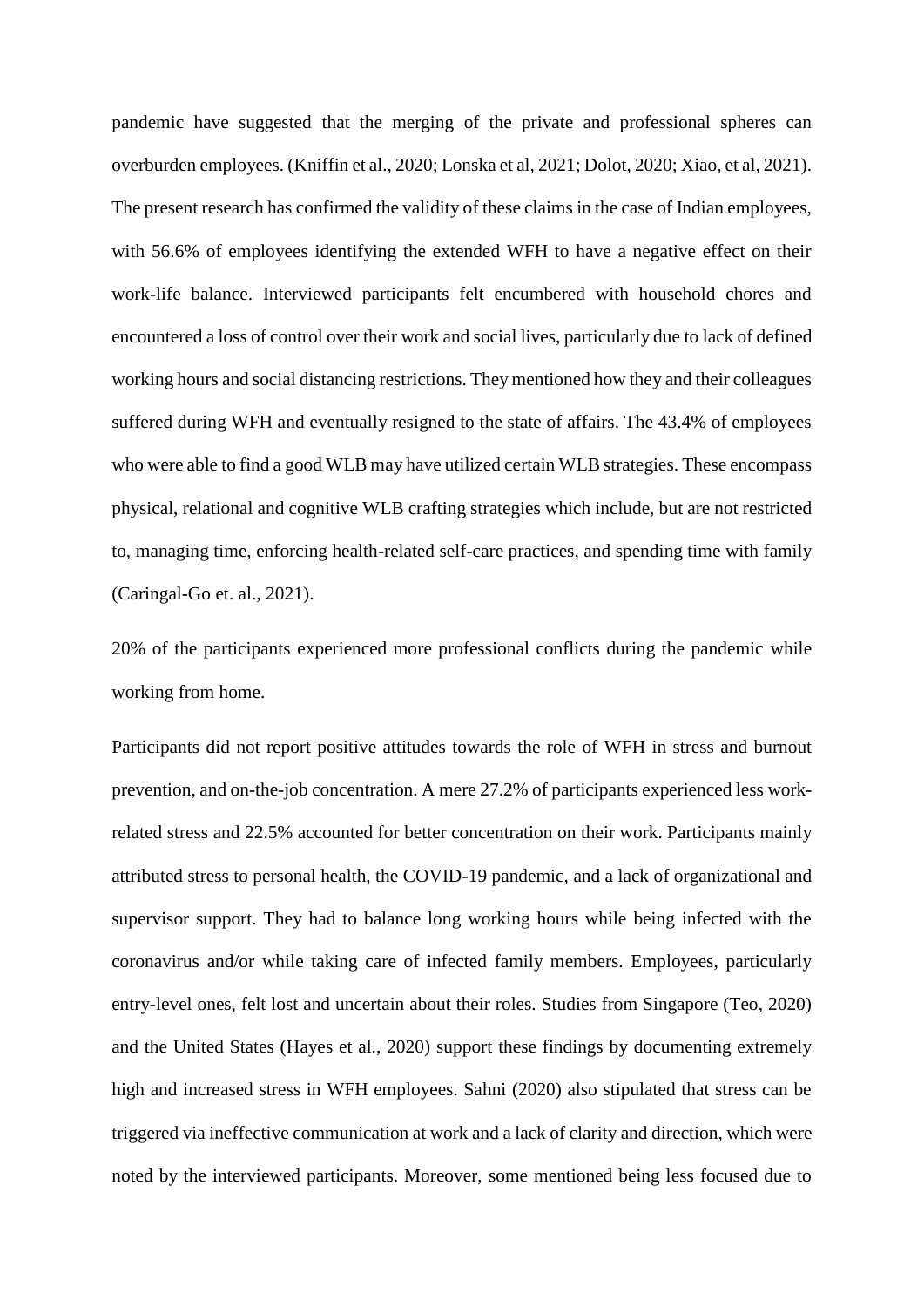disturbances at home (family, construction work), interruptions (poor network connectivity), scheduling constraints, and the absence of a distinction between the office and the home. It has been postulated that these factors affect concentration and result in the loss of resources during the pandemic (Kaushik, 2020).

A staggering 47.2% of participants believed that the extended telework increases their chances of burnout in the near future. In the interviews, participants mentioned being emotionally exhausted and overworked due to stressful work conditions, poor well-being, and little or no support. The increase in burnout during the pandemic has been supported by two studies conducted during the period. An Indeed survey (Threlkeld, 2021) examined and found that over the last year, 67% respondents believed that their burnout worsened throughout the pandemic. Limeade's 2020 follow-up report six months into the pandemic showed an increase from 42% to 72% in burned-out employees due to low well-being and high engagement.

A key area discussed in the interviews was dissatisfaction with organizational and supervisor support. Its aspects included comparison amongst employees instead of appreciation, lack of regard beyond work requirements, and indifference towards problems faced in adapting to remote working. There is a consensus in the literature on employees experiencing a deterioration in interpersonal relationships at work (Fana et. al., 2020). From the author's findings of this study, it was evident that the participants, in general, were experiencing a severe decrease in social interaction. More than half (54.5% and 52.7% respectively) noted a weaker bond with their colleagues and felt less connected with their employer. Furthermore, participants felt that achieving optimal communication virtually posed serious challenges and emphasised its impact on their sense of belonging with their supervisors and at large, their organizations. Direct communication does not necessarily imply support. But during times of crisis like the COVID-19 pandemic, being able to communicate with the supervisor can be a critical source of support, which most participants did not receive. Digital platforms hindered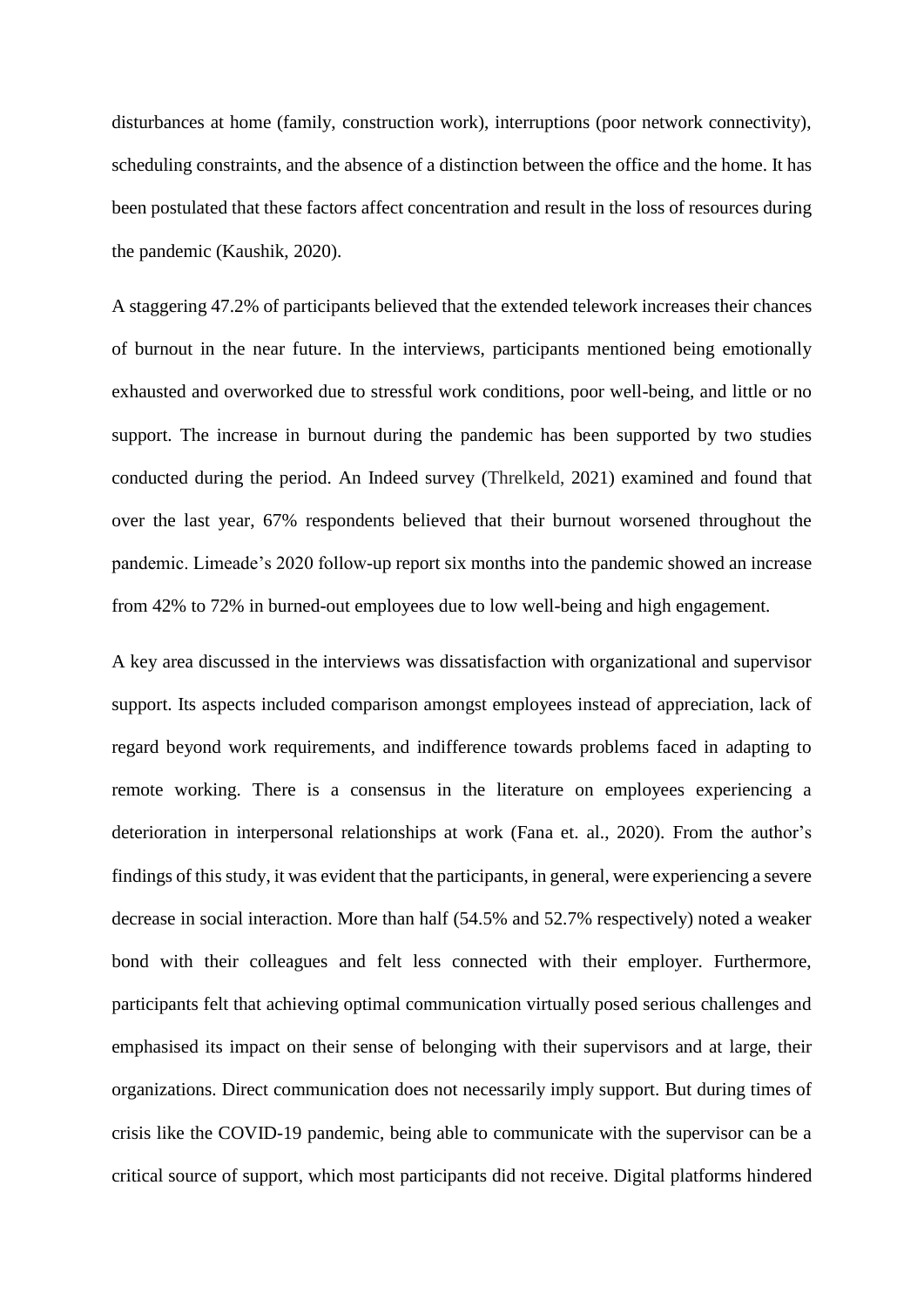meaningful feedback, discussions and exchange of ideas, and employees felt a lack of personal touch in conversations with colleagues and supervisors.

Quantitative data analysis revealed that there was a significant difference between the perceived support of employees in organizations with and without wellbeing or mental health programmes  $(H_A2)$ . This indicates that the presence of a mental health programme at the workplace improves the quality of support that employees receive from their organizations and their supervisors. Our qualitative findings informed these results by revealing the struggles of participants without a workplace mental health programme and the experiences of those with one.

During the pandemic, participants were coping with their own sets of personal problems in addition to the increased workload and organizations were barely scraping by to make ends meet. Employee well-being took a backseat and even after 18 months its consequences remain. Participants expected organizations to take some measures for their well-being and act in their best interests. In general, all participants felt that their organizations lacked in offering a holistic model of support. Those without a workplace mental health programme felt "unfulfilled, disconnected, and disappointed" [P1]. They illustrated how, during the pandemic, the absence of a mental health programme made them feel uncared for and how its existence could have helped their well-being. Organizational support could have helped participants who felt helpless at times, as has been demonstrated by Agarwal (2021).

On the other hand, employees with workplace mental health programmes painted a disconcerting picture of the status of said programmes. They explained how the wellbeing or mental health programmes are lip-service and do not help in maintaining routine well-being but rather exist to help when one hits rock bottom. Moreover, as the in-house psychologists work in the same hours as the employees, it is not feasible to avail their services without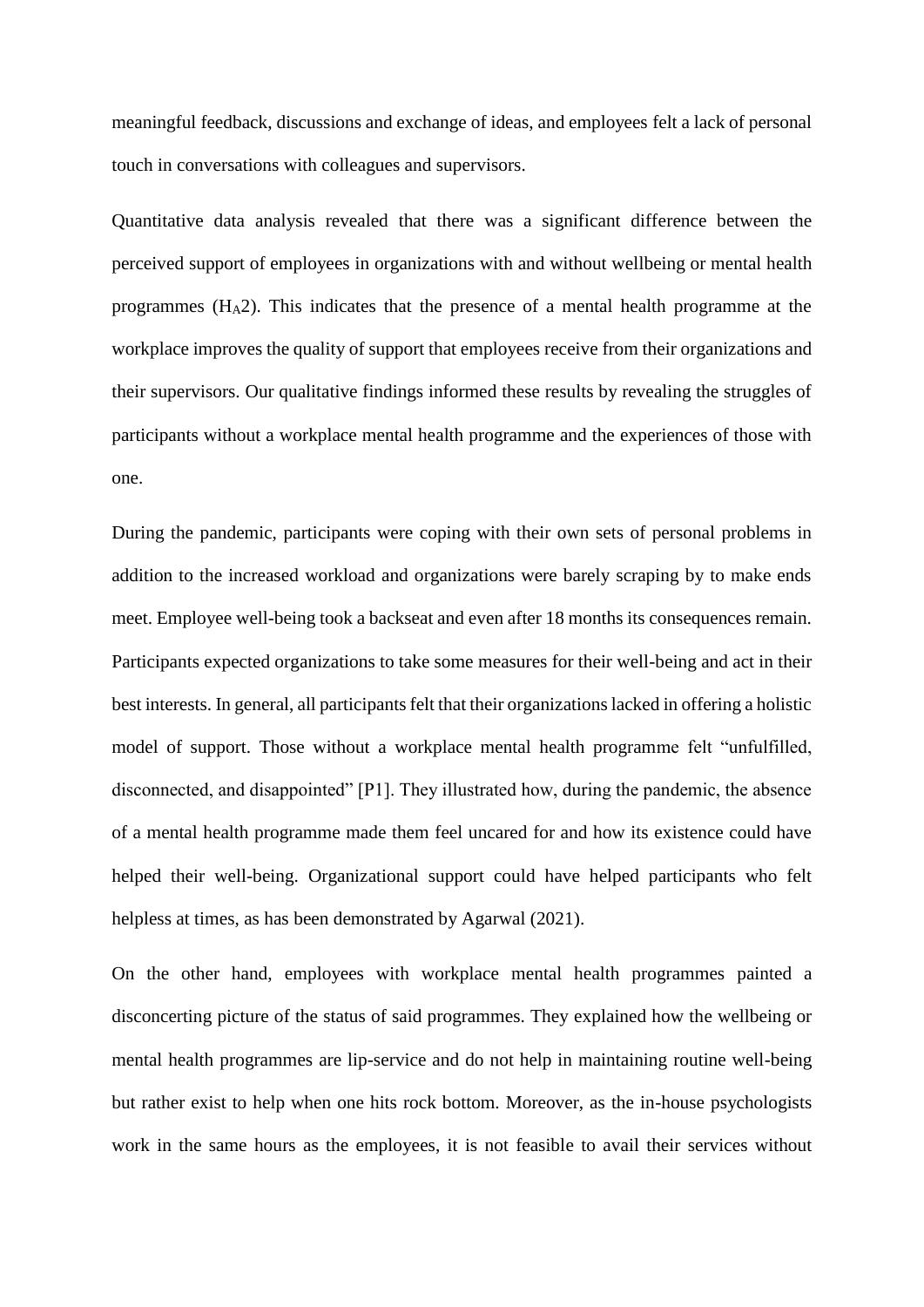sacrificing work. All of these raise questions about the efficacy of existing mental health programmes. Organizations need to evaluate if their mental health programmes are supporting employees the way they should, and if not, make revisions to reach the goal.

Existing literature also suggests employees' relationships with supervisors during the pandemic were rated poorly (Fana et. al., 2020). Our qualitative analysis revealed mixed experiences. Some participants had trouble understanding their changing roles due to reduced communication with their supervisors. Others acknowledged the active support their supervisor extended. As supervisors are seen as representatives of the organization (Eisenberger, Malone, Presson; 2016), their availability can increase employees' connectedness to the organization by raising their trust in their relationship with the organization (DeConinck, 2010). It is also likely for supervisor support to become paramount as employees may look up to them in case of minimal organizational support. Multiple relevant studies have emphasized the role of supervisors in providing crucial support to employees during the COVID-19 pandemic (Dirani et. al., 2020; Carnevale and Hatak 2020). The interviews also showed how weekly meetings kept employees connected, suggesting long-term benefits of active employee engagement activities. These meetings provide employees with a space to "share and normalise workrelated concerns" (Laker & Roulet, 2021).

62% of employees globally considered mental health issues to be a major challenge during the COVID-19 crisis (Ellingrud et.al., 2020). The continued effects of the pandemic on employee well-being advance the need to reconsider and broaden the existing scope and structure of mental health programmes. According to Brooks and Ling (2020), there is a need for employers to take proactive steps and develop target strategies to address the mental health needs of employees. In India where seeking help for mental health concerns is stigmatized, organizations must design strategies to educate employees and managers about the value of managing stress, anxiety, and depression, reduce the stigma associated with seeking help, and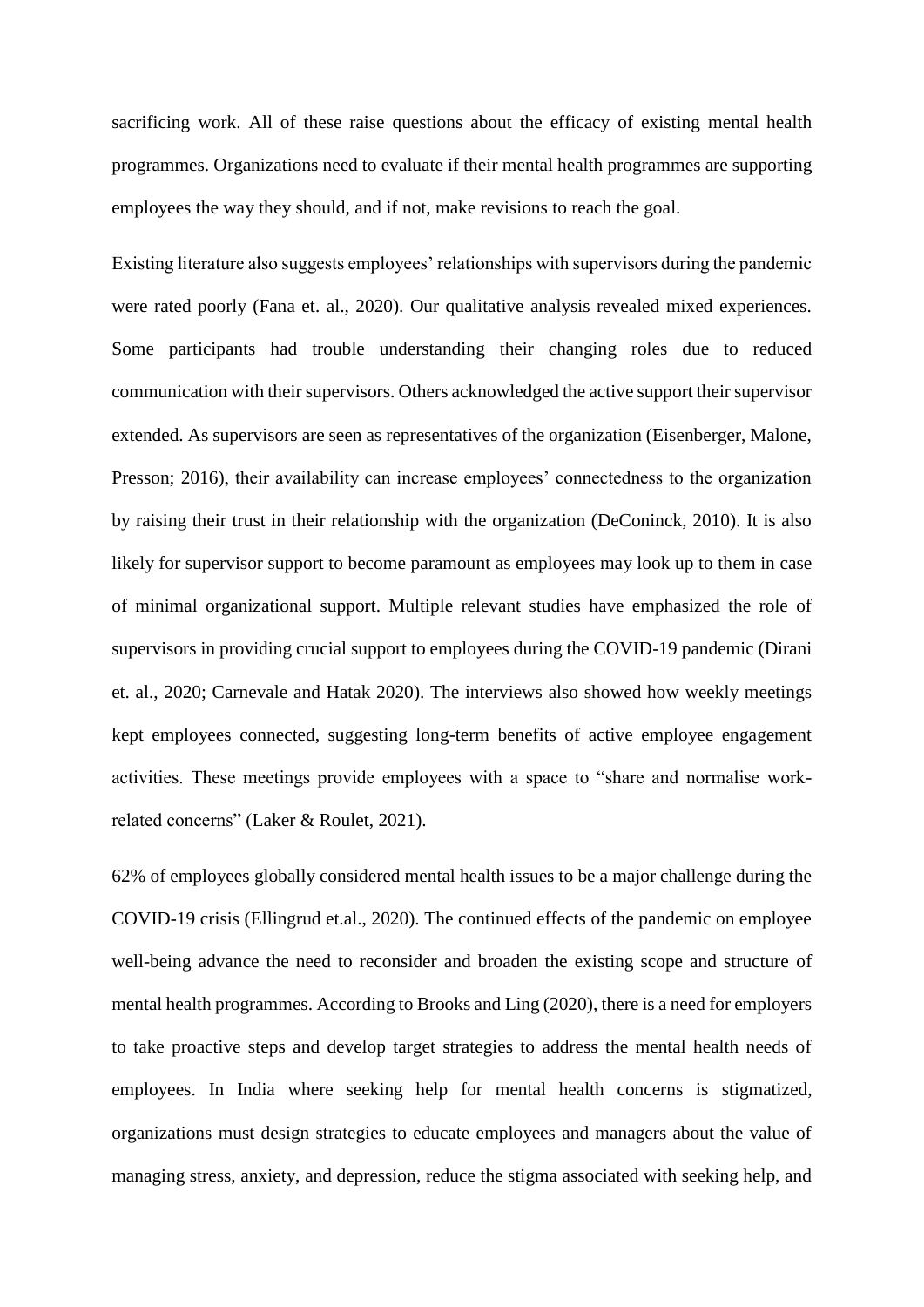improve choice and access to services. Increased utilization of mental health programmes at the workplace can help employers provide the support needed by employees while minimizing losses in work-productivity due to the negative effects of stress, anxiety, and depression triggered by the pandemic.

The COVID-19 pandemic revealed the regrettable gaps in existing wellbeing structures in organizations. Only 15% of India's total workforce is covered under employee wellness programs (Redseer, 2021). Naik (2020) talked about Indian employees being subjected to toxic work cultures and the ill-defined role of counselling sessions in corporations. Employees in India have waited far too long for concrete and healthy workplaces. This necessitates tackling unhealthy cultures and going beyond promoting hollow platitudes about well-being. Organizations need to follow through with what they propose on paper.

The first step in this can be recognizing fears of reaching out due to pervasive stigma (Bharadwaj et al, 2017). Our study confirmed this with accounts of participants, both with and without mental health programmes, who emphasized the importance of destigmatizing seeking help for employee mental health. These social challenges need to be identified and acknowledged to inform robust mental health programmes to address employee problems and develop a culture that is sustainable for long term growth. To foster well-being, organizations need to create environments where employees feel comfortable in accessing mental health services. Here, an essential element is maintaining confidentiality (SHRM, 2021). The organization must adhere to strong ethics and protect the tenets of counselling.

A viable solution to build a culture of empathy while working-from-home is the sieve model (Laker & Roulet, 2021). It is a three-step model that focuses on pre-emption, detection, and remedy. To promote self-care ideals and work-life boundaries, the pre-emptive stage places an emphasis on organizational culture. Leaders are encouraged to proactively cater to these objectives by modelling work-life balance, monitoring workloads, defining work timings, and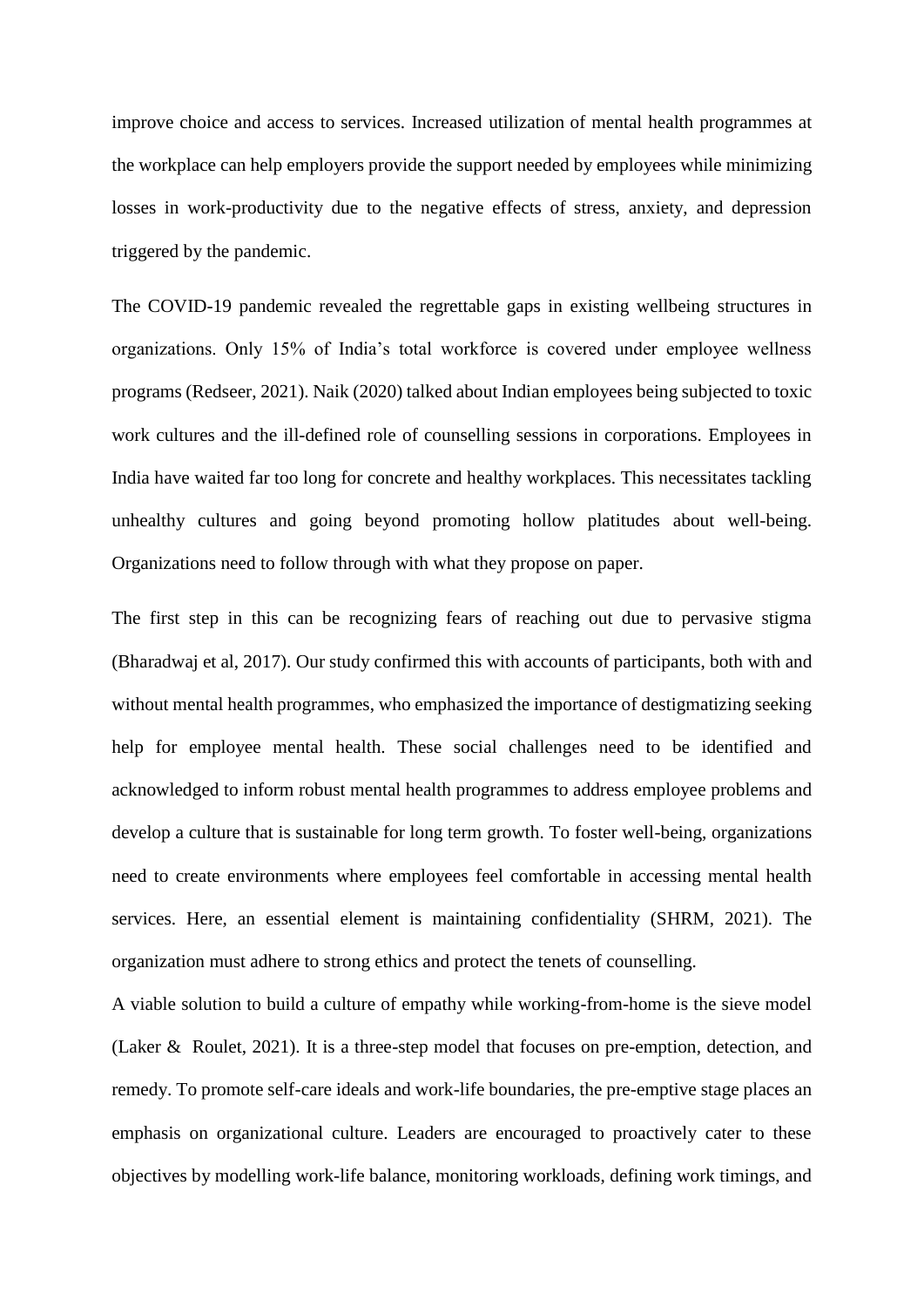re-evaluating company values. The second step involves detecting emerging issues. Employees' concerns about seeking help in the workplace can be assuaged by encouraging selfacceptance and awareness-building can better equip employees to support their colleagues. The model recommends actively involving employees in the process by gathering data to assess the well-being climate and to identify key areas of required support. It also includes listening to employees and letting them know that their feedback and concerns have been heard.

When it comes to remedying identified issues, peer support has been deemed essential in reducing the stigma. The paucity of a vigorous infrastructure of mental health could potentially prevent organizations from having an adequate amount of professional mental health support (Singh, 2021). Nothing can substitute the support that mental health professionals offer but supervisors can provide the required support to meet the increasing demands. Employees at different levels in the organization, including HR professionals, can be taught ways to manage one's own and others' mental health. This is in line with other research focusing on the role of supervisors in promoting employee well-being (Oakman et al, 2020). Furthermore, employees and supervisors can collaboratively benefit from training through mentoring programmes.



[Source: Laker & Roulet, 2021]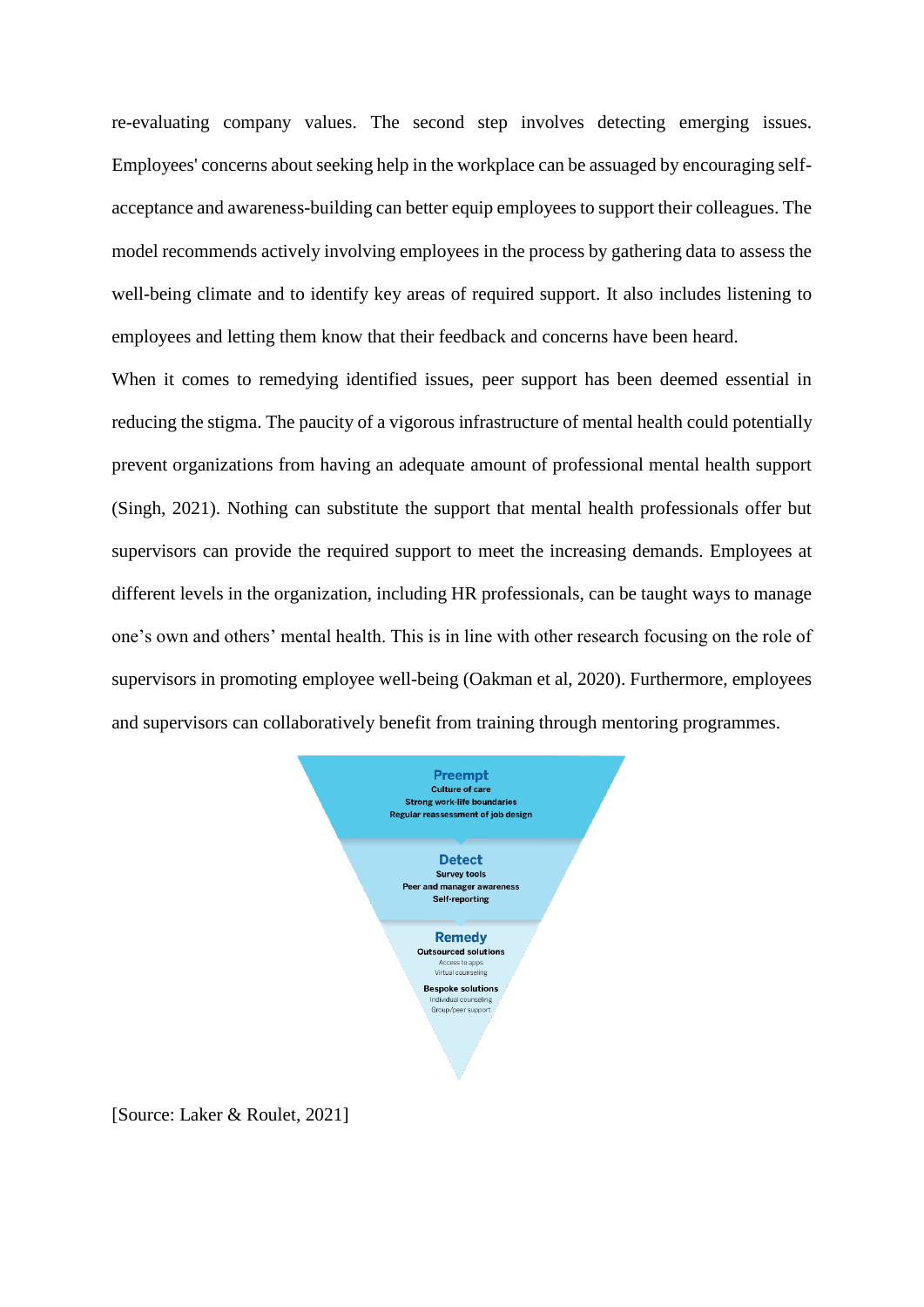A safe and supportive workplace can also include sensitization and awareness programmes, starting dialogues about well-being, training on workplace sensitivity, and keeping certified psychologists available considering the working hours of employees. Mental health programmes should also address burnout and exhaustion by inculcating preventive measures and developing systems that can identify the same. Besides restructuring wellbeing or mental health programmes, organizations can give support by acknowledging the pandemic-induced difficulties of employees and expressing appreciation for their efforts (Mihalache & Mihalache, 2021). If organizations are unable to meet the changing demands of wellbeing, it is pertinent that they collaborate with other service providers to help employees avail a wider range of services (Veldsman & van Aarde, 2021). The overarching aim should be to create MHP that are aligned with the vision of making employee well-being practices an indispensable part of the workplace.

The findings of this study complement previous research about the negative effects of workfrom-home and employee wellbeing and elucidate on the situation in the Indian context. The role of human resource practices for employees during crisis situations can be guided by the findings of this study on the influence of perceived support on employees' well-being during the COVID-19 crisis.

Specifically, the research has demonstrated some significant findings. Firstly, employees failed to receive adequate support during the COVID-19 crisis and employee wellbeing was not given a priority in most organizations. Secondly, supervisors largely failed to be accessible and empathetic to their employees. The interviewed employees had candidly communicated the problems they suffered through because of a lack of understanding and support from their supervisors.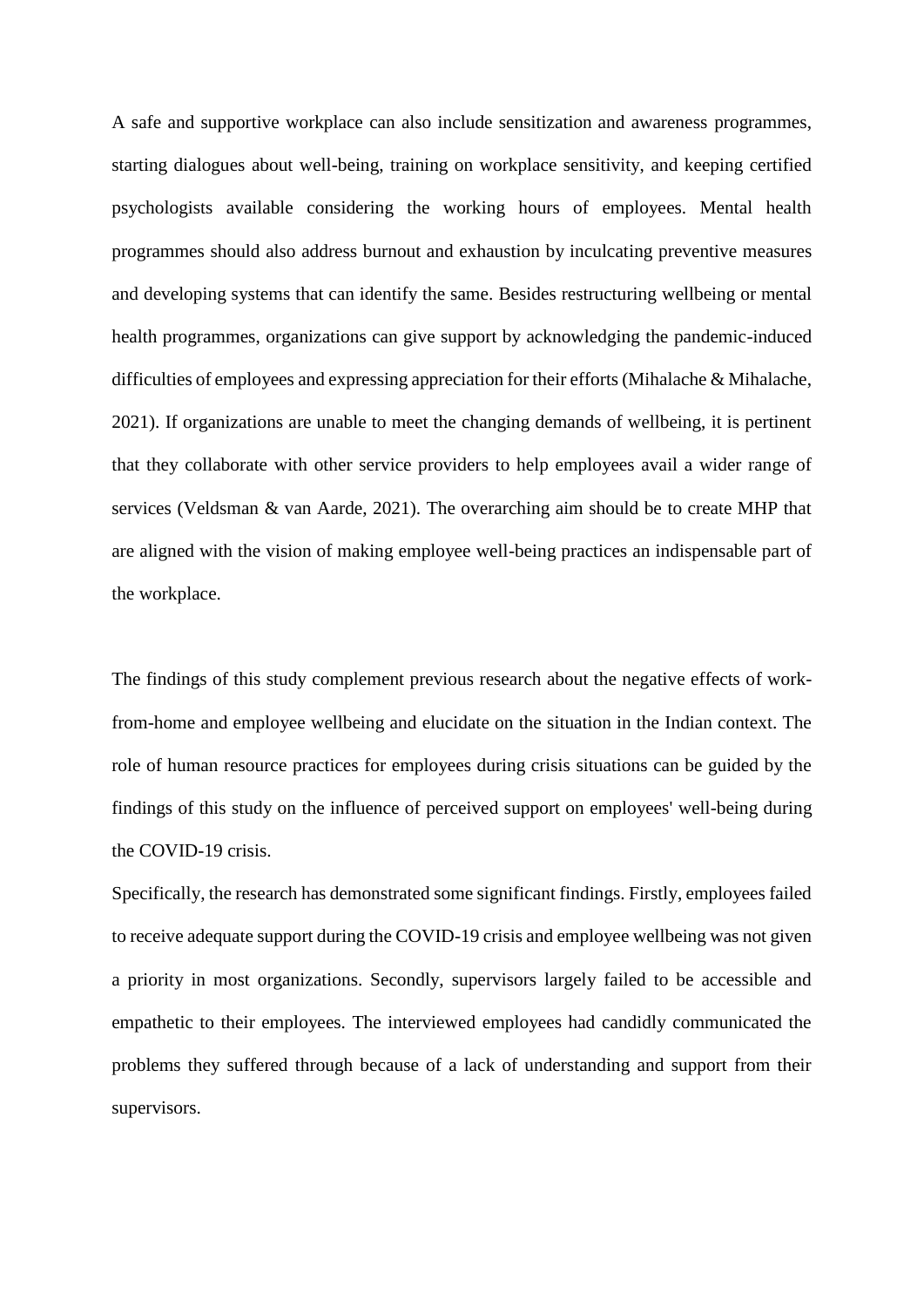#### **CHAPTER 5: CONCLUSION**

The current study sheds light on how he colossal shift to work-from-home (WFH) following the outbreak of the COVID-19 pandemic in 2020 affected the wellbeing of employees in India. In particular, we aimed to better understand if the presence of a wellbeing or mental health programme at the workplace had an effect on employees' perceived support (organization and supervisor support).

While earlier research had established the positive relation of perceived organizational support (POS) with various favourable work behaviours of employees (such as job performance) and the negative relation to damaging behaviours at work (such as turnover intentions; Eisnberger et. al., 2002), additional challenges have been he abrupt shift to telecommuting during COVID-19 left very little time for organizations to prepare their systems and processes to effectively accommodate working from home, such as rules on time off, how to access confidential documents, and how to store and retrieve information online (Vyas & Butakhieo, 2021). identified for those who were working from home during the COVID-19 pandemic. The adverse pandemic lockdown circumstances that led to social distancing and compelled stay-athome directives had resulted in negative repercussions on productivity and subsequent psychological distress. Work-from-home, in such challenging circumstances, has been perceived as a captive situation with no respite.

### *Limitations of the Study*

While the current study illustrates meaningful findings, there are some limitations. First, it is vital to recognize that the data were collected during the second wave of the COVID-19 pandemic in India. The country had gone into a stringent lockdown once again and employees were confined to their houses indefinitely. As a result, the findings are not intended to directly represent traditional work-from-home situations and may not accurately reflect experiences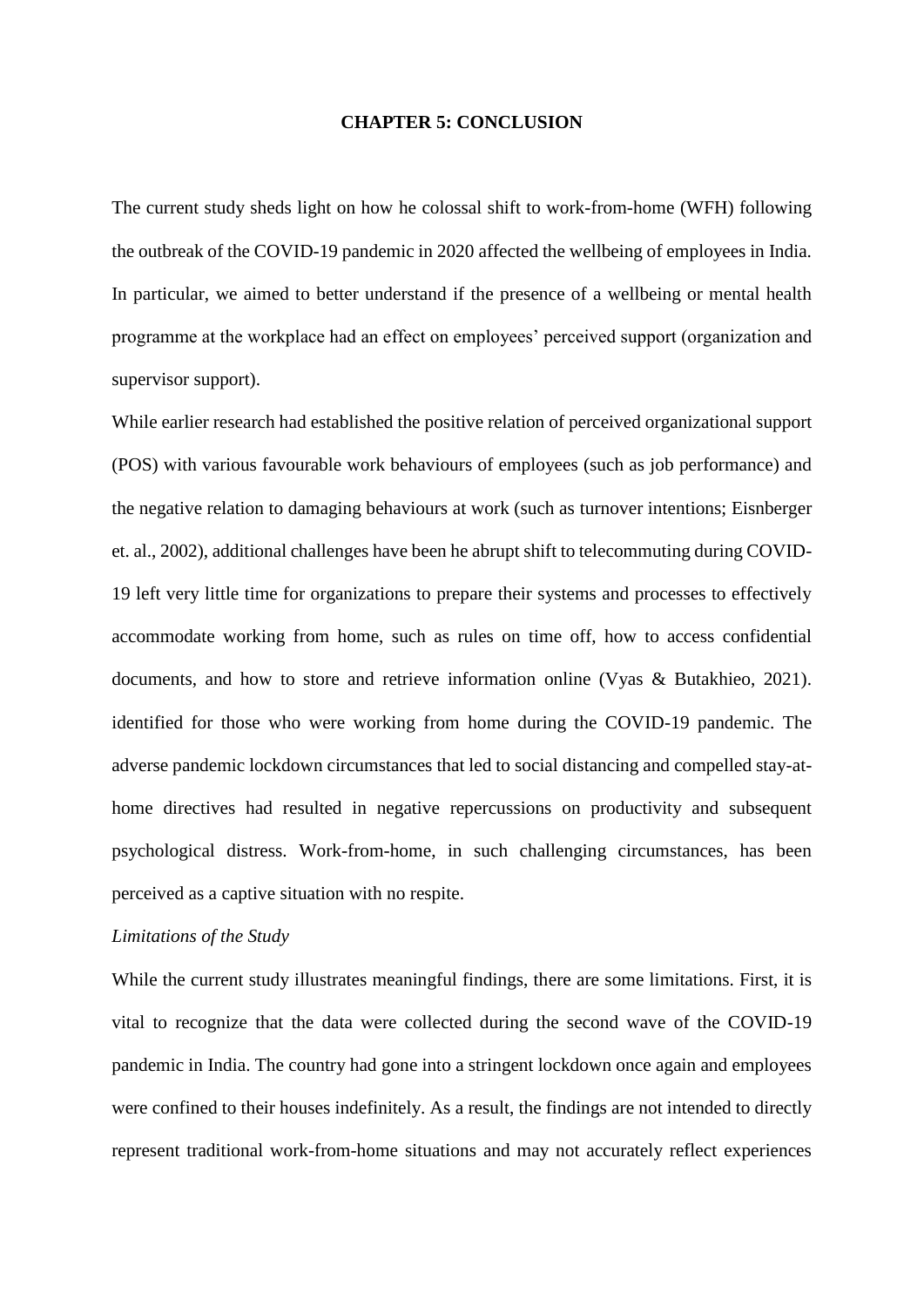once the restrictions were lifted and work-from-home became more common. Secondly, the demographic characteristics (such as age, gender, education, income, number of family members, number of children, etc.) were not considered in assessing the effects of work-fromhome on employee wellbeing and perceived support. More precise conclusions can be drawn if demographic characteristics are considered in more detail.

Thirdly, our sample included employees from major Indian cities and towns. While the inferences from the data are valid, their applications may not be widely generalized, and findings may differ based on geographical locations. Lastly, while the study included a wide range of professions, it was not representative of all the occupational categories, nor do the results fully represent all jobs within each category due to the small sample size.

## *Implications for Future Research*

We were able to identify issues of work-from-home during the COVID-19 pandemic that were not examined in the closed-ended survey items, such as effects of lack of designated workspaces and organizational grievances, using a mixed methods approach. We encourage researchers to conduct mixed methods studies, as opposed to integrating our findings into quantitative questions and include open-ended items for qualitative analysis with a focus on evaluating the variance of work-from-home based on the aforementioned demographic factors. This can aid in collecting data that adequately portrays the personal experiences of employees during these uncertain times.

Participants reported organizations having namesake mental health programmes while doing very little to address employee concerns. Research on workplace wellbeing should, therefore, include intricate details about the genuine functioning of these mental health programmes. Gender also plays a significant role in the experience of work-from-home and employee wellbeing, particularly in terms of work-life balance, as indicated by the findings of our study.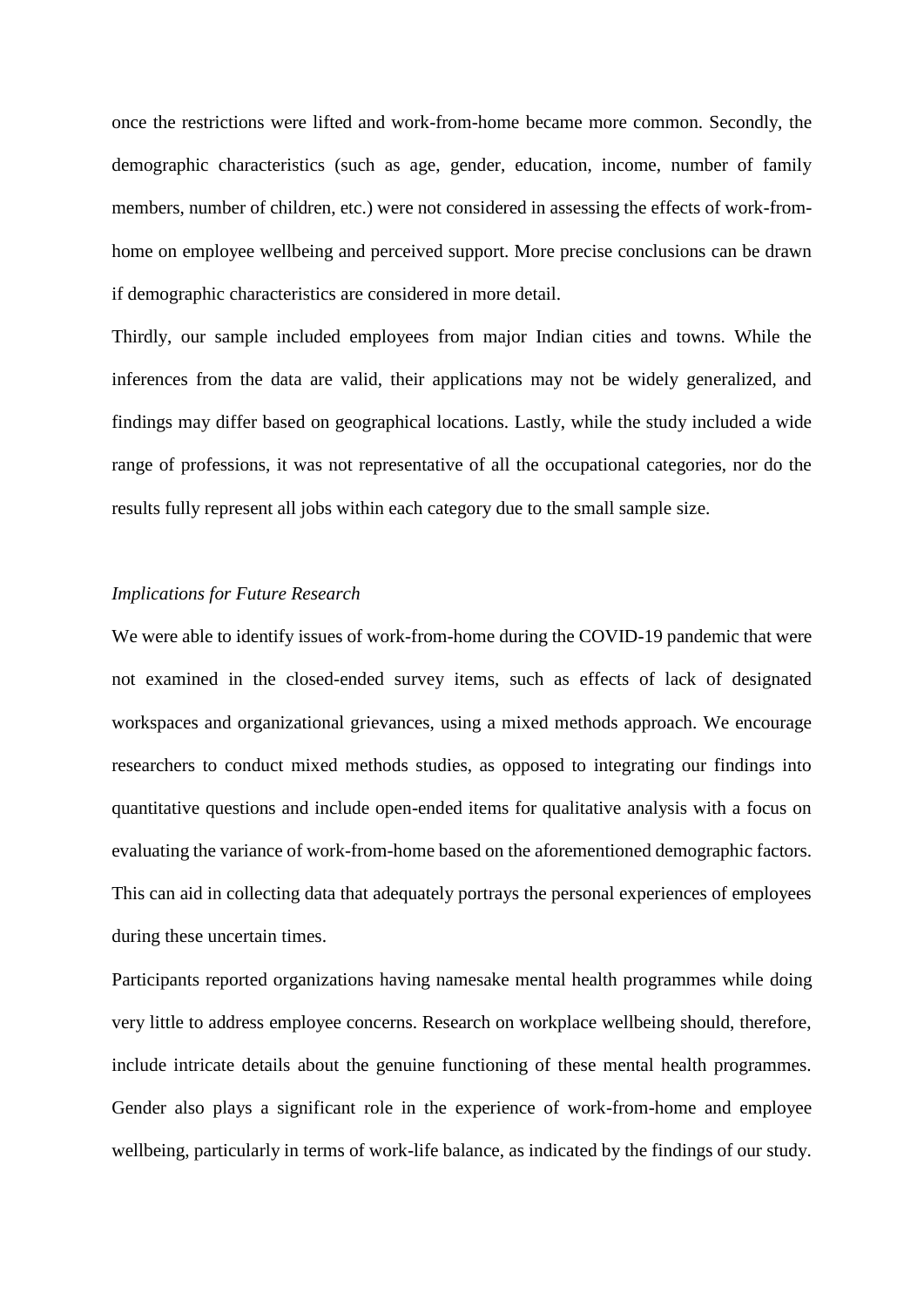We encourage future studies to investigate this aspect and suggest gender-focused wellbeing programmes for organizations.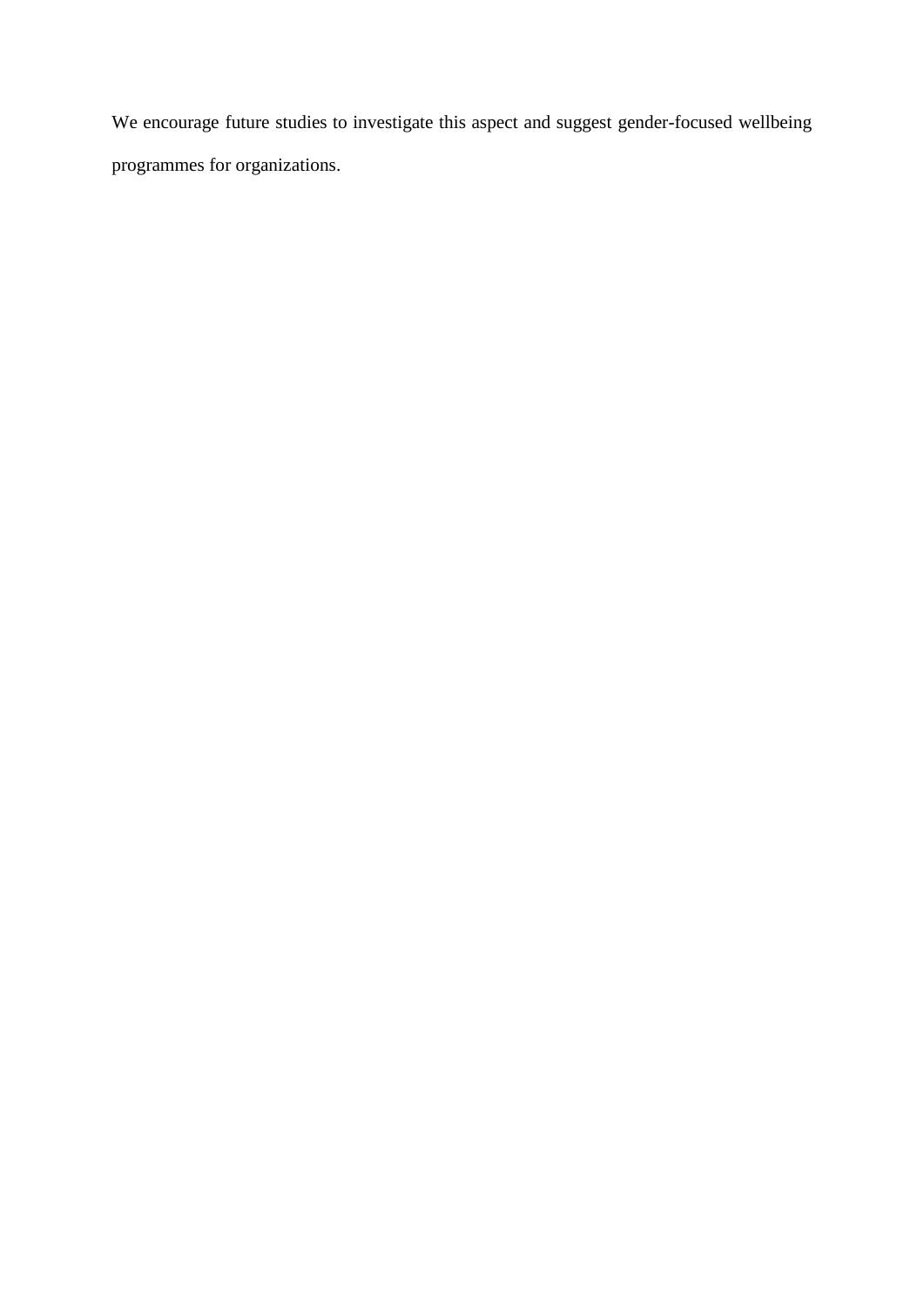## **BIBLIOGRAPHY**

Agarwal, U.A., Datta S., Blake-Beard, S., Bhargava, S. (2012). Linking LMX, Innovating Work Behaviour and Turnover Intentions: The Mediating Role of Work Engagement. *Career Development International,* **17 (3).** pp. 208-230.<https://doi.org/10.1108/13620431211241063>

Agarwal, Promila. (2021). Shattered but smiling: Human resource management and the wellbeing of hotel employees during COVID-19. *International Journal of Hospitality Management.* **93***.* <https://doi.org/10.1016/j.ijhm.2020.102765>

Allen, T. D., Golden, T. D., & Shockley, K. M. (2015). How Effective Is Telecommuting? Assessing The Status Of Our Scientific Findings*. Psychological science in the public interest*, **16(2),** pp. 40-68. https://doi.org/10.1177/1529100615593273

Annie Rachel, N., & Rimo, Shibe., (2020). Impact of COVID-19 on Work-Life Balance of Employees: A Study of the Indian BPO Sector Employees. *Perspectives on Business Management & Economics*, **1(1),** pp. 142-151. Retrieved from

<http://www.pbme.in/papers/17.pdf>

Baert, S., Lippens, L., Moens, E., Sterkens, P., & Weytjens, J. (2020). How Do We Think the COVID-19 Crisis Will Affect Our Careers (If Any Remain)? *IZA Discussion Paper Series*, 13164.

Baran, B. E., Shanock, L. R., & Miller, L. R. (2012). Advancing Organizational Support Theory into the Twenty-First Century World of Work. *Journal of Business and Psychology*, **27(2),** pp. 123-147. <https://doi.org/10.1007/s10869-011-9236-3>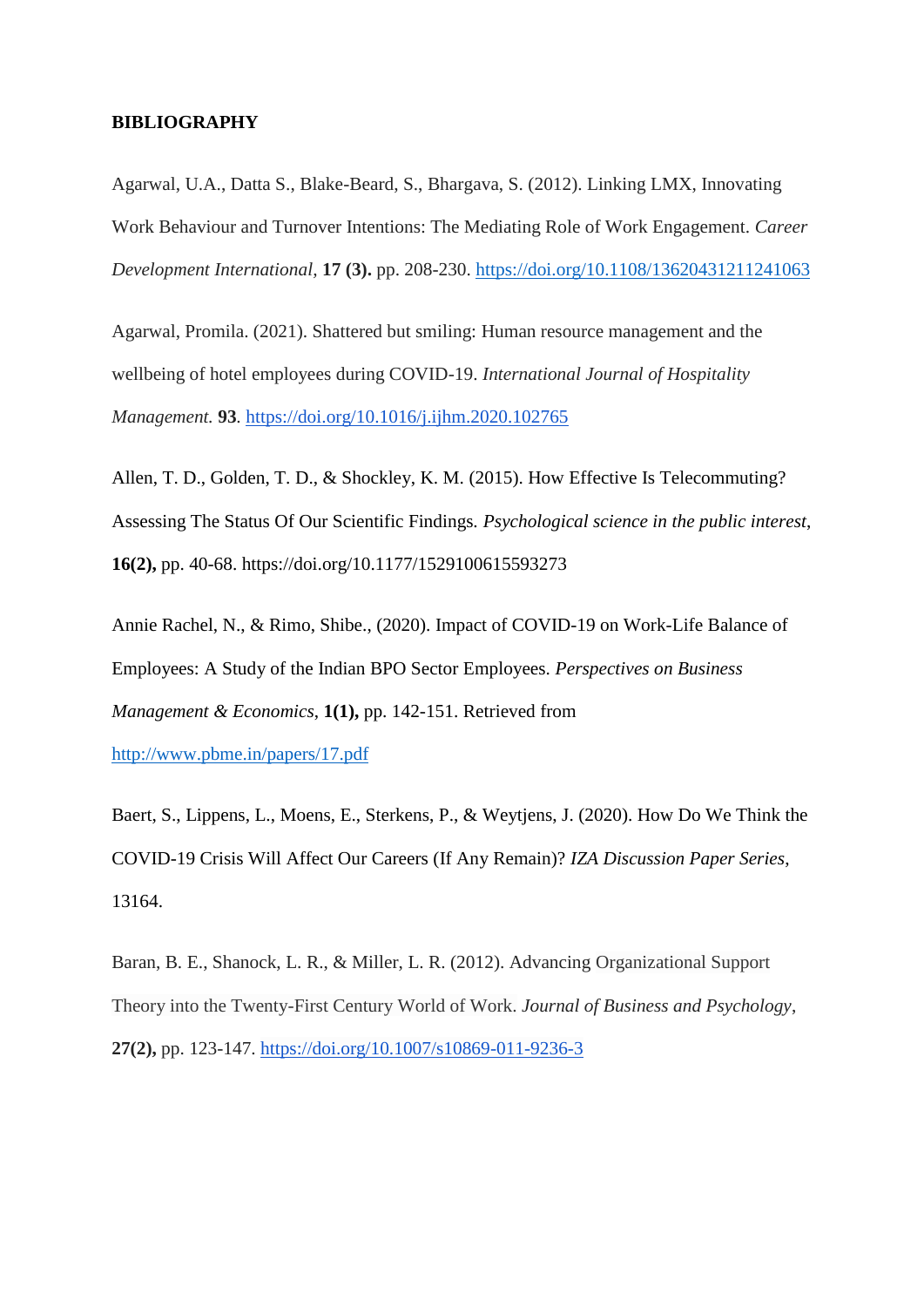Bharadwaj, P., Pai, M.M., Suziedelyte, A. (2017). Mental Health Stigma. *Economic Letters,*  **159,** pp. 57-60.

Bhatnagar, J. (2008). Managing capabilities for talent engagement and pipeline development. *Industrial and Commercial Training*, **40(1),** pp. 19–28.

<https://doi.org/10.1108/00197850810841602>

Boehm, J. K., and Lyubomirsky, S. (2008). Does happiness promote career success? *Journal of Career Assessment,* **16**, pp. 101–116. doi: 10.1177/10690727073 08140

Bloom, N., Liang, J., Roberts, J., & Ying, Z. J. (2015). Does Working from Home Work? Evidence from a Chinese Experiment. *The Quarterly Journal of Economics*, 130(1), pp. 165- 218[.](https://doi.org/10.1093/qje/qju032) <https://doi.org/10.1093/qje/qju032>

Brooks, C.D., & Ling, J. (2020). Examination of the Utilization of Employee Assistance Programs to Support the Mental Health Needs of Employees During the COVID-19 Pandemic. *Journal of Insurance Regulation,* **39 (8)***,* pp*.*1-34.

Brough, P., Timms, C., Chan, X. W., Hawkes, A., & Rasmussen, L. (2020). Work–Life Balance: Definitions, Causes, and Consequences*. Handbook of Socioeconomic Determinants of Occupational Health*, pp. 1–15. [https://doi.org/10.1007/978-3-030-05031-3\\_20-1](https://doi.org/10.1007/978-3-030-05031-3_20-1)

Caligiuri, P., De Cieri, H., Minbaeva, D., Verbeke, A., & Zimmermann, A. (2020). International HRM Insights For Navigating The COVID-19 Pandemic: Implications For Future Research And Practice. *Journal of International Business Studies***, 51**, pp. 697–713. <https://doi.org/10.1057/s41267-020-00335-9>

Campbell, L. (2002). IBM's Culture of Health. Retrieved from [https://www.ibm.com/ibm/responsibility/employee\\_well\\_being.shtml](https://www.ibm.com/ibm/responsibility/employee_well_being.shtml)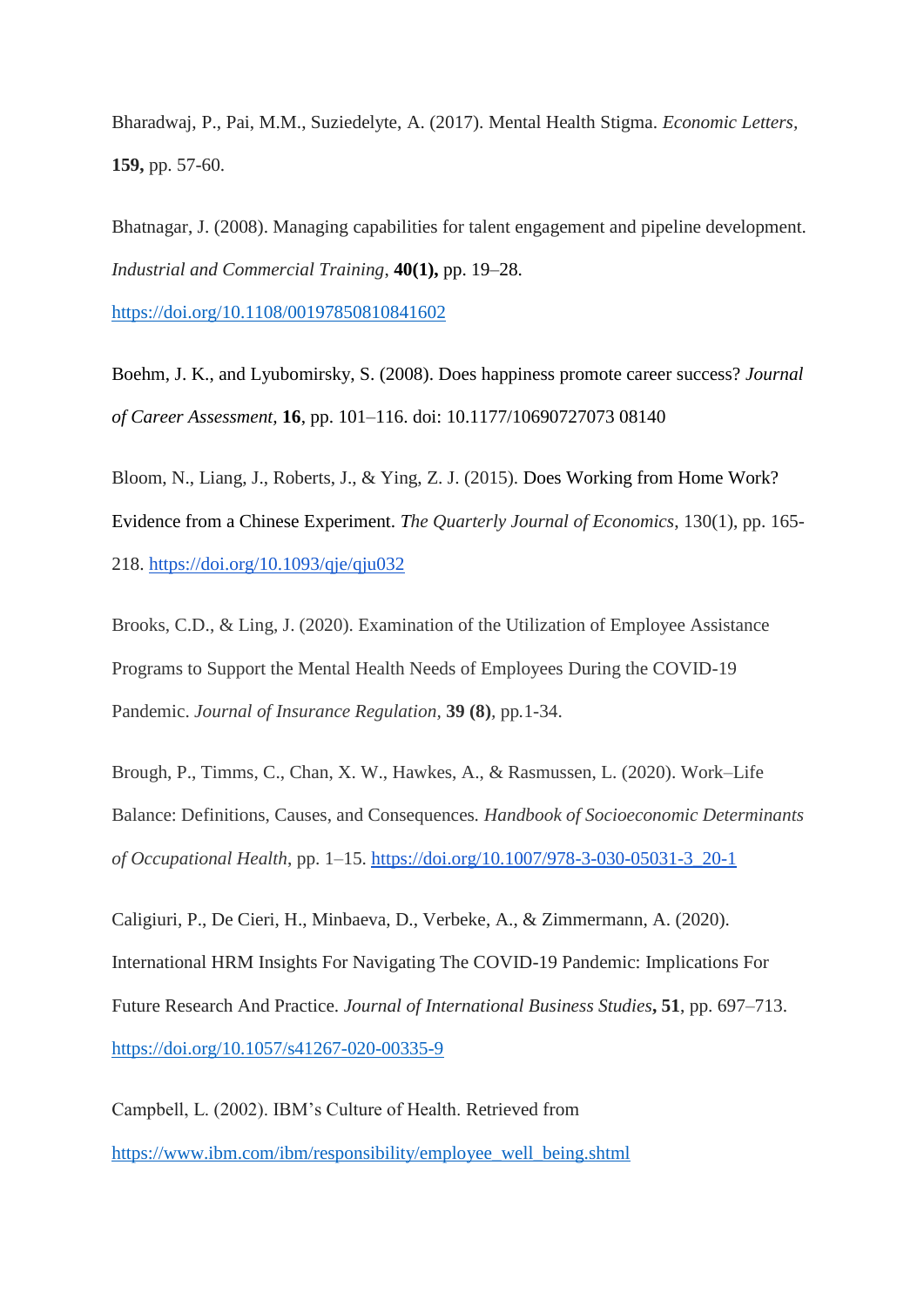Caringal-Go, J.F., Teng-Calleja, M., Bertulfo, D.J. & Manaois, J.O. (2021). Work-Life Balance Crafting During COVID-19: Exploring Strategies of Telecommuting Employees in the Philippines. *Community, Work & Family,* pp. 1-20.

Carnevale, J. B., & Hatak, I. (2020). Employee adjustment and well-being in the era of COVID-19: Implications for human resource management. *Journal of Business Research*, **116**, pp. 183-187. <https://doi.org/10.1016/j.jbusres.2020.05.037>

Chartered Institute of Personnel and Development. (2016, January 26). "Growing the health and well-being agenda: From first steps to full potential". Retrieved fro[m](https://www.cipd.asia/knowledge/reports/health-wellbeing-agenda) <https://www.cipd.asia/knowledge/reports/health-wellbeing-agenda>

Chen, Z., Powell, G. N., & Greenhaus, J. H. (2009). Work-to-Family Conflict, Positive Spillover, And Boundary Management: A Person-Environment Fit Approach. *Journal of Vocational Behaviour*, **74(1),** pp. 82-93. https://doi.org/10.1016/j.jvb.2008.10.009.

Cole, M. S., Bruch, H., & Vogel, B. (2006). Emotion as Mediators of the Relations Between Perceived Supervisor Support And Psychological Hardiness On Employee Cynicism. *Journal of Organizational Behaviour: The International Journal of Industrial, Occupational and Organizational Psychology and Behaviour,* **27(4),** pp. 463-484.

<https://doi.org/10.1002/job.381>

Cooper, D., & Schindler, P., (2010). Business Research Methods, 12th Edition. McGraw*-Hill/Irwin, a business unit of The McGraw-Hill Companies, Inc.*

Creswell, J. W., & Plano Clark, V. L. (2018). Designing and Conducting Mixed Methods Research. *(3rd). Sage Publications.*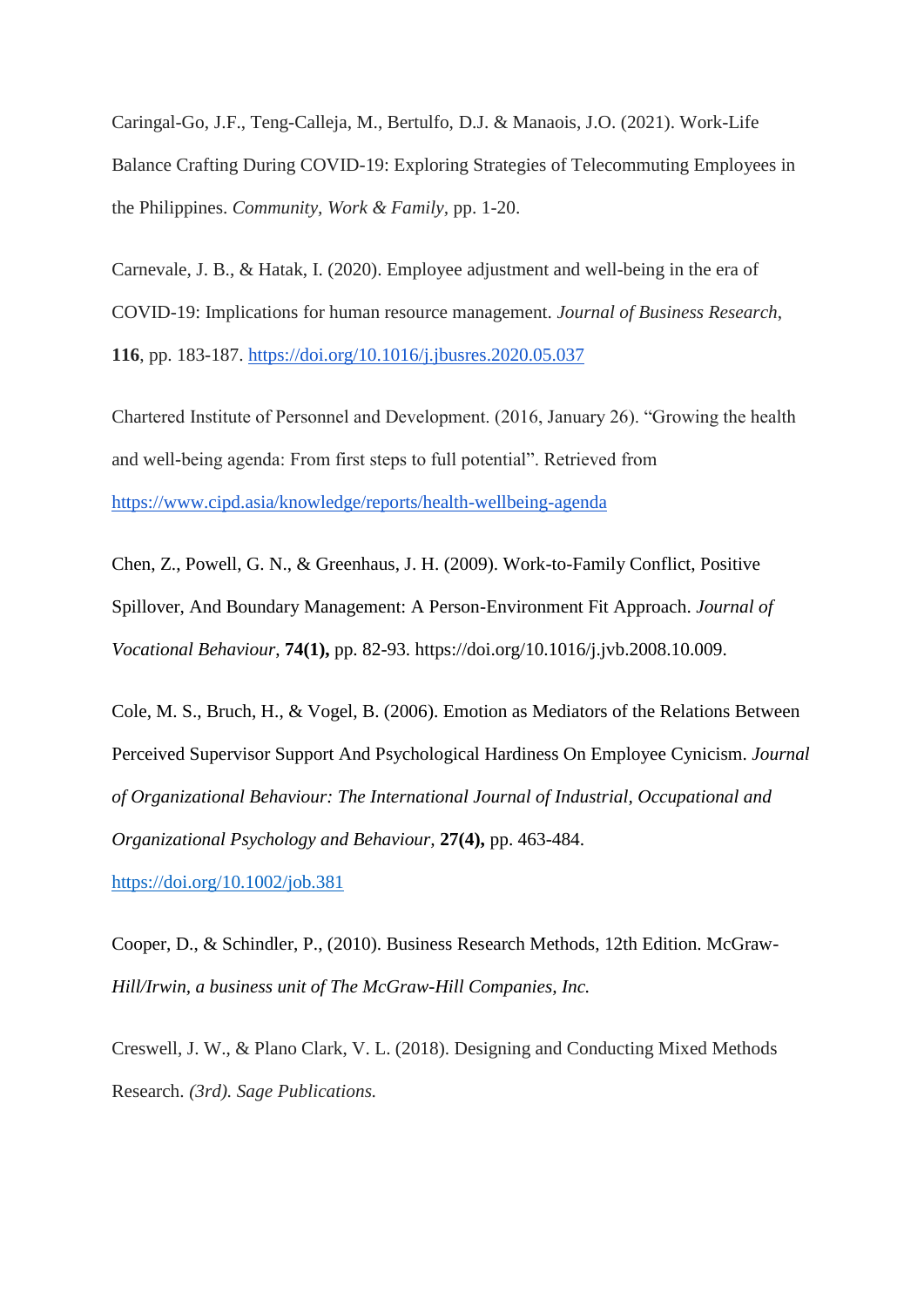DeConinck, J. B. (2010). The Effect of Organizational Justice, Perceived Organizational Support, And Perceived Supervisor Support On Marketing Employees' Level Of Trust. *Journal of Business Research***,** *63***(12)**, pp. 1349-1355[.](https://doi.org/10.1016/j.jbusres.2010.01.003) <https://doi.org/10.1016/j.jbusres.2010.01.003>

Dewe, P., and Cooper, C. (2012). Well-being and Work: Towards a Balanced Agenda. *Basingstoke: Palgrave MacMillan.*

Diener, E. (1984). Subjective Well-being. *Psychological Bulletin*, 95(3), pp. 542-575.

Diener, E., Sapyta, J. J., and Suh, E. (1998). Subjective well-being is essential to wellbeing. *Psychological Inquiry,* **9,** pp. 33–37.

Dolot, A. (2020). The Influence of COVID-19 Pandemic on the Remote Work-An Employee Perspective. *E-Mentor*, pp*. 35-43.* <https://doi.org/10.15219/em83.1456>

Dijkema, B. and Gunderson, M. (2019). Work Is About More Than Money: Toward A Full Accounting of the Individual, Social, and Public Costs of Unemployment, and the Benefits of Work. *Cardus.* Retrieved from [https://www.cardus.ca/research/work](https://www.cardus.ca/research/work-economics/reports/work-is-about-more-than-money/)[economics/reports/work-is-about-more-than-money/](https://www.cardus.ca/research/work-economics/reports/work-is-about-more-than-money/)

Dirani, K. M., Abadi, M., Alizadeh, A., Barhate, B., Garza, R. C., Gunasekara, N., & Majzun, Z. (2020). Leadership competencies and the essential role of human resource development in times of crisis: a response to Covid-19 pandemic. *Human Resource Development International*, **23(4)**, pp. 380-394. https://doi.org/10.1080/13678868.2020.1780078

Dolot, A. (2020). The Influence Of COVID-19 Pandemic on the Remote Work -An Employee Perspective. *E-Mentor*, pp. 35-43. https://doi.org/10.15219/em83.1456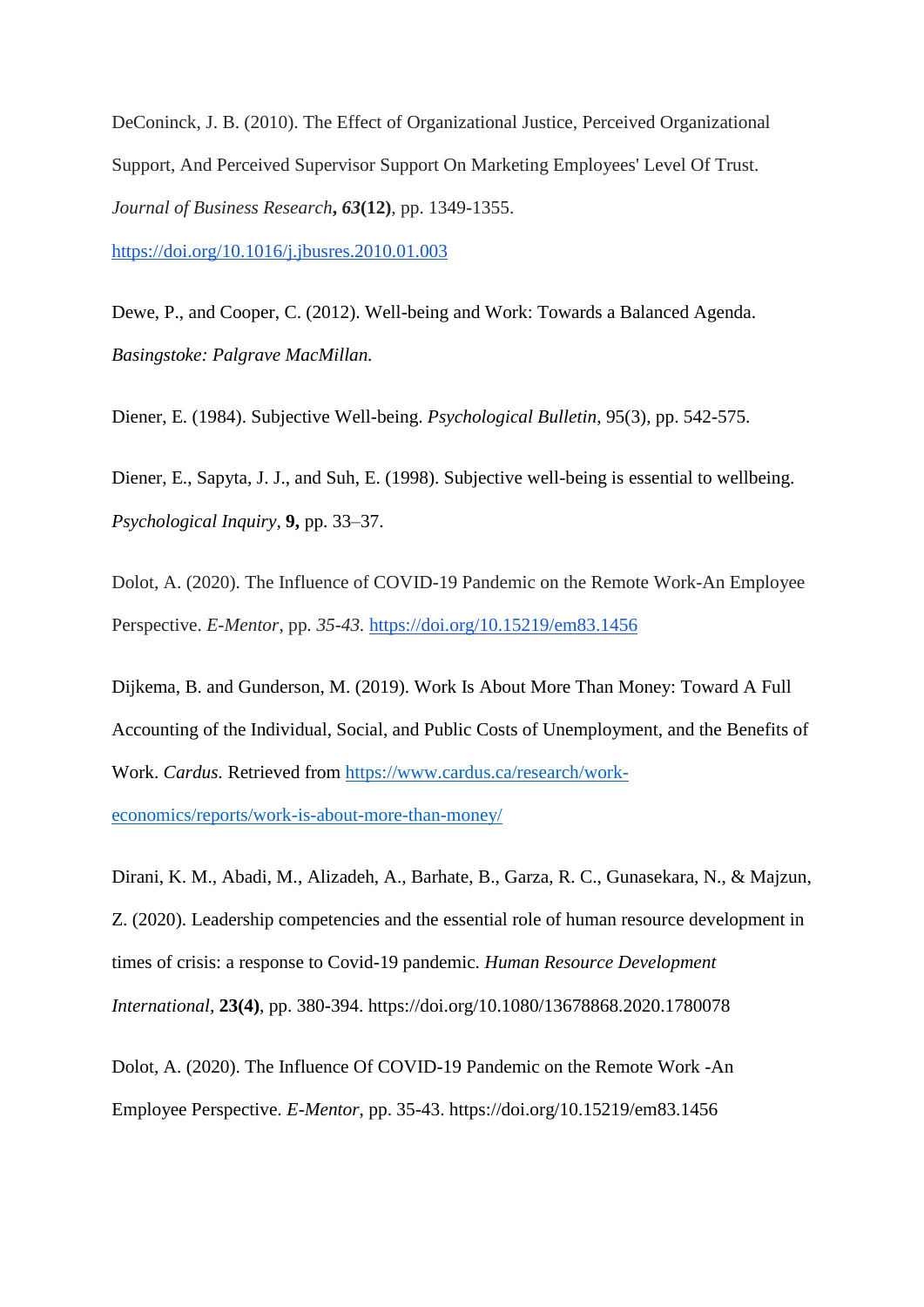Dwidienawati, D., Tjahjana D., Pradipto Y.D., Gandasari D. (2020). Is Your Work from Home Job Satisfying? Lessons Learned from Work from Home during COVID-19 Outbreak in Indonesia. *Journal of the Social Sciences,* **48(30,** pp. 742-752.

Ebersole, P., & Hess, P. (1994). "Toward Healthy Aging." Human Needs and Nursing Response, (4th ed.). *Toronto: Mosby*.

Eddleston, K. A., & Mulki, J. (2015). Toward Understanding Remote Workers' Management of Work–Family Boundaries: The Complexity of Workplace Embeddedness. *Group & Organization Management*, **42(3),** pp. 346–387.<https://doi.org/10.1177/1059601115619548>

Eisenberger, R., Huntington, R., Hutchison, S., & Sowa, D. (1986). Perceived Organizational Support. *Journal of Applied Psychology*, **71(3)**, pp. 500–507. [https://doi.org/10.1037/0021-](https://doi.org/10.1037/0021-9010.71.3.500) [9010.71.3.500](https://doi.org/10.1037/0021-9010.71.3.500)

Eisenberger, R., Armeli, S., Rexwinkel, B., Lynch, P. D., & Rhoades, L. (2001). Reciprocation of Perceived Organizational Support. *The Journal of Applied Psychology*, **86(1),** pp. 42–51.<https://doi.org/10.1037/0021-9010.86.1.42>

Eisenberger, R., Stinglhamber, F., Vandenberghe, C., Sucharski, I. L., & Rhoades, L. (2002). Perceived Supervisor Support: Contributions to Perceived Organizational Support and Employee Retention. *Journal of Applied Psychology*, **87(3),** pp. 565–573.

<https://doi.org/10.1037/0021-9010.87.3.565>

Eisenberger, R., Malone, G.P., & Presson W.D. (2016). Optimizing Perceived Organizational Support to Enhance Employee Engagement. *Society for Human Resource Management* and *Socieity for Industrial and Organizational Psychology, University of Houston.*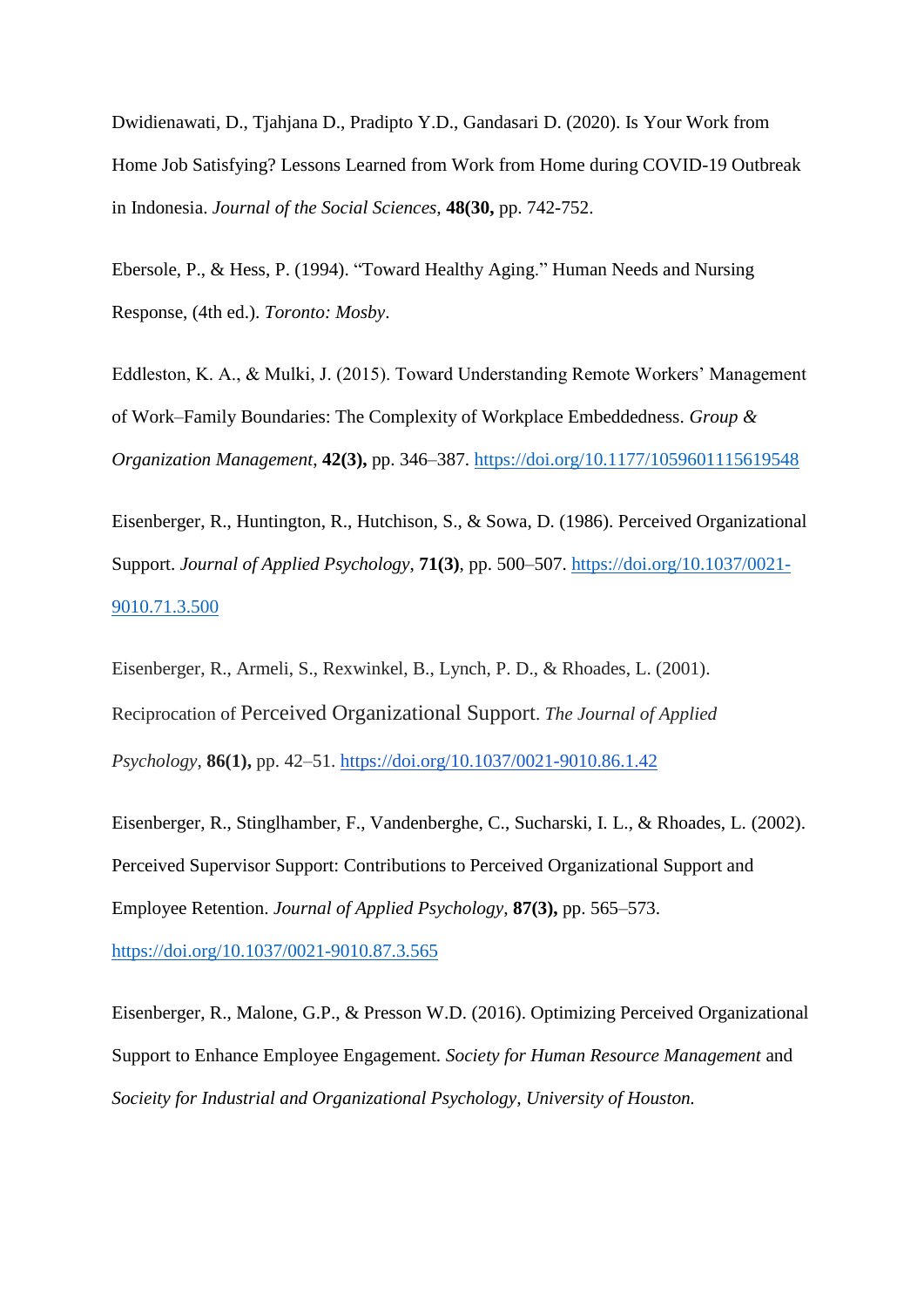Fana, M., Milasi, S., Napierala, J., Fernandez-Macias, E., & Vázquez, I. G. (2020). Telework, work organisation and job quality during the COVID-19 crisis: a qualitative study *JRC Working Papers Series on Labour, Education and Technology,* **No. 2020/11.**

Filardi, F., Castro, R. M. P. D., & Zanini, M. T. F. (2020). Advantages and Disadvantages of Teleworking in Brazilian Public Administration: Analysis of SERPRO and Federal Revenue Experiences. *Cadernos EBAPE.BR*, **18(1),** pp. 28–46. https://doi.org/10.1590/1679- 395174605x

Finsterwalder, J. and Kuppelwieser, V.G. (2020). Equilibrating resources and challenges during crises: a framework for service ecosystem well-being. *Journal of Service Management*, 31(6), pp. 1107-1129[.](https://doi.org/10.1108/JOSM-06-2020-0201) <https://doi.org/10.1108/JOSM-06-2020-0201>

Fisher, C. D. (2014). "Conceptualizing and Measuring Wellbeing at Work," in Wellbeing: A Complete Reference Guide, Work and Wellbeing, ed P. Y. Chen *(Somerset: Wiley),* pp. 9–33.

Forbes India (2020). COVID-19: Work from home Burnout Is Real. Retrieved from [https://www.forbesindia.com/article/news-by-numbers/covid19-work-from-home-burnout-is](https://www.forbesindia.com/article/news-by-numbers/covid19-work-from-home-burnout-is-real/63679/1)[real/63679/1.](https://www.forbesindia.com/article/news-by-numbers/covid19-work-from-home-burnout-is-real/63679/1) Accessed on  $6<sup>th</sup>$  January 2022.

Ford, M. T., Cerasoli, C. P., Higgins, J. A., and Decesare, A. L. (2011). Relationships Between Psychological, Physical, And Behavioural Health And Work Performance: A Review And Meta-Analysis. *Work Stress,* **25 (3)**, pp. 185–204. doi: 10.1080/02678373.2011.609035

Gelfand, M. J., Leslie, L. M., Keller, K., & de Dreu, C. (2012). Conflict Cultures In Organizations: How Leaders Shape Conflict Cultures And Their Organizational-Level Consequences. *Journal of Applied Psychology*, **97(6**), pp. 1131–1147.

<https://doi.org/10.1037/a0029993>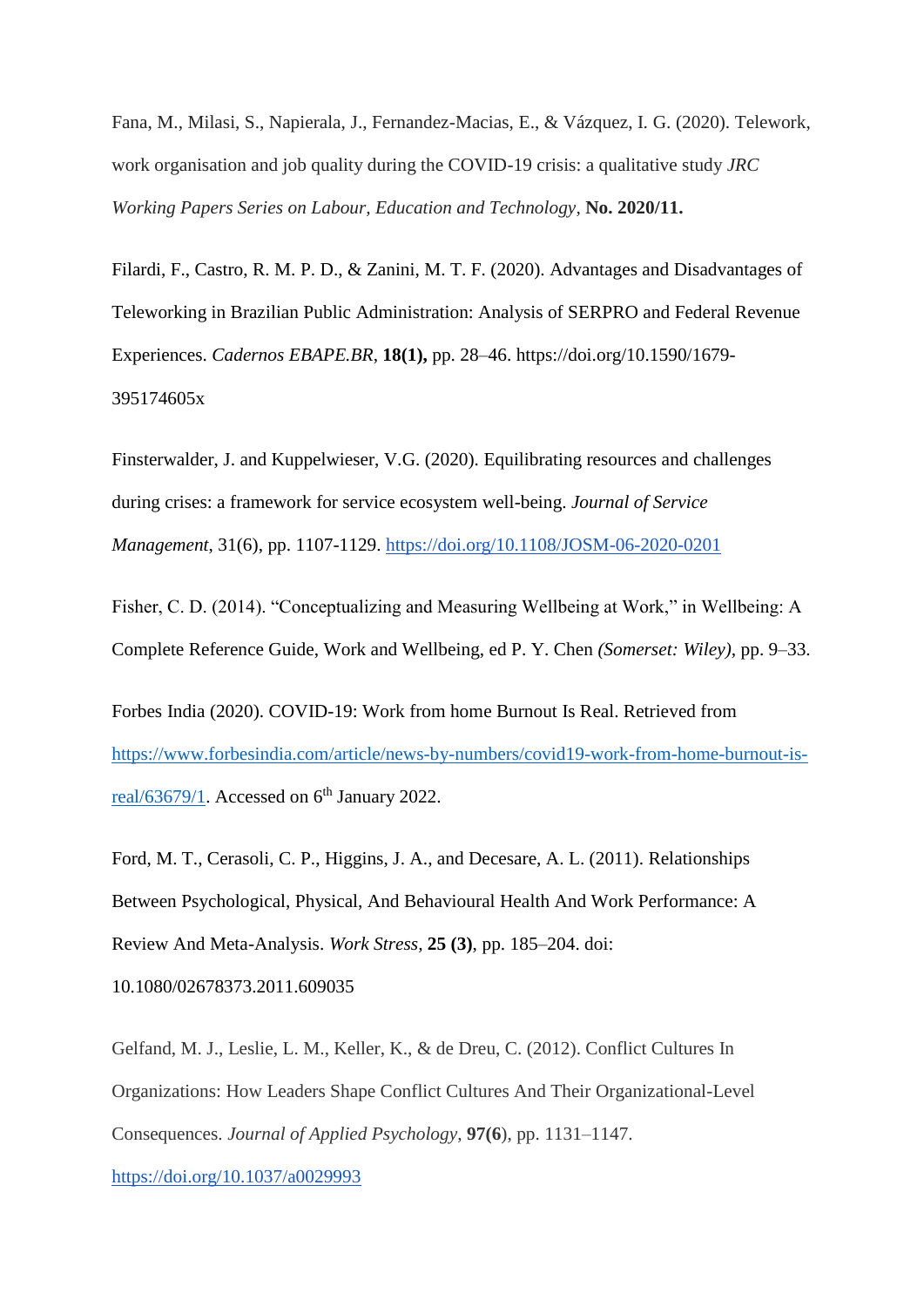Goel, I., Sharma, S., & Kashiramka, S. (2021). Effects of the COVID-19 pandemic in India: An analysis of policy and technological interventions. *Health policy and technology*, 10(1), pp. 151–164.<https://doi.org/10.1016/j.hlpt.2020.12.001>

Grant, C.A., Wallace, L.M., & Spurgeon, P.C. (2013). An exploration of the psychological factors affecting remote e-worker's job effectiveness, well-being and work-life balance. Employee Relations, 35(5), 527–546. https://doi.org/10.1108/ER-08-2012-0059

Harter, J. K., Schmidt, F. L., & Hayes, T. L. (2002). Business-Unit-Level Relationship Between Employee Satisfaction, Employee Engagement, And Business Outcomes: A Meta-Analysis. *Journal of Applied Psychology,* 87(2), pp. 268–279. [https://doi.org/10.1037/0021-](https://psycnet.apa.org/doi/10.1037/0021-9010.87.2.268) [9010.87.2.268](https://psycnet.apa.org/doi/10.1037/0021-9010.87.2.268)

Hayes, S. W., Priestley, J. L., Ishmakhametov, N., & Ray, H. E. (2020, July 8). "I'm not Working from Home, I'm Living at Work": Perceived Stress and Work-Related Burnout before and during COVID-19. <https://doi.org/10.31234/osf.io/vnkwa>

Hebbar, N. (2020, March 24). "PM Modi Announces 21-Day Lockdown As COVID-19 Toll Touches 12." *The Hindu.* Retrieved from [https://www.thehindu.com/news/national/pm](https://www.thehindu.com/news/national/pm-announces-21-day-lockdown-as-covid-19-toll-touches-10/article31156691.ece)[announces-21-day-lockdown-as-covid-19-toll-touches-10/article31156691.ece](https://www.thehindu.com/news/national/pm-announces-21-day-lockdown-as-covid-19-toll-touches-10/article31156691.ece)

Hellgren, J., Sverke, M., and Näswall, K. (2008). "Changing Work Roles: New Demands and Challenges," in *The Individual in the Changing Working Life*, eds. K. Näswall, J. Hellgren, and M. Sverke, Cambridge: Cambridge University Press, pp. 46–66.

Henke, R. M., Benevent, R., Schulte, P., Rinehart, C., Crighton, K. A., & Corcoran, M. (2016). The Effects Of Telecommuting Intensity On Employee Health. *American Journal of Health Promotion, 30***(8),** pp. 604–612. <https://doi.org/10.4278/ajhp.141027-QUAN-544>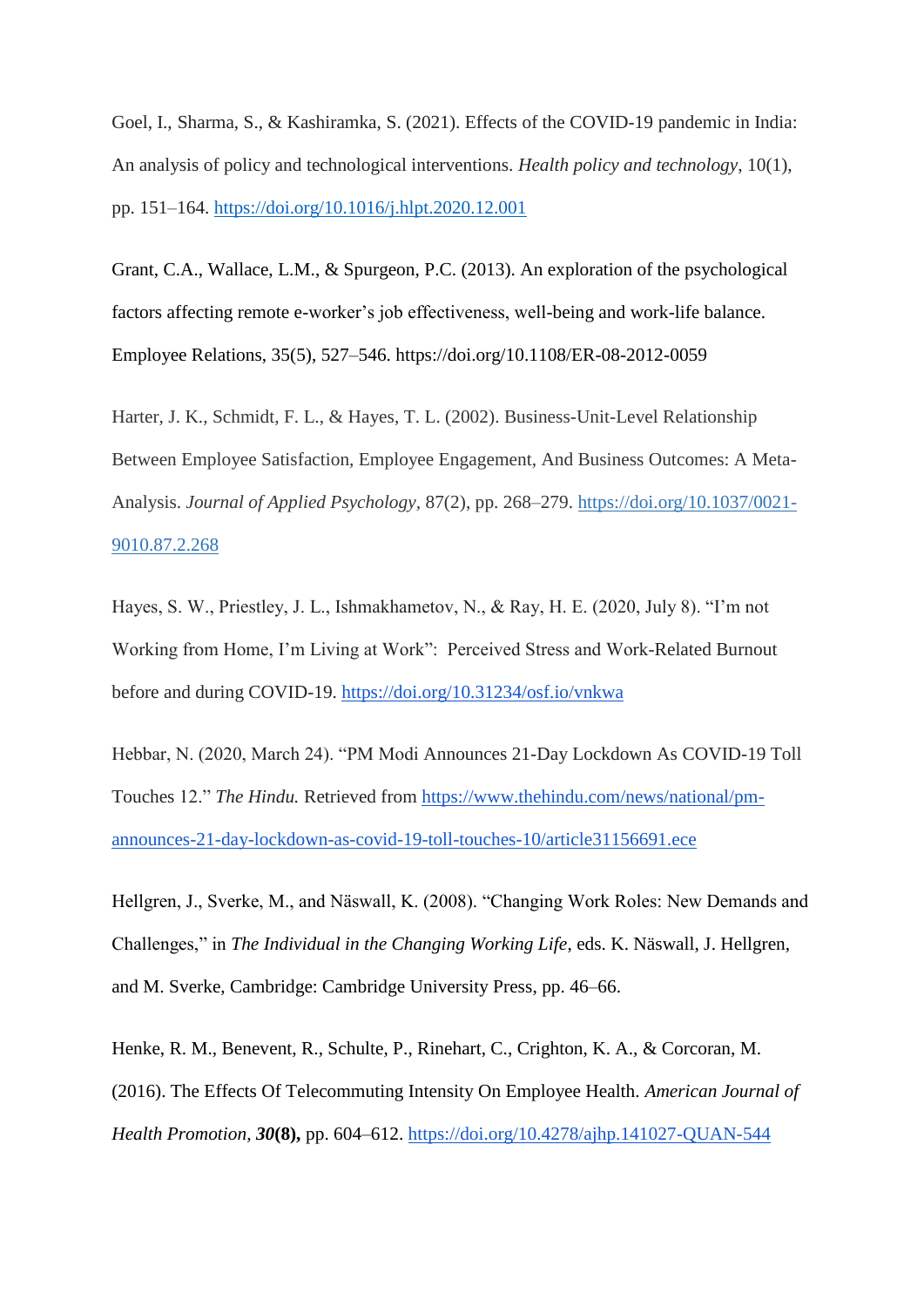Honavar, S. (2018). Brace Up Or Burnout. *Indian Journal of Ophthalmology*, **66(4),** pp. 489. https://doi.org/10.4103/ijo.ijo\_424\_18

Hone, L. C., Jarden, A., Duncan, S., and Schofield, G. M. (2015). Flourishing in New Zealand Workers Associations With Lifestyle Behaviours, Physical Health, Psychosocial, And Work-Related Indicators. *Journal of Occupational and Environmental Medicine,* **57 (9)**, pp. 973–983. doi: 10.1097/JOM.00000000000 00508

Hamsazwadhwani (2020). Employee Well-Being Survey, 2020. [www.The7thFold.com,](http://www.the7thfold.com/) Retrieved on 26<sup>th</sup> November 2020.

Institute for Health and Productivity Studies (2015). From Evidence To Practice: Workplace Wellbeing That Works. *John Hopkins Bloomberg School of Public Health*.

International Labour Organization (ILO). (2020). Tackling the COVID-19 Youth Employment Crisis in Asia and the Pacific: International Organization, Bangkok (Thailand), and Asian Development Bank, Manila (Philippines).

International Labour Organization (ILO). (2020). Global Wage Report 2020-21: Wages and Minimum Wages in the time of COVID-19. Retrieved from [https://www.ilo.org/wcmsp5/groups/public/---dgreports/---dcomm/--](https://www.ilo.org/wcmsp5/groups/public/---dgreports/---dcomm/---publ/documents/publication/wcms_762534.pdf) [publ/documents/publication/wcms\\_762534.pdf](https://www.ilo.org/wcmsp5/groups/public/---dgreports/---dcomm/---publ/documents/publication/wcms_762534.pdf)

International Labour Organization (ILO). (2021). Workplace Well-being. Retrieved fro[m](https://www.ilo.org/global/topics/safety-and-health-at-work/areasofwork/workplace-health-promotion-and-well-being/WCMS_118396/lang--en/index.htm) [https://www.ilo.org/global/topics/safety-and-health-at-work/areasofwork/workplace-health](https://www.ilo.org/global/topics/safety-and-health-at-work/areasofwork/workplace-health-promotion-and-well-being/WCMS_118396/lang--en/index.htm)[promotion-and-well-being/WCMS\\_118396/lang--en/index.htm.](https://www.ilo.org/global/topics/safety-and-health-at-work/areasofwork/workplace-health-promotion-and-well-being/WCMS_118396/lang--en/index.htm)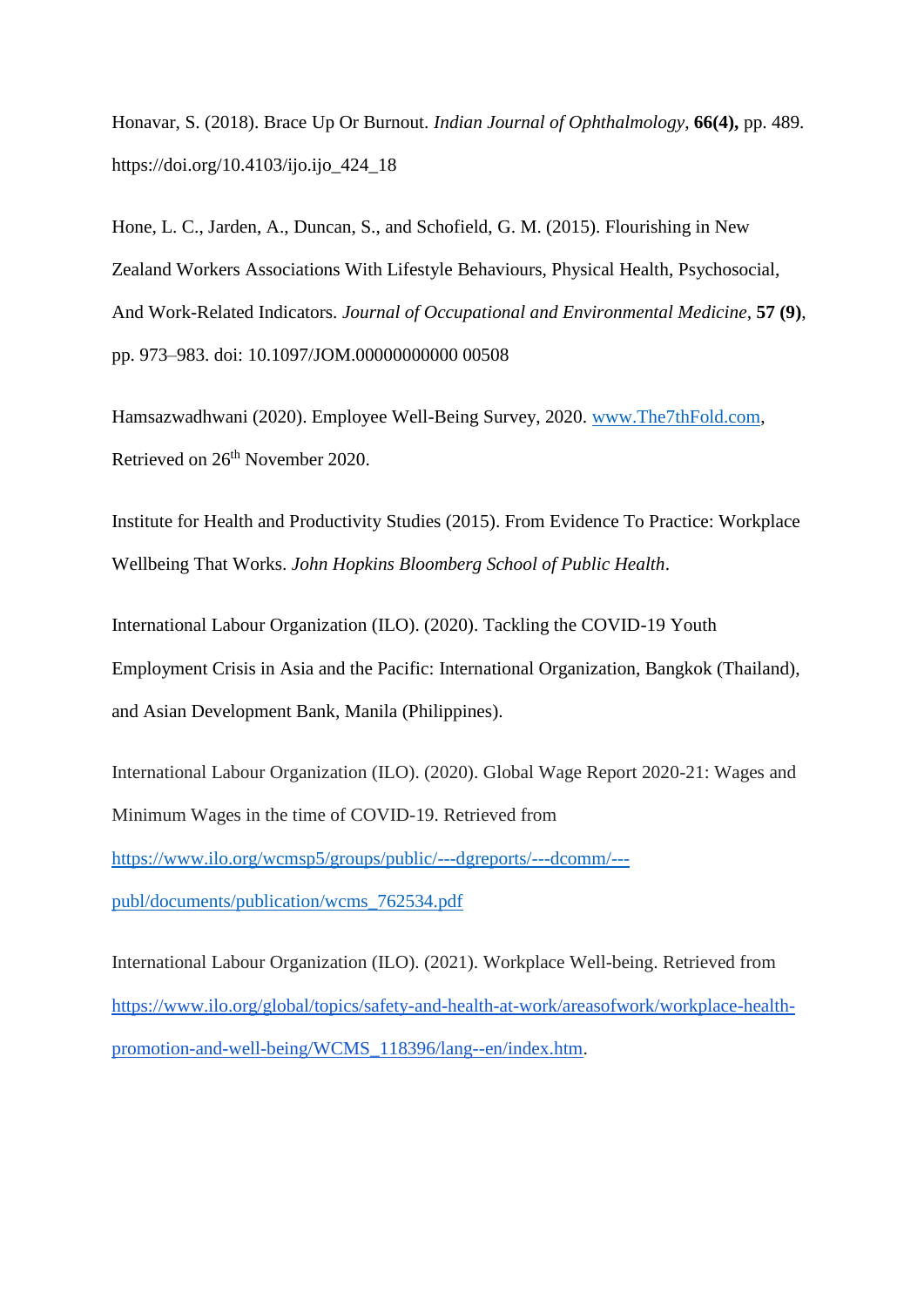Jain, A., Dixit, S, Gera, K., Gandhi, M., Agarwal, S. (2021). Employee Satisfaction when Working from Home during COVID-19: Comparison between India and US. *International Journal of Science, Engineering and Management,* **6(1),** pp. 69-79.

Jha, S. (2013). Analysis of Factors Affecting Employee Engagement and Job Satisfaction: A Case of Indian IT Organization. *International Conference on Technology and Business Management,* pp. 328-335.

Kaushik, Meenakshi. (2020). The Impact of Pandemic COVID -19 in Workplace. European *Journal of Business Management and Research.* **12**.

Keeman, Alexis & Näswall, Katharina & Malinen, Sanna & Kuntz, Joana. (2017). Employee Wellbeing: Evaluating a Wellbeing Intervention in Two Settings*. Frontiers in psychology*, 8, p. 505[.](https://doi.org/10.3389/fpsyg.2017.00505) <https://doi.org/10.3389/fpsyg.2017.00505>

Keyes, C. L. M. (2005). Mental illness and/or mental health? Investigating axioms of the complete state model of health*. Journal of Consulting and Clinical Psychology,* **73 (3)**, pp. 539–548. doi: 10.1037/0022-006X.73.3.539

Keyes, C. L. M., and Grzywacz, J. G. (2005). Health as a complete state: the added value in work performance and healthcare costs. Journal of Occupational and Environmental Medicine, **47 (5)**, pp. 523–532. doi: 10.1097/01.jom.0000161737.21198.3a

Khairuddin, K. N., Omar, Z., Krauss, S. E., & Ismail, I. A. (2021). Fostering Co-Worker Support: A Strategic Approach To Strengthen Employee Relations In The Workplace. *Proceedings Of Green Design And Manufacture 2020*. https://doi.org/10.1063/5.0044728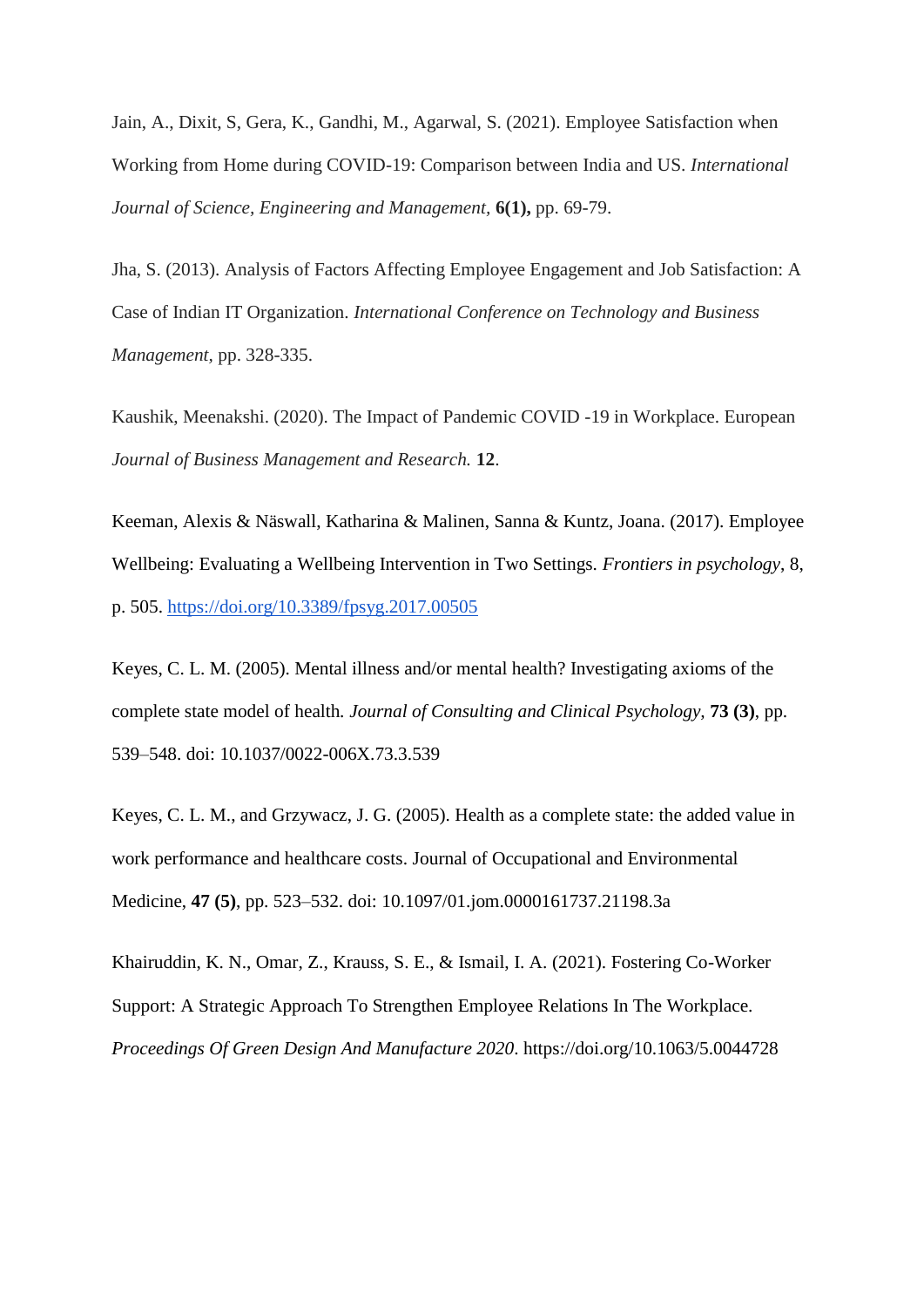Kiefer, Ruth Ann (2008). An Integrative Review of the Concept of Well-Being, *Holistic Nursing Practice*, 22 (5), pp. 244-252.

<https://doi.org/10.1097/01.HNP.0000334915.16186.b2>

Kniffin, K. M., Narayanan, J., Anseel, F., Antonakis, J., Ashford, S. P., Bakker, A. B.,

Bamberger, P., Bapuji, H., Bhave, D. P., Choi, V. K., Creary, S. J., Demerouti, E., Flynn, F.

J., Gelfand, M. J., Greer, L. L., Johns, G., Kesebir, S., Klein, P. G., Lee, S. Y., & Vugt, M. V.

(2021). COVID-19 and the Workplace: Implications, Issues, and Insights for Future Research

and Action. *American Psychologist*, 76(1), pp. 63–77[.](https://doi.org/10.1037/amp0000716) <https://doi.org/10.1037/amp0000716>

Konradt, U., Hertel, G., & Schmook, R. (2003). Quality Of Management By Objectives, Task-Related Stressors, and Non-Task-Related Stressors As Predictors Of Stress And Job Satisfaction Among Teleworkers. *European Journal of Work and Organizational Psychology*, **12(1)**, pp. 61–79.<https://doi.org/10.1080/13594320344000020>

Kothari, C.R. (2004). Research Methodology: Methods & Techniques. *New Age International (P) Limited, Publishers.* p. 10.

Kottke, J. L., & Sharafinski, C. E. (1988). Measuring Perceived Supervisory and Organizational Support. *Educational and Psychological Measurement*, **48(4),** pp. 1075–1079. <https://doi.org/10.1177/0013164488484024>

Kreiner, G. E. (2006). Consequences of Work–Home Segmentation Or Integration: A Person-Environment Fit Perspective. *Journal of Organizational Behaviour: The International Journal of Industrial, Occupational and Organizational Psychology and Behaviour*, **27(4),** pp. 485- 507. https://doi.org/10.1002/job.386

Krishnan J., & Mary, V.S., (2012). Perceived Organisational Support – An Overview On Its Antecedents And Consequences. *International Journal of Multidisciplinary Research*, **2(4),**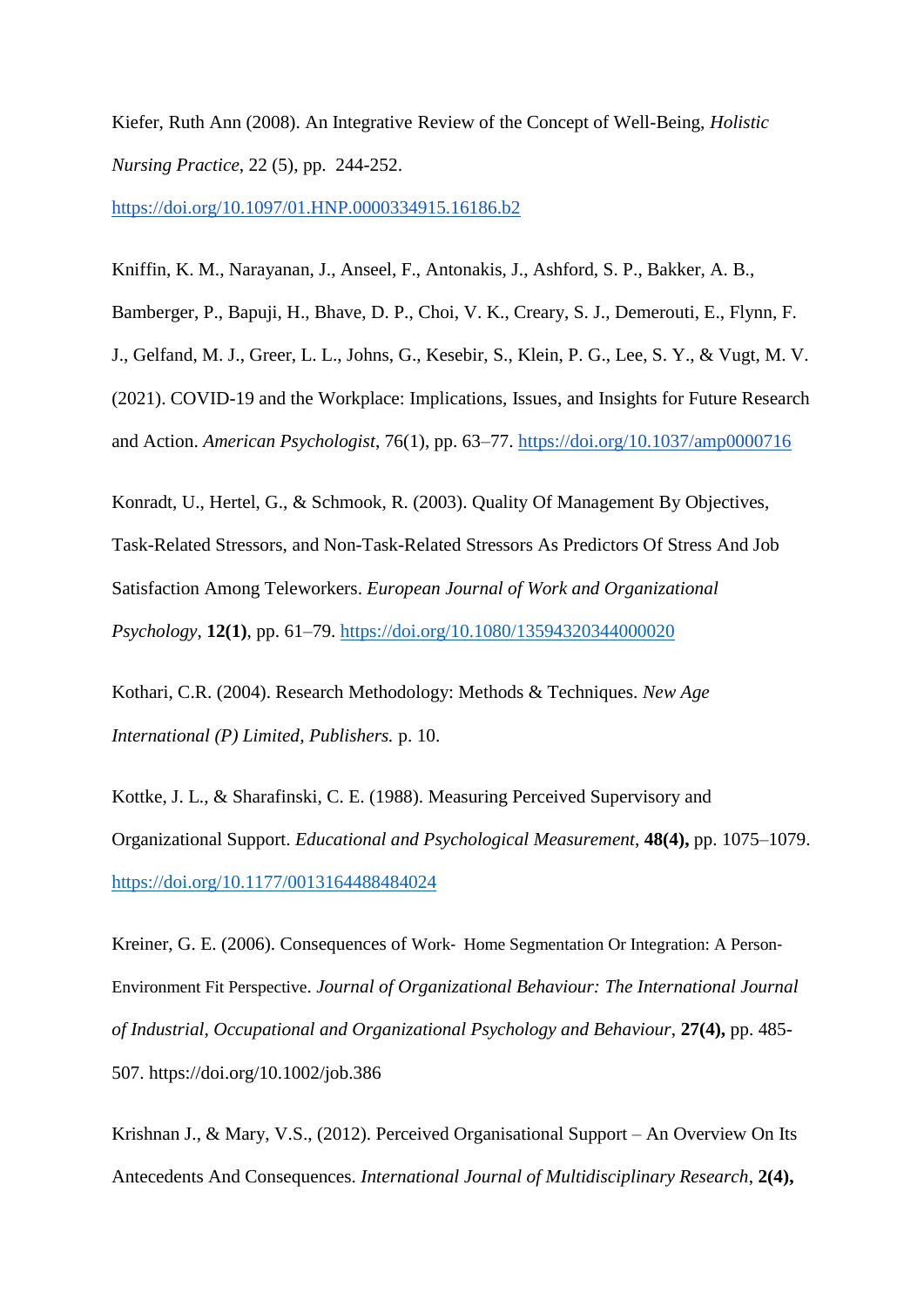pp. 1-13. Retrieved from [https://www.researchgate.net/profile/Jayasree-Krishnan-](https://www.researchgate.net/profile/Jayasree-Krishnan-2/publication/265946420)[2/publication/265946420](https://www.researchgate.net/profile/Jayasree-Krishnan-2/publication/265946420)

Laker, B., & Roulet, T. (2021). *How Organizations Can Promote Employee Wellness, Now and Post-Pandemic*. MIT Sloan Management Review. Retrieved fro[m](https://sloanreview.mit.edu/article/how-organizations-can-promote-employee-wellness-now-and-post-pandemic/) [https://sloanreview.mit.edu/article/how-organizations-can-promote-employee-wellness-now](https://sloanreview.mit.edu/article/how-organizations-can-promote-employee-wellness-now-and-post-pandemic/)[and-post-pandemic/.](https://sloanreview.mit.edu/article/how-organizations-can-promote-employee-wellness-now-and-post-pandemic/) Accessed on 1 December 2021.

LaMontagne, A. D., Keegel, T., and Vallance, D. (2007). Protecting and Promoting Mental Health in the Workplace: Developing A Systems Approach to Job Stress. *Health Promotion Journal of Australia*, **18**, pp. 221–228.

Lapalme, M. È., Tremblay, M., & Simard, G. (2009). The Relationship Between Career Plateauing, Employee Commitment and Psychological Distress: The Role of Organizational and Supervisor Support. *The International Journal of Human Resource Management*, **20(5),** pp. 1132-1145.<https://doi.org/10.1080/09585190902850323>

Limeade. (2021). Workplaces in Crisis: Employee Care Still Missing the Mark. Retrieved from [https://www.limeade.com/resources/blog/employee-experience-during-the-pandemic](https://www.limeade.com/resources/blog/employee-experience-during-the-pandemic-survey/)[survey/.](https://www.limeade.com/resources/blog/employee-experience-during-the-pandemic-survey/) Accessed on 28 November 2021.

Lonska, J., Mietule, I., Litavniece, L., Arbidane, I., Vanadzins, I., Matisane, L., & Paegle, L. (2021). Work–Life Balance of the Employed Population During the Emergency Situation of COVID-19 in Latvia. *Frontiers in Psychology*, *12*[.](https://doi.org/10.3389/fpsyg.2021.682459)

<https://doi.org/10.3389/fpsyg.2021.682459>

Lyubomirsky, S., King, L., and Diener, E. (2005). The Benefits of Frequent Positive Affect: Does Happiness Lead To Success? *Psychological Bulletin*, **131**, pp. 803–855. doi: 10.1037/0033-2909.131.6.803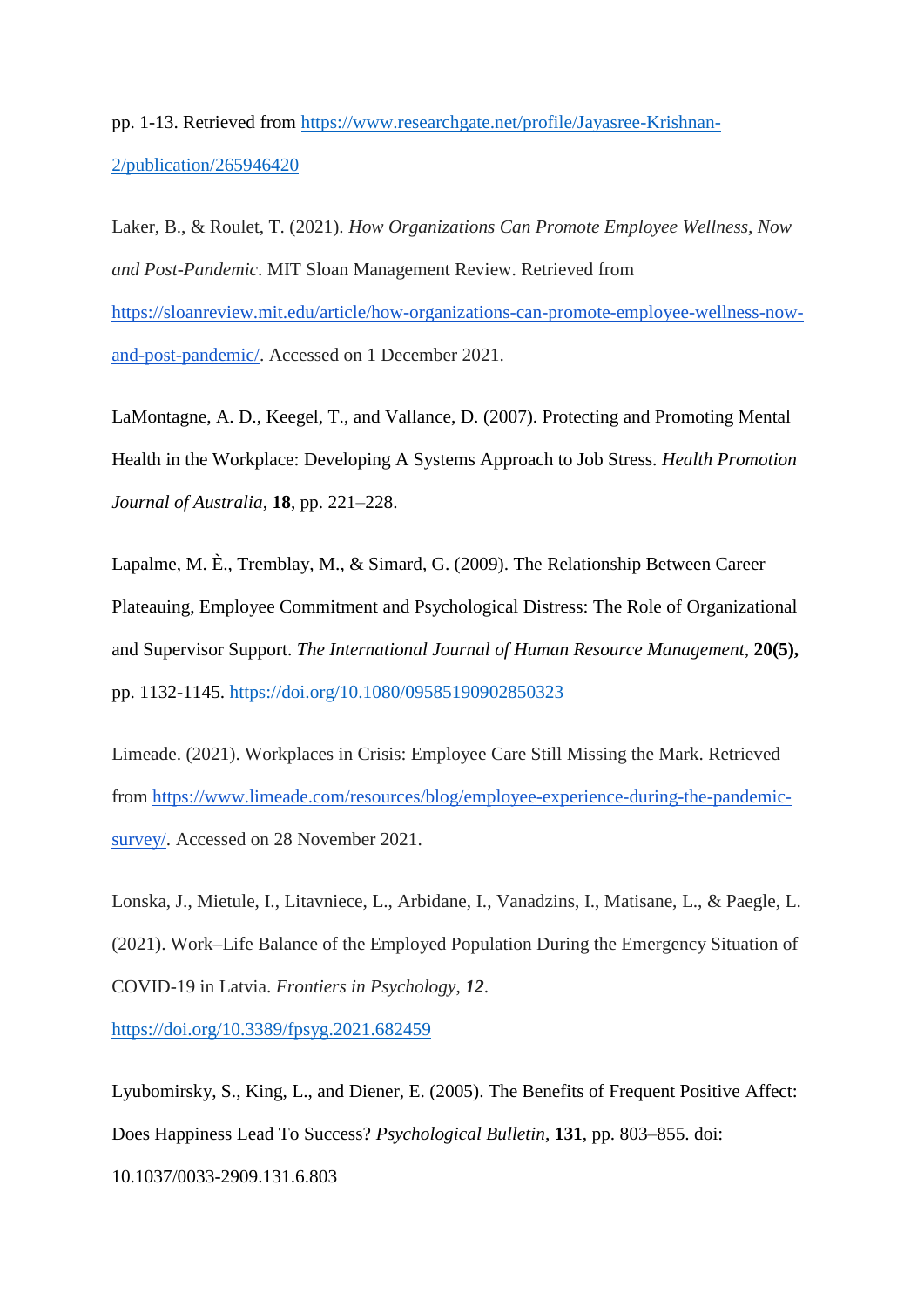Ellingrud K., Krishnan M., Krivkovich A. , Kukla K., Mendy, A. Robinson, N., Sancier-Sultan, S., and Yee, L. (2021). Diverse Employees Are Struggling The Most During COVID-19 – Here's How Companies Can Respond. *McKinsey & Company.* Retrieved from [https://www.mckinsey.com/featured-insights/diversity-and-inclusion/diverse-employees-are](https://www.mckinsey.com/featured-insights/diversity-and-inclusion/diverse-employees-are-struggling-the-most-during-covid-19-heres-how-companies-can-respond)[struggling-the-most-during-covid-19-heres-how-companies-can-respond.](https://www.mckinsey.com/featured-insights/diversity-and-inclusion/diverse-employees-are-struggling-the-most-during-covid-19-heres-how-companies-can-respond) Accessed on 6<sup>th</sup> January 2021.

Meyer, J. P., Becker, T. E., & Vandenberghe, C. (2004). Employee Commitment and Motivation: A Conceptual Analysis and Integrative Model. *Journal of Applied Psychology*, **89(6),** pp. 991–1007. https://doi.org/10.1037/0021-9010.89.6.991

Mihalache, M., & Mihalache, O. R. (2021). How Workplace Support For The COVID‐ 19 Pandemic And Personality Traits Affect Changes In Employees' Affective Commitment To The Organization And Job‐ Related Well‐ Being. *Human Resource Management.*  https://doi.org/10.1002/hrm.22082

Mostafa, B. A. (2021). The Effect of Remote Working on Employees Wellbeing and Work-Life Integration during Pandemic in Egypt. *International Business Research*, **14(3),** p. 41. <https://doi.org/10.5539/ibr.v14n3p41>

Musroor M. (2019). Work and Wellbeing (Insight from Employees in India). *Warwick Business School, University of Warwick*.

Naik, D. (2020). Do Workplace Mental Health Programmes Go Beyond Lip Service? *Mint Lounge.* Retrieved from [https://lifestyle.livemint.com/news/big-story/do-workplace-mental](https://lifestyle.livemint.com/news/big-story/do-workplace-mental-health-programmes-go-beyond-lip-service-111606233616175.html)[health-programmes-go-beyond-lip-service-111606233616175.html.](https://lifestyle.livemint.com/news/big-story/do-workplace-mental-health-programmes-go-beyond-lip-service-111606233616175.html) Accessed on 6<sup>th</sup> January 2021.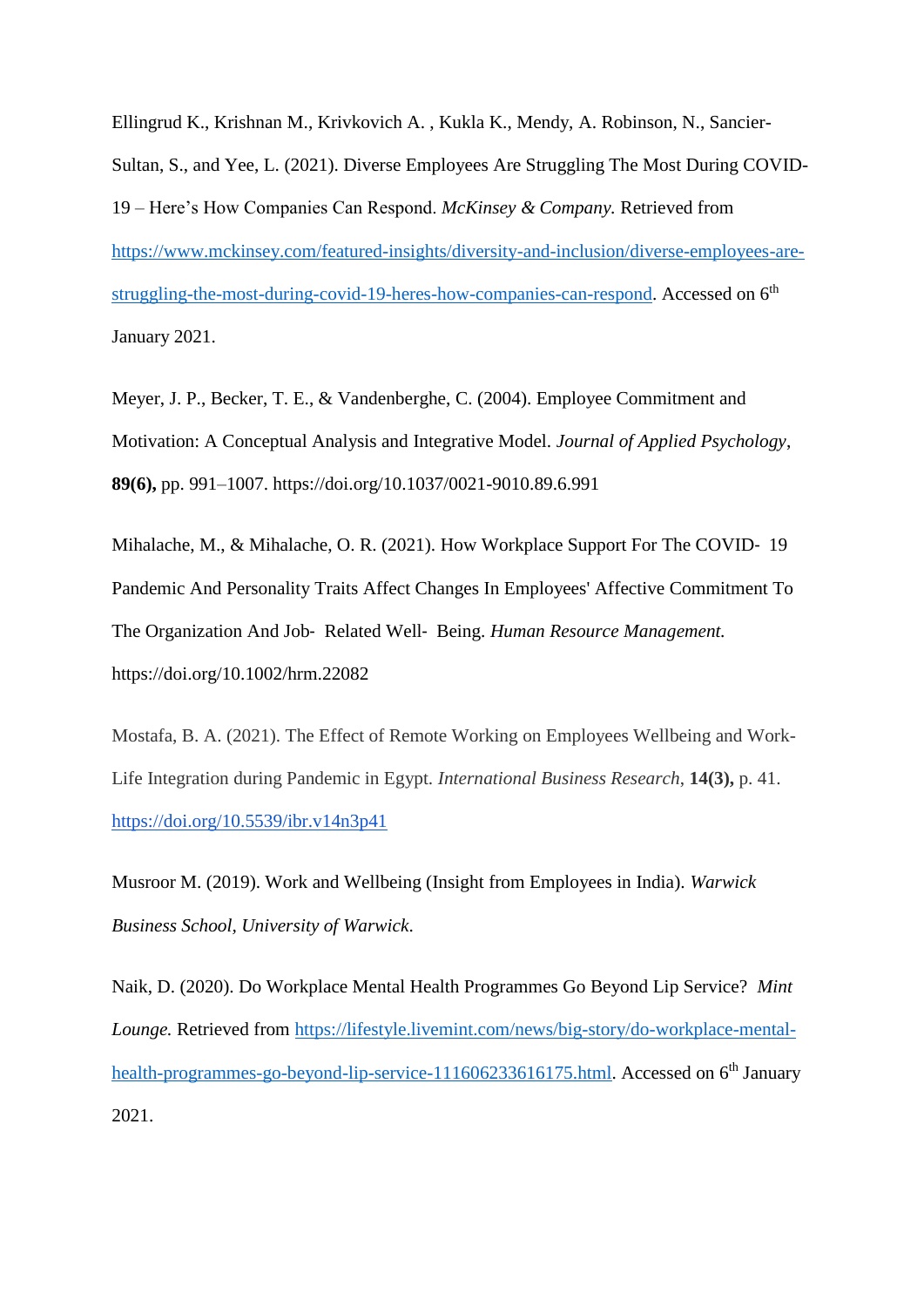Ng, T. W. H., & Sorensen, K. L. (2008). Toward a Further Understanding of the Relationships Between Perceptions of Support and Work Attitudes: A Meta-Analysis. *Group & Organization Management*, **33(3),** pp. 243–268. https://doi.org/10.1177/1059601107313307

Nilsen, C., Andel, R., Fritzell, J., & Kåreholt, I. (2016). Work-Related Stress in Midlife and All-Cause Mortality: Can Sense Of Coherence Modify This Association? *European Journal of Public Health*, **26(6),** pp.1055–1061. <https://doi.org/10.1093/eurpub/ckw086>

Oakman, J., Kinsman, N., Stuckey, R. *et al.* (2020). A Rapid Review Of Mental And Physical Health Effects Of Working At Home: How Do We Optimise Health? *BMC Public Health,* **20,**  p. 1825. <https://doi.org/10.1186/s12889-020-09875-z>

Pan, S. Y., & Yeh, Y. J. Y. (2012). Impact of Value Congruence on Work-Family Conflicts: The Mediating Role of Work-Related Support. *The Journal of Social Psychology*, **152(3),** pp. 270-287.<https://doi.org/10.1080/00224545.2011.602133>

Potter J.A. (1998). Qualitative and Discourse Analysis. In Alan S. Bellack, Michel Hersen's *Clinical Psychology*. pp. 117-144.

Rahaman, M. S., Liono, J., Ren, Y., Chan, J., Kudo, S., Rawling, T., & Salim, F. D. (2020). An Ambient–Physical System to Infer Concentration in Open-Plan Workplace. *IEEE Internet of Things Journal*, **7(12),** pp. 11576–11586.<https://doi.org/10.1109/jiot.2020.2996219>

Ramarajan, L., & Reid, E. (2013). Shattering the myth of separate worlds:Negotiating nonwork identities at work. *Academy of Management Review, 38,* pp. 621– 644[.](http://dx.doi.org/10.5465/amr.2011.0314) <http://dx.doi.org/10.5465/amr.2011.0314>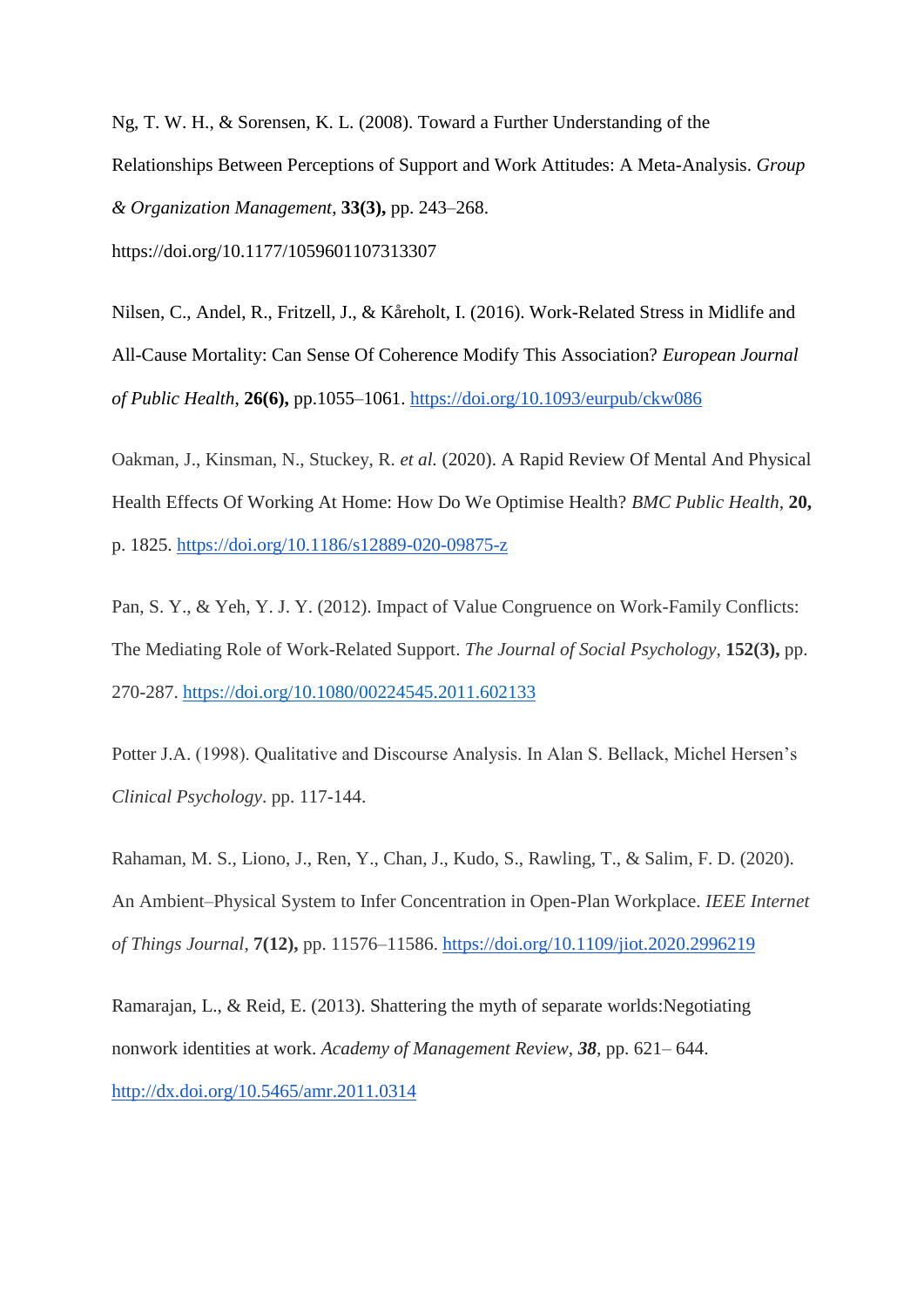Randstad India (2020). COVID-19 Impact Employee Pulse Survey. Retrieved fro[m](https://www.randstad.in/employer-brand-research/covid-impact-employee-pulse-survey.pdf) <https://www.randstad.in/employer-brand-research/covid-impact-employee-pulse-survey.pdf>

Rawat, D., Dixit, V., Gulati, S., Gulati, S., & Gulati, A. (2021). Impact of COVID-19 outbreak on lifestyle behaviour: A Review of Studies Published in India. *Diabetes & Metabolic Syndrome*, *15*(1), pp. 331–336.<https://doi.org/10.1016/j.dsx.2020.12.038>

Redseer. (2021). Corporate-Run Health & Wellness Programs See Increasing Maturity & Growing Demand. Retrieved from [https://redseer.com/newsletters/corporate-run-health](https://redseer.com/newsletters/corporate-run-health-wellness-programs-see-increasing-maturity-growing-demand/)[wellness-programs-see-increasing-maturity-growing-demand/.](https://redseer.com/newsletters/corporate-run-health-wellness-programs-see-increasing-maturity-growing-demand/) Accessed on 6<sup>th</sup> January 2021.

Rhoades, L., & Eisenberger, R. (2002). Perceived Organizational Support: A Review of the Literature. *Journal of Applied Psychology*, **87(4),** pp. 698–714. [https://doi.org/10.1037/0021-](https://doi.org/10.1037/0021-9010.87.4.698) [9010.87.4.698](https://doi.org/10.1037/0021-9010.87.4.698)

Rhoades, L., Eisenberger, R., & Armeli, S. (2001). Affective Commitment to the Organization: The Contribution of Perceived Organizational Support. *Journal of Applied Psychology,* **86(5),** pp. 825–836.<https://doi.org/10.1037/0021-9010.86.5.825>

Richardson, K. M., & Rothstein, H. R. (2008). Effects of Occupational Stress Management Intervention Programs: A Meta-Analysis. *Journal of Occupational Health Psychology*, **13(1),** pp. 69–93.<https://doi.org/10.1037/1076-8998.13.1.69>

Rupietta, K., & Beckmann, M. (2016). Working From Home: What Is The Effect On Employees' Effort? (No. 2016/07). *WWZ Working Paper*. https://doi.org/10.5451/unibasep61317

Rosa, A., Basole A., & Kesar, S. (2021). Tracking Employment Trajectories during the Covid-19 Pandemic: Evidence from Indian Panel Data. *Centre for Sustainable Employment.*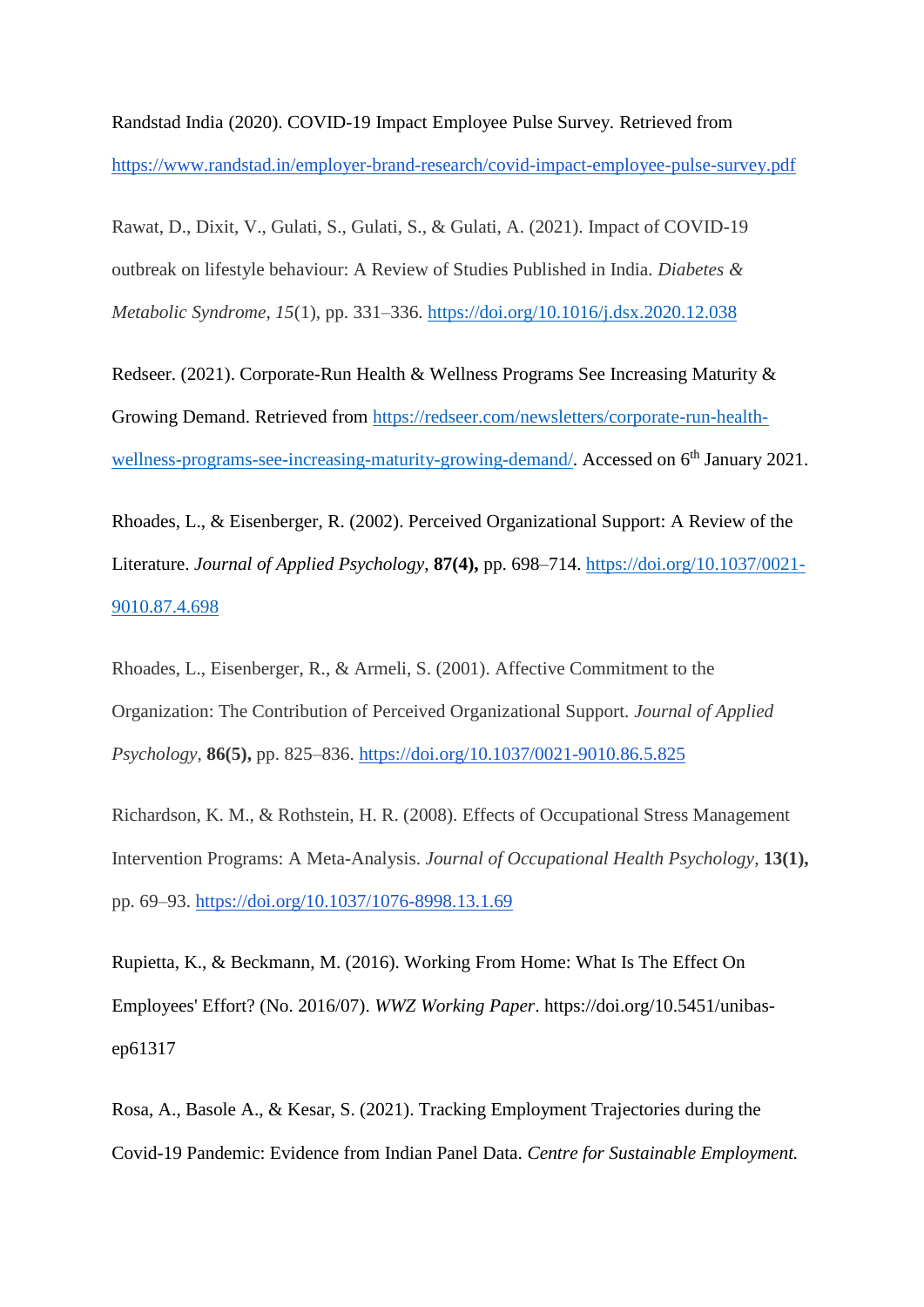#### *Working Paper*. Retrieved from

[https://cse.azimpremjiuniversity.edu.in/publications/tracking-employment-trajectories](https://cse.azimpremjiuniversity.edu.in/publications/tracking-employment-trajectories-during-the-covid-19-pandemic-evidence-from-indian-panel-data/)[during-the-covid-19-pandemic-evidence-from-indian-panel-data/](https://cse.azimpremjiuniversity.edu.in/publications/tracking-employment-trajectories-during-the-covid-19-pandemic-evidence-from-indian-panel-data/)

Ryan, R. M., and Deci, E. L. (2001). On Happiness And Human Potentials: A Review Of Research On Hedonic And Eudaimonic Well-Being. *Annual Review of Psychology*, **52,** pp. 141–166. doi: 10.1146/annurev.psych.52.1.141

Ryff, C. D., and Keyes, C. L. M. (1995). The Structure of Psychological Wellbeing Revisited. *Journal of Personality and Social Psychology,* **69 (4)**, pp. 719–727. doi: 10.1037/0022-3514. 69.4.719

Sahni, J. (2020). Impact of COVID-19 on Employee Behavior: Stress and Coping Mechanism During WFH (Work From Home) Among Service Industry Employees. *International Journal of Operations Management*, **1(1)**, pp. 35-48[.](http://dx.doi.org/10.18775/ijom.2757-0509.2020.11.4004) [http://dx.doi.org/10.18775//ijom.2757-0509.2020.11.4004](http://dx.doi.org/10.18775/ijom.2757-0509.2020.11.4004)

Seligman M. E. P. (2011). Flourish*. New York, NY: Simon & Schuster*.

Sellar T. & Peiris M. (2021). Effect of Work from Home on Job Satisfaction in Response to the Outbreak of COVID 19. *South Asian Research Journal of Business and Management,*  **3(5),** pp. 112-120.

Settoon, R. P., Bennett, N., & Liden, R. C. (1996). Social exchange in Organizations: Perceived Organizational Support, Leader–Member Exchange, and Employee Reciprocity. *Journal of Applied Psychology,* **81(3)**, pp. 219–227. [https://doi.org/10.1037/0021-](https://doi.org/10.1037/0021-9010.81.3.219) [9010.81.3.219](https://doi.org/10.1037/0021-9010.81.3.219)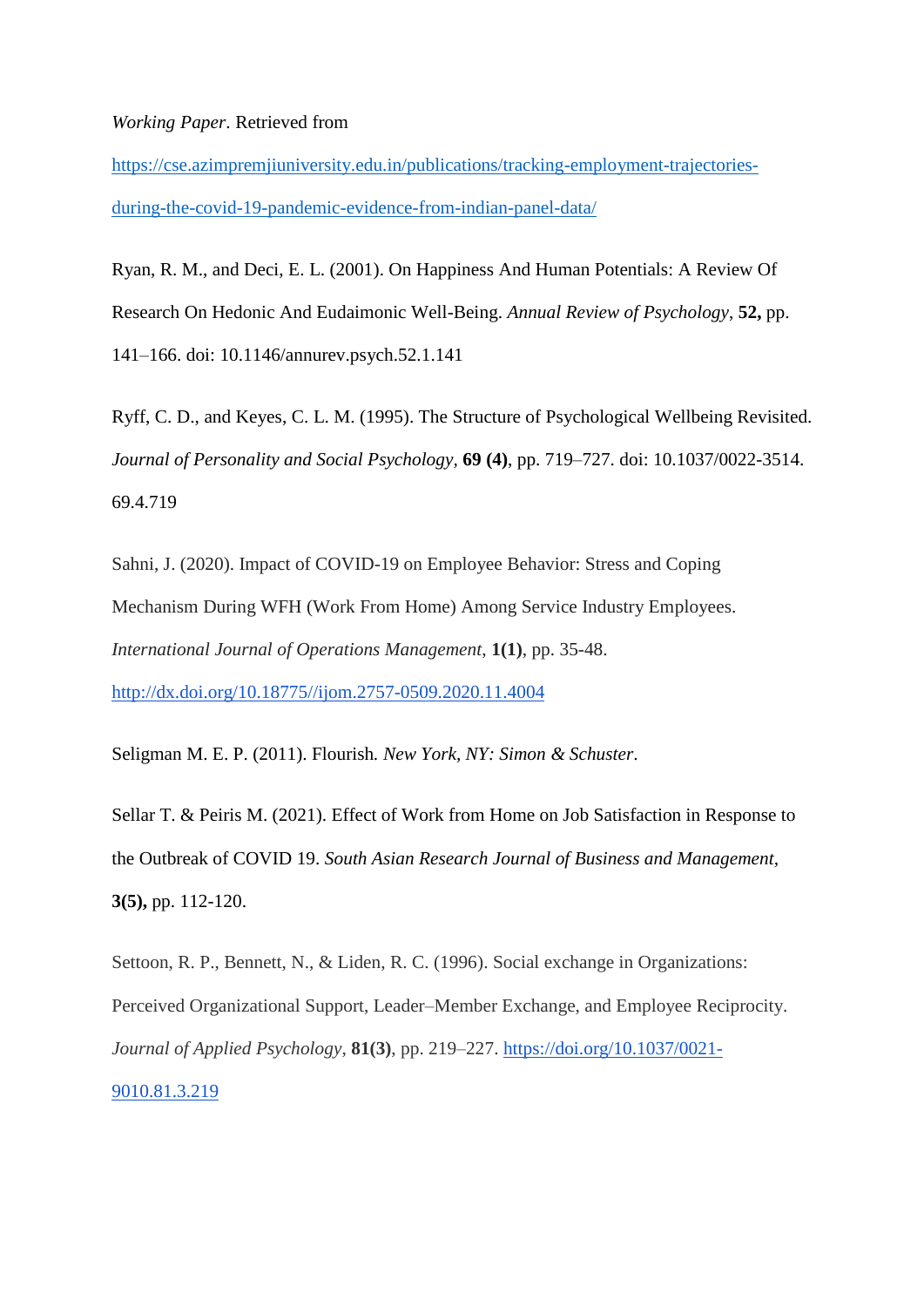Sharma, J., Sharma D., Tiwari, D., Vishwakarma V. (2021). The Challenges and Successes of Dealing with the COVID-19 Pandemic in India. *Research and Reports in Tropical Medicine,*  **12,** pp. 205-218.

SHRM. (2021). Managing Employee Assistance Programs. Retrieved from [https://www.shrm.org/resourcesandtools/tools-and-](https://www.shrm.org/resourcesandtools/tools-and-samples/toolkits/pages/managingemployeeassistanceprograms.aspx)

[samples/toolkits/pages/managingemployeeassistanceprograms.aspx.](https://www.shrm.org/resourcesandtools/tools-and-samples/toolkits/pages/managingemployeeassistanceprograms.aspx). Accessed on 29 December 2021.

Singh, U. (2021). Disentangling India's mental health distress: Does India have the resources to control the impending mental health crisis? *Research Matters*. Retrieved fro[m](https://researchmatters.in/news/disentangling-india%E2%80%99s-mental-health-distress-does-india-have-resources-control-impending-mental) [https://researchmatters.in/news/disentangling-india%E2%80%99s-mental-health-distress](https://researchmatters.in/news/disentangling-india%E2%80%99s-mental-health-distress-does-india-have-resources-control-impending-mental)[does-india-have-resources-control-impending-mental.](https://researchmatters.in/news/disentangling-india%E2%80%99s-mental-health-distress-does-india-have-resources-control-impending-mental) Accessed on 29 December, 2021.

Sonnentag, S., Unger, D., & Nägel, I. J. (2013). Workplace Conflict and Employee Well‐ Being. *International Journal of Conflict Management*, **24(2),** pp. 166–183.

<https://doi.org/10.1108/10444061311316780>

Suh, A., & Lee, J. (2017). Understanding Teleworkers' Technostress and Its Influence on Job Satisfaction*. Internet Research*, **27(1),** pp.140–159.<https://doi.org/10.1108/intr-06-2015-0181>

Teo, J. (2020). More working from home feel stressed than those on Covid-19 front line: Survey. *The Straits Times*. Retrieved fro[m](https://www.straitstimes.com/singapore/health/more-work-from-homers-feel-stressed-than-front-line-workers-singapore-survey-on)

[https://www.straitstimes.com/singapore/health/more-work-from-homers-feel-stressed-than](https://www.straitstimes.com/singapore/health/more-work-from-homers-feel-stressed-than-front-line-workers-singapore-survey-on)[front-line-workers-singapore-survey-on.](https://www.straitstimes.com/singapore/health/more-work-from-homers-feel-stressed-than-front-line-workers-singapore-survey-on) Accessed 16 August 2021

Threlkeld, K. (2021). Employee Burnout Report: COVID-19's Impact and 3 Strategies to Curb It. Retrieved from [https://www.indeed.com/lead/preventing-employee-burnout-report.](https://www.indeed.com/lead/preventing-employee-burnout-report) Accessed on 28 November 2021.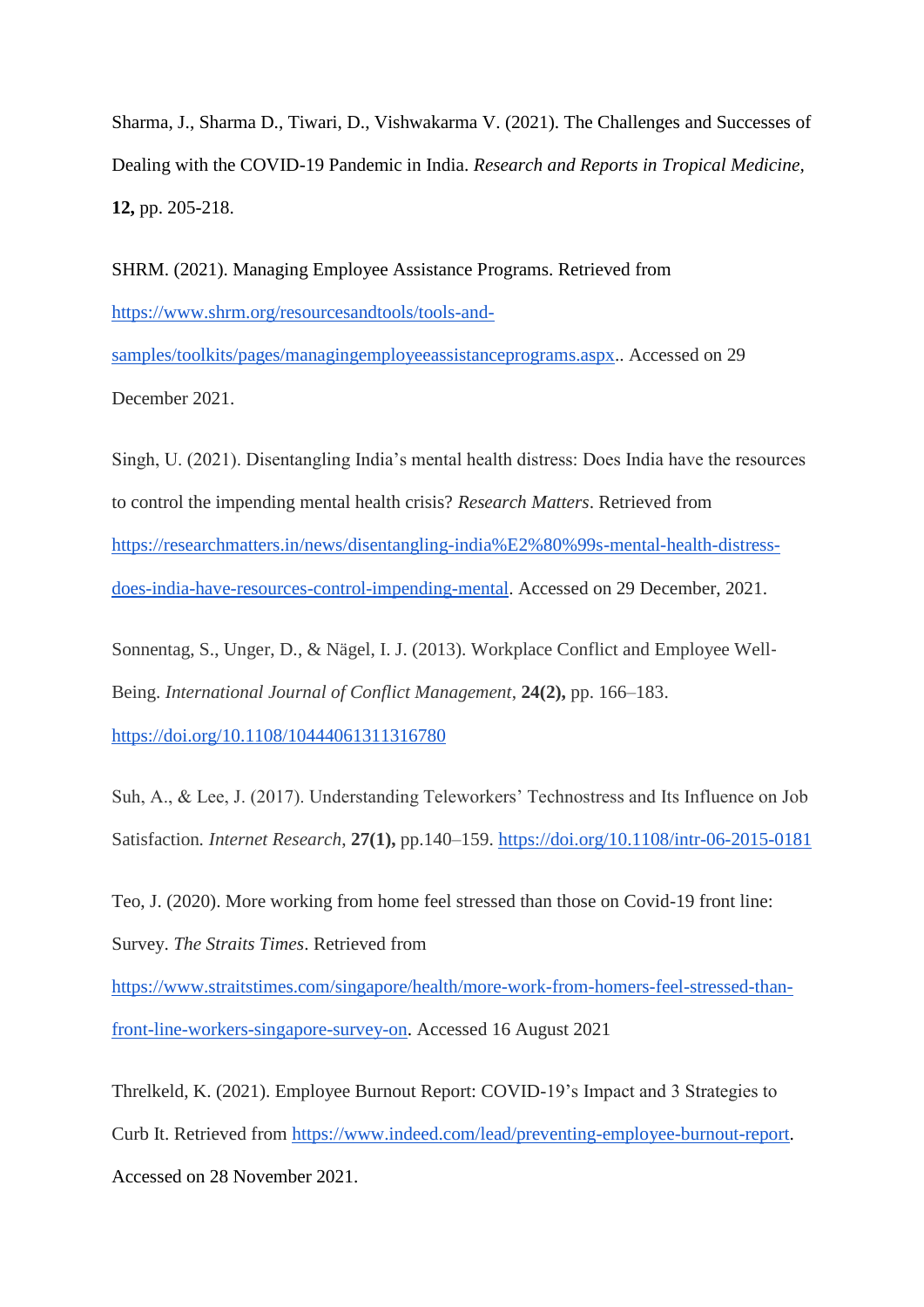Tomaževič, N., Seljak, J., & Aristovnik, A. (2014). Factors Influencing Employee Satisfaction in the Police Service: The Case of Slovenia. *Personnel Review*, **43(2)**, pp. 209– 227.<https://doi.org/10.1108/pr-10-2012-0176>

Vanhove, A. J., Herian, M. N., Perez, A. L. U., Harms, P. D., and Lester, P. B. (2016). Can Resilience Be Developed At Work? A Meta-Analytic Review Of Resilience-Building Programme Effectiveness. *Journal of Occupational and Organizational Psychology,* **89 (2)**, pp. 278–307. doi: 10.1111/joop.12123

Veldsman, D., & van Aarde, N. (2021). The impact of COVID-19 on an employee assistance programme in a multinational insurance organisation: Considerations for the future. *SA Journal of Industrial Psychology*, **47,** p.10.

Vyas, L. & Butakhieo, N. (@021). The Impact of Working From Home During COVID-19 on Work And Life Domains: An Exploratory Study on Hong Kong. *Policy Design and Practice,* **4(1),** pp. 59-76. https://doi.org/10.1080/25741292.2020.1863560

Wang, B., Liu, Y., Qian, J., & Parker, S. K. (2020). Achieving Effective Remote Working During the COVID-19 Pandemic: A Work Design Perspective. *Applied Psychology = Psychologie Appliquee*, 10.1111/apps.12290.<https://doi.org/10.1111/apps.12290>

World Health Organization. (2020, March 11). "WHO Director-General's Opening Remarks At The Media Briefing On COVID-19 - 11 March 2020." Retrieved fro[m](https://www.who.int/director-general/speeches/detail/who-director-general-s-opening-remarks-at-the-media-briefing-on-covid-19---11-march-2020) [https://www.who.int/director-general/speeches/detail/who-director-general-s-opening](https://www.who.int/director-general/speeches/detail/who-director-general-s-opening-remarks-at-the-media-briefing-on-covid-19---11-march-2020)[remarks-at-the-media-briefing-on-covid-19---11-march-2020.](https://www.who.int/director-general/speeches/detail/who-director-general-s-opening-remarks-at-the-media-briefing-on-covid-19---11-march-2020)

Worley J.A. (2006). A Factor Analytic Study to Evaluate The Structure of the Survey of Perceived Organizational Support. *Oklahoma State University.*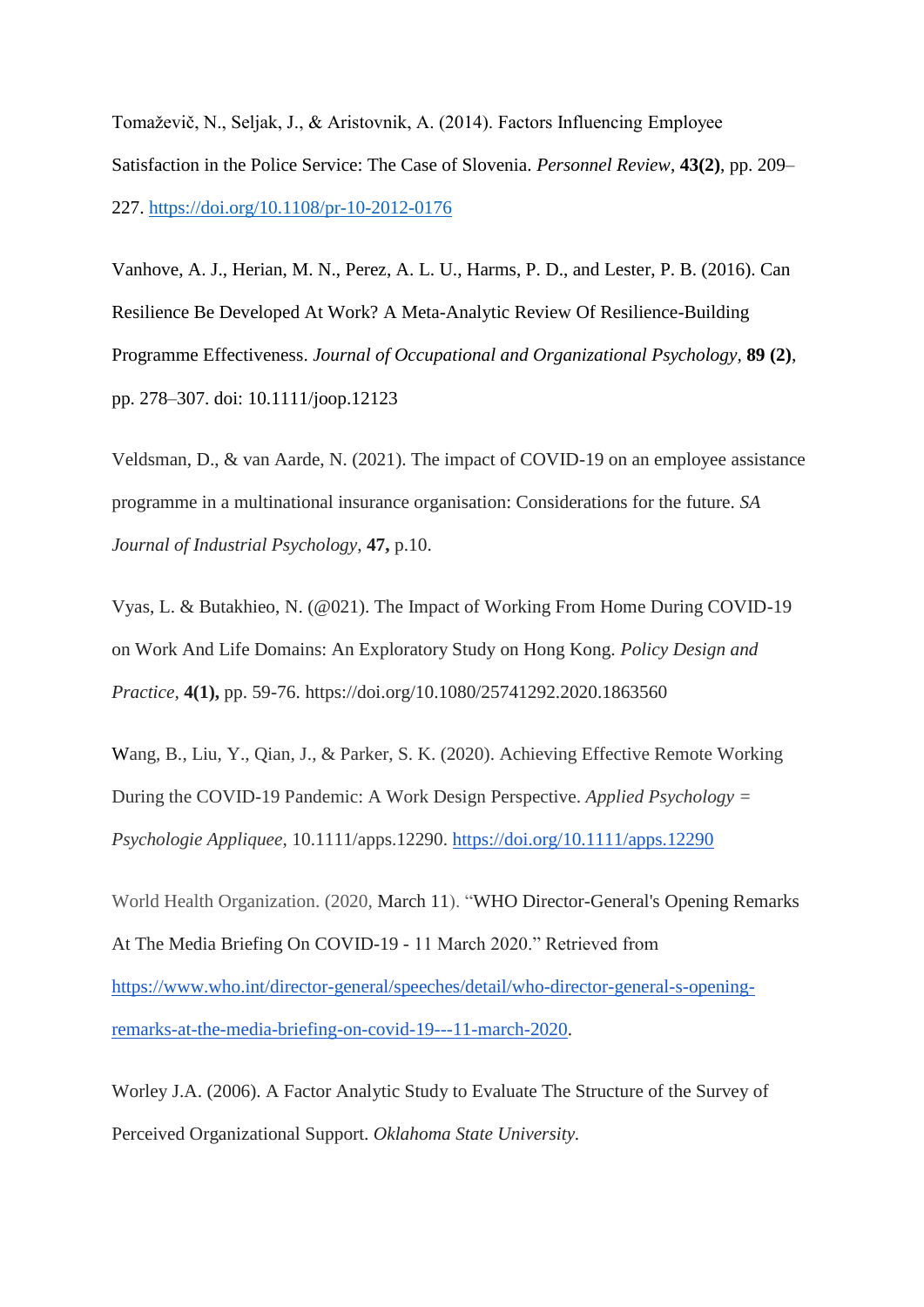Xiao, Y., Becerik-Gerber, B., Lucas, G., & Roll, S. C. (2021). Impacts of Working From Home During COVID-19 Pandemic on Physical and Mental Well-Being of Office Workstation Users. *Journal of occupational and environmental medicine,* **63(3),** pp. 181– 190*.* <https://doi.org/10.1097/JOM.0000000000002097>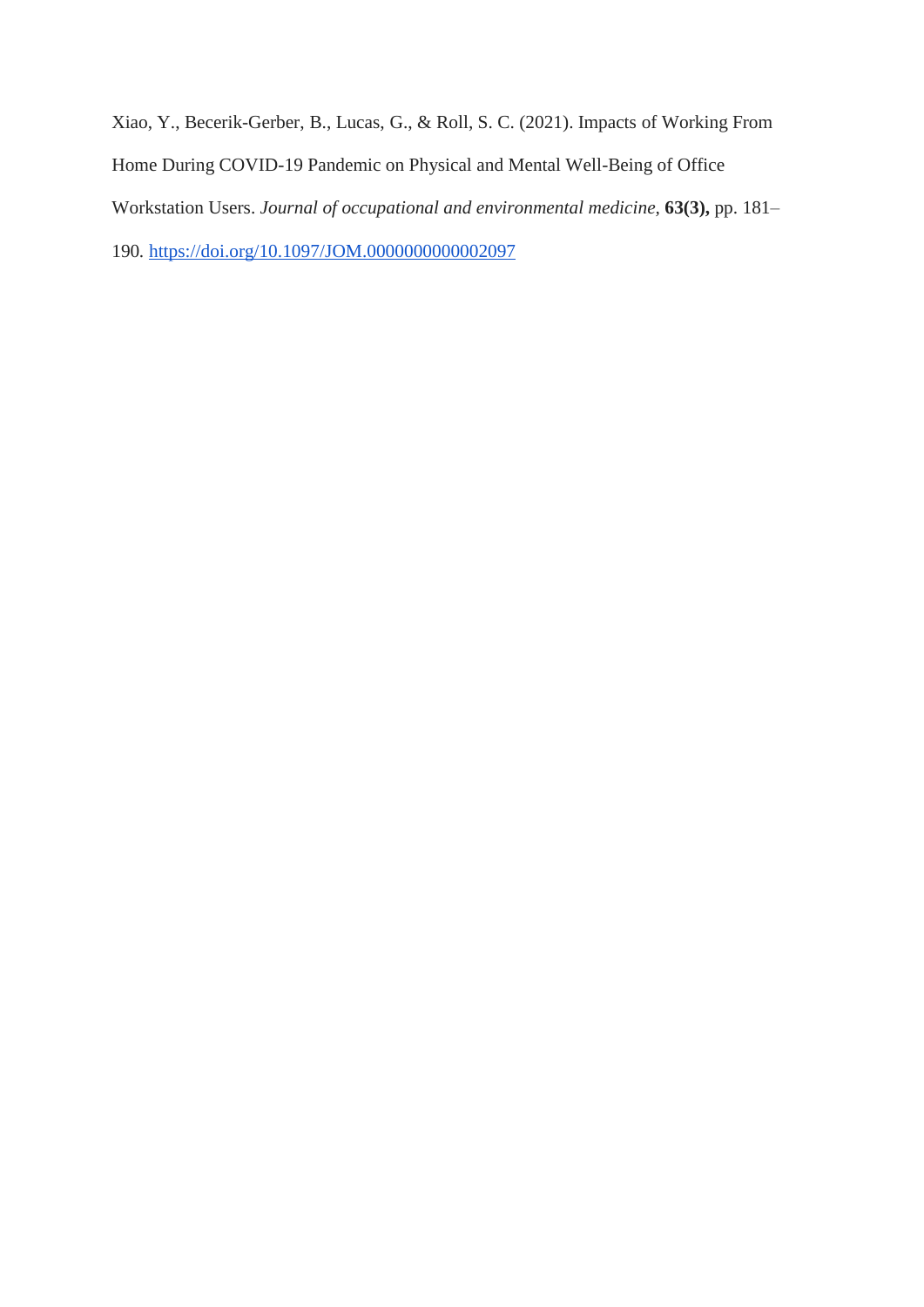## **APPENDIX A: SURVEY ITEMS CONCERNING OUTCOME VARIABLES**

# **A.1. Perceived impact of extended telework during the COVID-19 crisis on various life and career aspects\***

The following statements are about your experience with increased teleworking due to the current COVID-19 crisis. Please indicate to what extent you agree with the statements on a scale from 'completely disagree' (1) to 'completely agree' (5).

[Note: The rejected items from the original questionnaire have been marked with an asterisk.]

1.(Happy with extended telework) I am globally satisfied that I am working more at home because of the corona crisis.

\*2. (More family conflicts related to extended telework) I have more conflicts with my family because I work more at home because of the corona crisis.

3. (More professional conflicts related to extended telework) I have more professional conflicts (e.g. with supervisor or colleagues) because I work more at home because of the corona crisis.

\*4. (Often disturbed by roommates during extended telework) I am often disturbed by family members during extended homework because of the corona crisis.

\*5. (Difficult to combine different means of communication during extended telework) I find it difficult to combine different means of communication (such as phone, e-mail and Skype) during extended homework due to the corona crisis.

\*6. (Well guided by my employer during extended telework) I feel well guided by my employer (or supervisor) during the extended home working due to the corona crisis.

\*7. (Difficult to convince employer to introduce extended telework) It was hard to persuade my employer to allow me to participate in extended telework.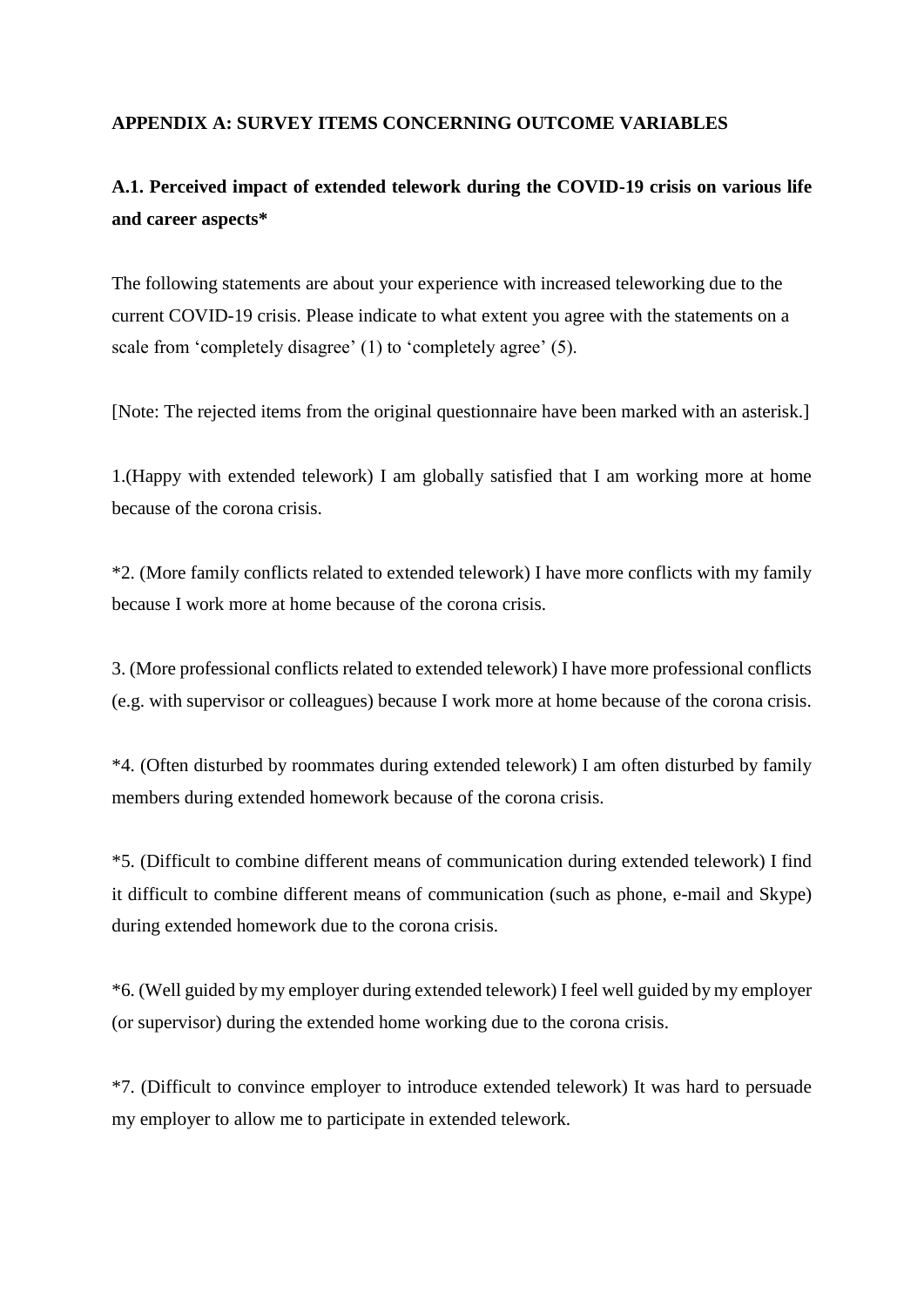8. (Higher task efficiency related to extended telework) I can do my job more efficiently during the extended homework because of the corona crisis.

9. (Higher commitment to employer related to extended telework) I feel more connected to my employer due to the extended homework because of the corona crisis.

10. (Better work-life balance related to extended telework) I am experiencing a better work life balance due to the extended homework because of the corona crisis.

11. (Better relationship with colleagues related to extended telework) I feel a stronger bond with my colleagues due to the extended homework because of the corona crisis.

12. (Better stress management related to extended telework) I experience less work-related stress due to the extended homework because of the corona crisis.

13. (Better burnout prevention related to extended telework) I think the extended homework caused by the corona crisis is reducing my chances of burnout in the near future.

14. (Higher work concentration related to extended telework) I experience better concentration at work due to the extended homework because of the corona crisis.

#### **A2. Perceived Organisational Support**

### POS

1. My organization values my contribution to its well-being.

2. My organization strongly considers my goals and values.

3. My organization really cares about my well-being.

## PSS

4. My supervisor is willing to extend him/herself in order to help me perform my job to the best of my ability.

5. My supervisor takes pride in my accomplishments at work.

6. My supervisor tries to make my job as interesting as possible.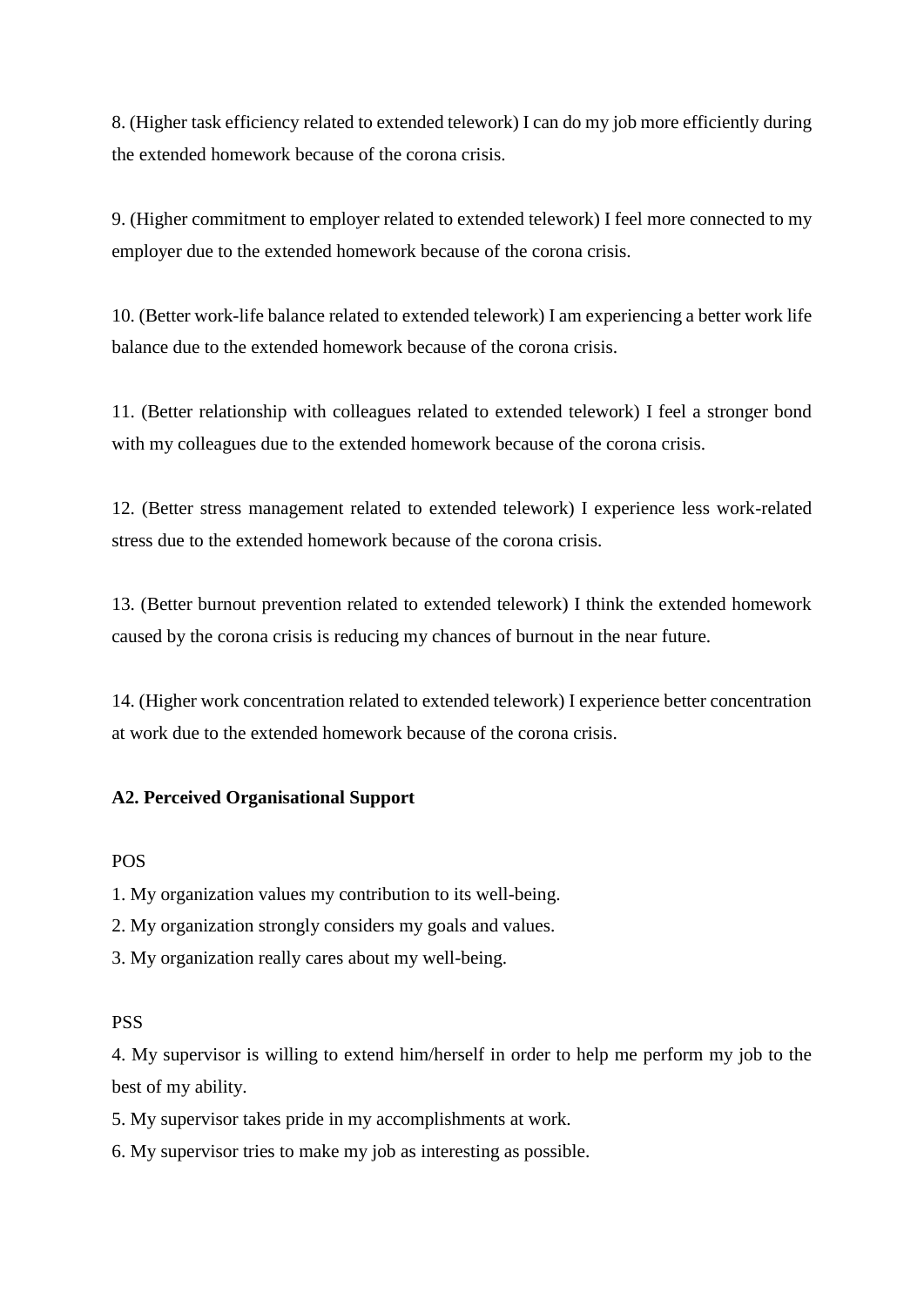#### **APPENDIX B: ADDITIONAL QUALITATIVE STUDY MATERIAL**

#### **Interview Questions**

## **1. With MH programme**

Employees:

Do you think having a MH programme benefits you? If yes, how has it affected your wellbeing? [Ask what initiatives are already there.]

How efficiently were you able to work from home during the COVID-19 pandemic? How well were you able to stay connected and work with your colleagues and supervisors? How has support from your supervisor been during work from home?

What more (mental health) initiatives would you recommend your organization/supervisor take to help you during remote working?

Supervisors:

Do you think having a MH programme benefits your employees/organisation? If yes, how has it affected you and your employees' well-being? [Ask what initiatives are already there.] How efficiently were you able to work from home during the COVID-19 pandemic? How well were you able to stay connected and work with your colleagues and employees? What (mental health) initiatives would you implement to help your employees during remote working?

## **2. Without MH programme**

#### Employees

Do you think not having a MH programme impacts you? If yes, how has it affected your well-being?

How efficiently were you able to work from home during the COVID-19 pandemic? How well were you able to stay connected and work with your colleagues and supervisors/employees?